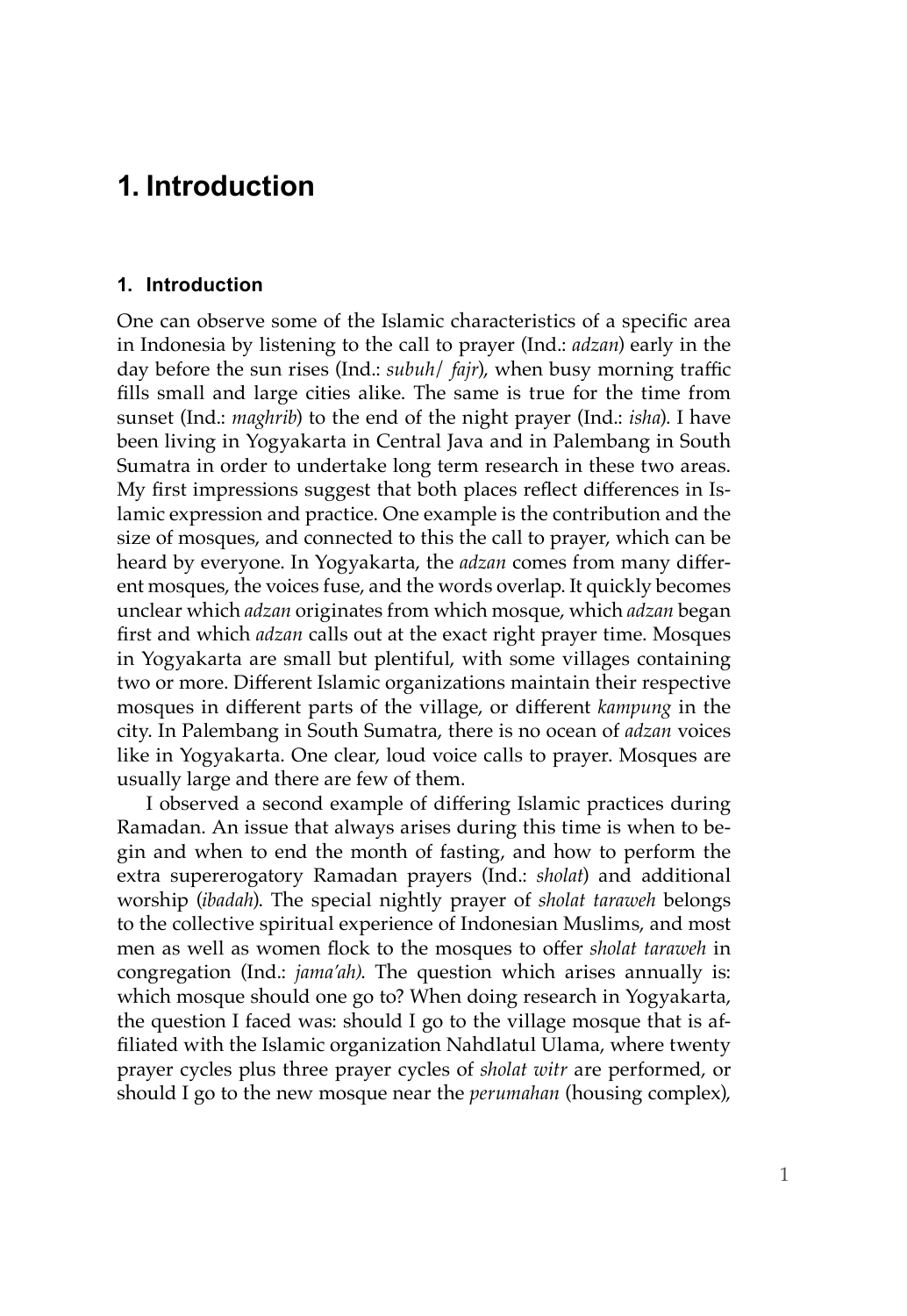where only eight prayer cycles plus three prayer cycles of *sholat witr* are performed<sup>1</sup>? In Palembang, I probably would not have experienced this dilemma, because almost all mosques perform *sholat taraweh* with twenty plus three prayer cycles. However, in the *transmigrasi* area of Sri Gunung in South Sumatra (see chapter five), a similar dilemma as in Yogyakarta arises, because different practices are followed by different mosque communities.

The third example which illustrates differences in Islamic practices on a superficial level has to do with the way Indonesian women perform the ritual prayer. The *adzan* has called for prayer. I stop at a nearby mosque in the Kraton area of Yogyakarta and join the prayer. Women in white prayer gowns (Ind.: *mukena*), as everywhere in Indonesia, line up to offer *sholat*. However, in contrast to the mosque near my house in a small village in the south of Yogyakarta, the women here stand by themselves, their feet close together. And they do not worry about whether their toes touch the toes of their neighbor. After *sholat*, the imam leads the *community* (Ind.: *jama'ah*) in supplication (*dua*) and *dzikir*. This also contrasts with the practice in the mosque near my house, where everybody seems to make *dua* silently by themselves. When I lived in Palembang for this research study, I attended communal prayer in several big mosques where *dua* and *dzikir* after prayer were always read together and led by the imam. The women, as well, stood in prayer, as they do in the small mosque in central Yogyakarta.

The examples cited above represent only a small selection of differences in Islamic practices in Indonesia that, as a practicing Muslim2 , I noticed immediately. However, much effort has been invested in describing and categorizing the different forms, practices, thoughts and interpretations of Islam and Muslims in Indonesia. While some scholars speak of a unique Indonesian Islam, others prefer to refer to 'Islam in Indonesia' rather than 'Indonesian Islam'. "How are we to understand the combination of these words[?]" (van Dijk, 2013: 15). This question automatically leads to other complicated questions: is Islam in

<sup>1</sup> The issue of the *taraweh* prayer will be discussed in chapters three and five. For an extensive analysis of the *sholat taraweh* in Java, see Möller (2005, 2007).

<sup>2</sup> I discuss my positionality as a Muslim researcher and the reflexivity of my role as a Muslim researcher in my field in sub-chapter three of this first chapter. In addition, my positionality and reflexivity will also be discussed throughout this study where necessary.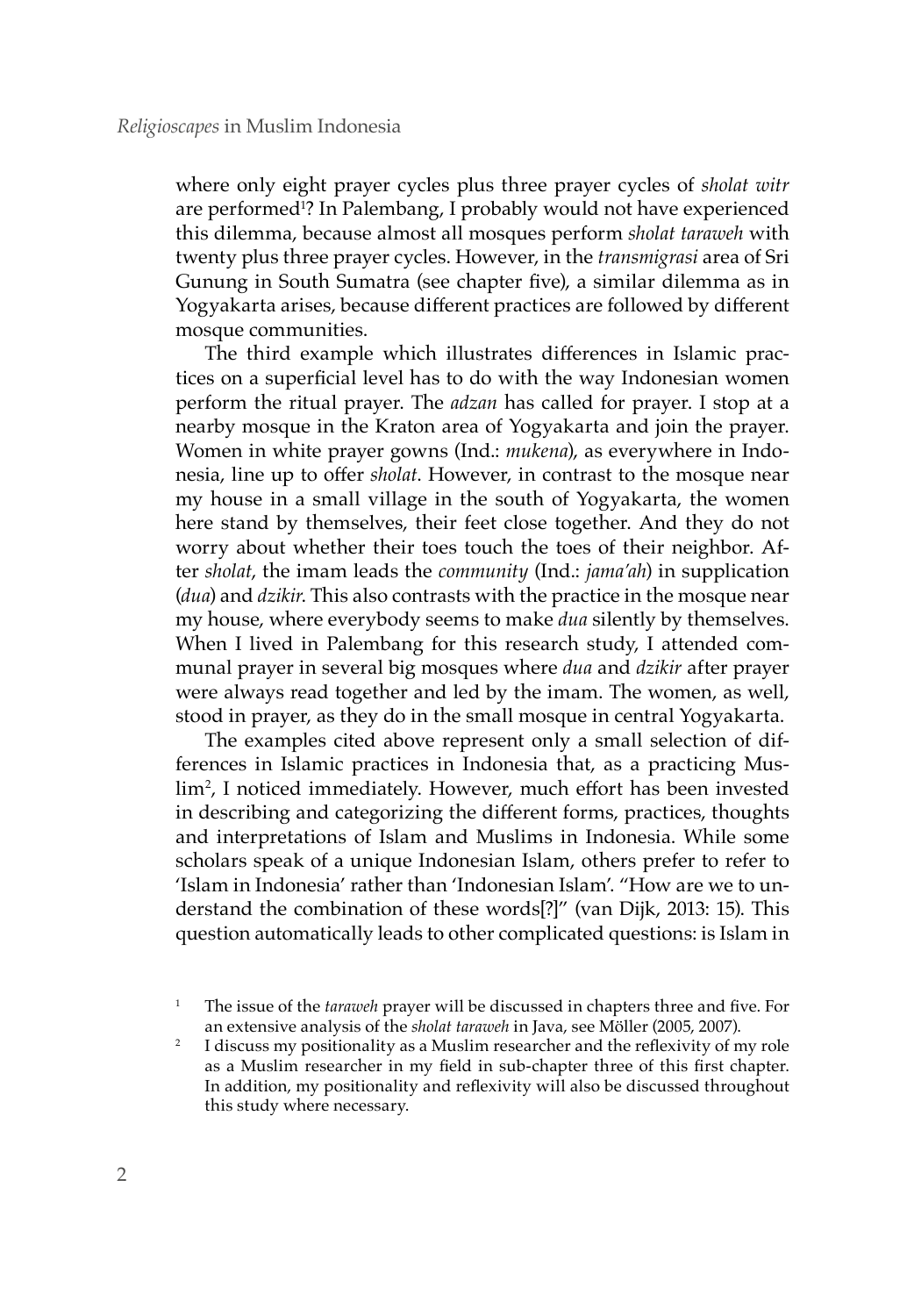Indonesia different from Islam in other parts of the Muslim and non-Muslim world? And what do we actually consider to be Islam or Islamic practices and teachings? How are local Islamic practices influenced by and connected to global Islamic discourses?

On the one hand, one opinion asserts that only practices that are based on the Qur'an and Sunnah can be truly seen as Islamic practices (scripturalist approach), and all other practices are traditional (pre-Islamic), syncretistic folk traditions that corrupt pure Islamic practices. This opinion is associated with the so called Islamic revival in Indonesia dating back to the 1970s, but which actually extends back to the beginning of the 20th century, with the founding of the Islamic reformist organization Muhammadiyah. On the other hand, there exists the opinion that any practice undertaken within an Islamic framework is in the end an Islamic practice. Whether these 'other' practices are of pre-Islamic origin or imported traditions from other parts of the Muslim world is debated. Many so called local beliefs and practices are very similar to local beliefs in other parts of the Muslim world, and "appear to be part of a global cultural complex that one can hardly call anything but Muslim or 'Islamicate'" (van Bruinessen, 1990: 3). However, this fact is rejected by some Muslims today, because these practices contradict contemporary concepts and imaginations of a universal, pure and consolidated Islam. However, historically, it can be said that many of these local Islamic practices came to Indonesia as part of Muslim civilization, even if they did not belong to the core of Islamic teachings (van Bruinessen, 1990).

One such example of contemporary local Islamic practices that originate from other parts of the Muslim world are the *HAUL* celebrations (commemorating the death of a Muslim personality like a *kyai*, shaykh, or saint) that are part of Islamic life among the Habaib (descendants of the Prophet Muhammad) communities around the world, and who seem to have initiated them in Indonesia. The great majority of followers of the Nahdlatul Ulama (NU) and non-reformist Muslims, often referred to as traditional Muslims, take part in these celebrations as well (see for example Alatas, 2008, 2011, 2014). Another example of a local Indonesian Islamic practice is the commemoration of a person's death on the seventh, 100th and 1000th day after his death. Practiced widely, especially in Java, these commemorations are condemned by so called reformist Muslims as being a *bid'ah* (innovation/ deviation from pure Islamic teachings), or residue from pre-Islamic traditions. Referring to the origins of so called local Islamic practices, van Bruinessen (1990) argues that it is not im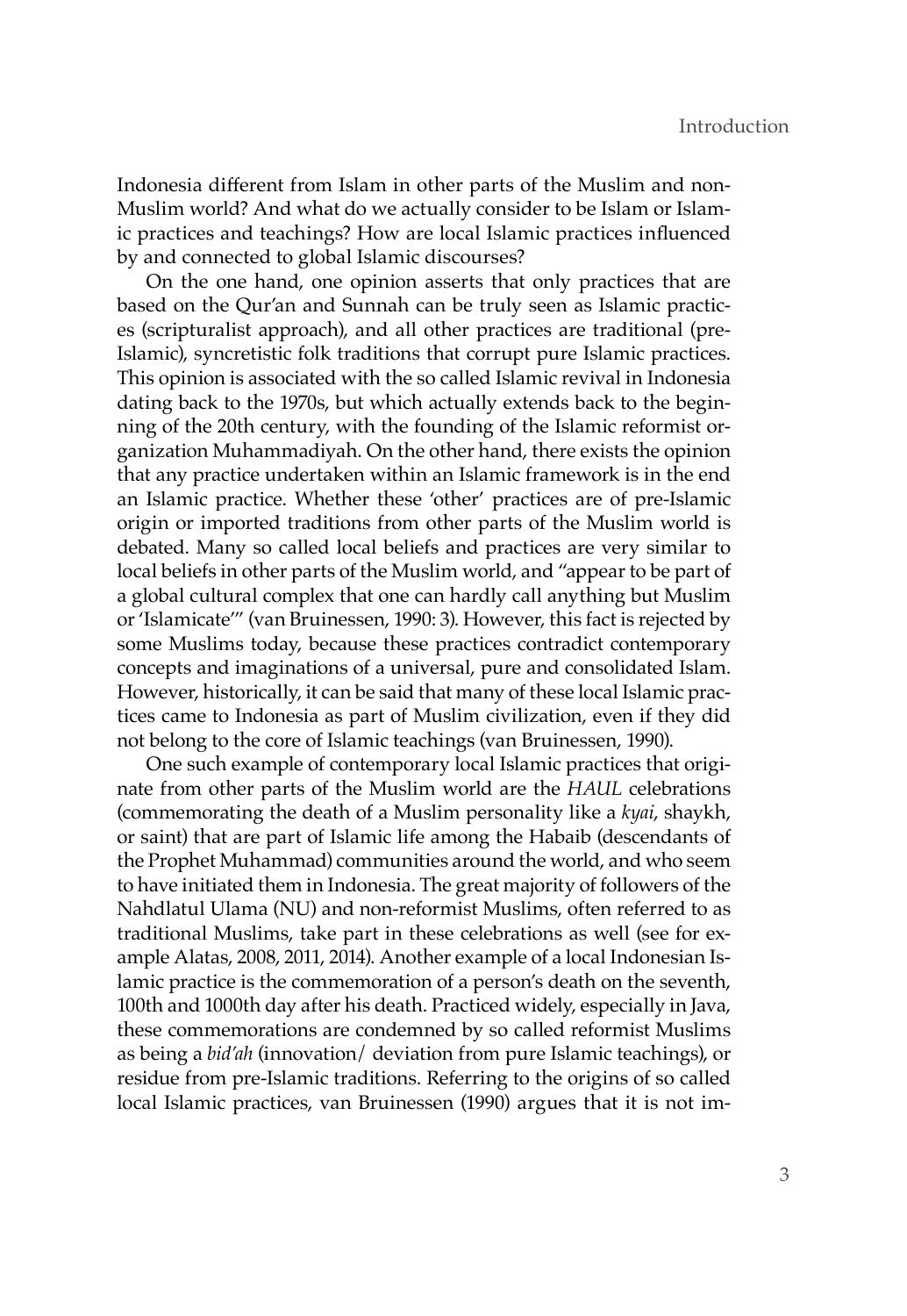portant where these practices came from, but rather that they were incorporated into a Muslim system of meaning, and that therefore they cannot be called non- or pre-Islamic. Local, localized or traditional practices are often rejected as pre-Islamic or non-Muslim practices because at times they conflict with the contemporary conception and imagination of Islam as one universal religion (van Bruinessen, 1990).

The examples above reflect a general dilemma that can be observed when studying Islam in Indonesia. How do we describe who and what, and who describes who and what? How do Indonesian Muslims describe themselves and the 'other', and how do academic scholars describe Muslims in Indonesia? What are universal terms applied to groups all over the Muslim world, and what terms can be used specifically to describe Muslims in Indonesia? Ali (2007) provided an interesting overview of the different categorizations found for and among Muslims in postcolonial Indonesia. The categories range from *santri* vs. *abangan* to traditionalist vs. modernist, political vs. cultural Muslim, fundamentalist vs. liberal, great tradition vs. little tradition, and local vs. global Islam (Ali, 2007). Other categories include normative and mystically inclined Islam (Woodward, 1989). Woodward (2001) proposed that there exist five basic Islamic orientations: indigenized Islam, traditionalism, modernism, Islamism and neo-modernism. Riddell (2001) suggests almost the same categories: modernism, traditionalism, radical Islamism and neo-modernism. Neo-modernist, similar to neo-traditionalist, aim to bridge traditionalism and modernism.

At times, a dichotomy between rational and emotional emerges when referring to the different branches of Islam in Indonesia. However, although the rational approach to Islam is often connected to reformist Islam, in fact its members can just be as emotional (and irrationally passionate) about their school of thought as members of the so called traditional Islam can be rational when arguing in defense of their school of thought. I observed that the rational and emotional components mostly reflect the inner state of an individual – specifically whether he approaches his religion with the heart in a way that includes spiritual feelings and emotions, or whether he views religious practices merely as law-based acts to which emotions are a hindrance. Kyai Muhaimin (in chapter three), for example, becomes emotional during his nightly *wirid*, and his passion while reading or singing his *wirid* transfers to the attendees. In turn, he laments the emotional emptiness of people who are not reading regular *wirid*, something also ob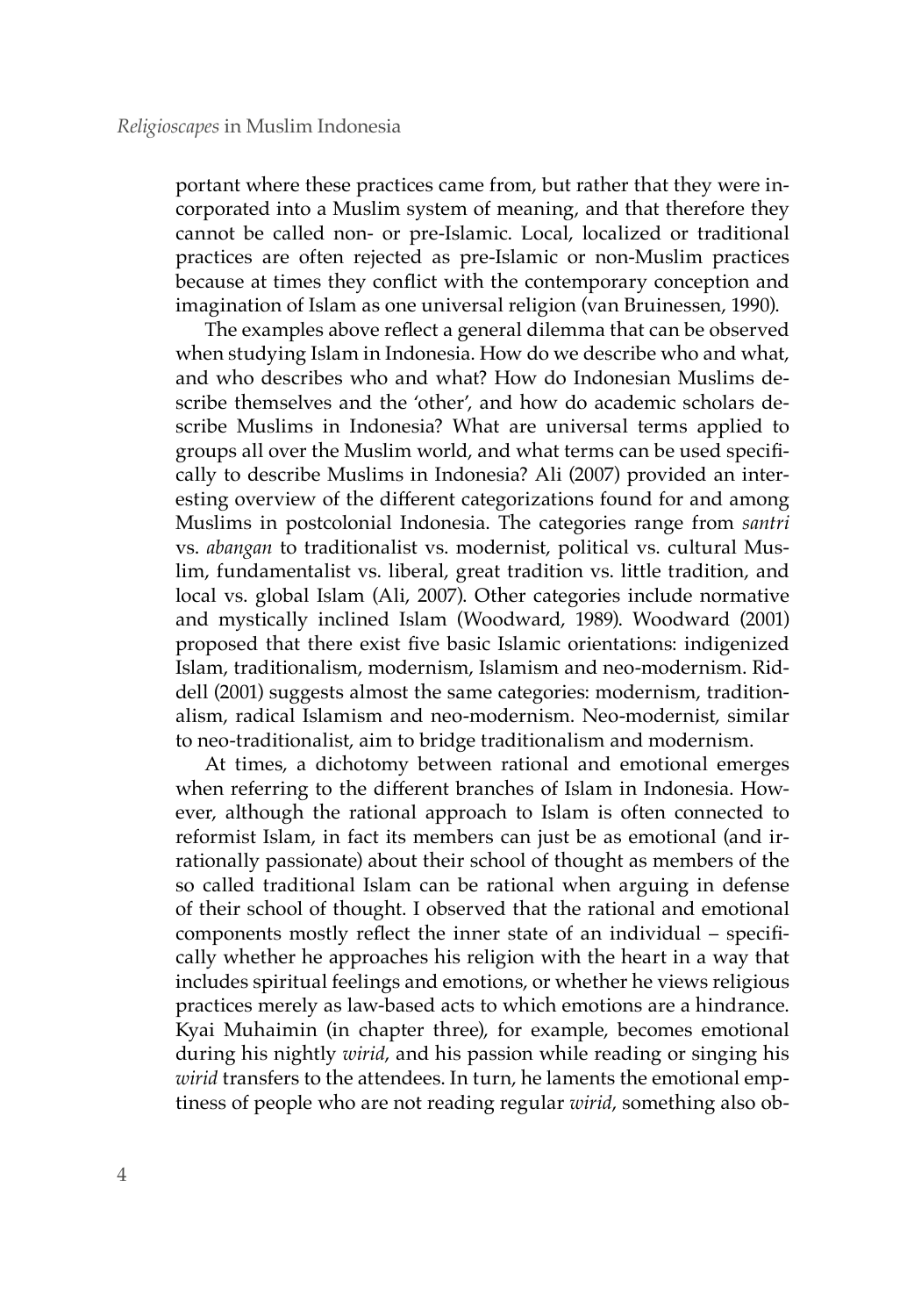served by Day Howell (2001). She writes: "Eschewing idolatrous local customs, people find themselves left with empty formalism: prayers said, poor-tax paid, *hajj* undertaken, but simply in compliance with imposed requirements, without finding in them a deeper spiritual meaning" (Day Howell, 2001: 711).

Personally, I observed that Indonesian Muslim friends, and what I call spiritual teachers of mine, who engage in regular *wirid*, *dzikir* and other practices that cannot immediately be traced back to Qur'an and Sunnah, have usually developed a more emotional relationship with Islam in general and with Allah and His Prophet in particular. My Indonesian Muslim friends who are more oriented towards so called reformist Islam, are more concerned with the outward correctness of Islamic practices, for example the regular prayer (Ind.: *sholat*), or the importance of a reference in the Qur'an and Hadith for the justification of certain extra Islamic practices, such as, for instance, reading a certain verse from the Qur'an on a certain day. Other everyday examples of the differences between these two groups will be discussed later. The classical categories of *aqli* (rationalist) and *naqli* (scripturalist) are rarely applicable in categorizing Islam and Muslims in Indonesia. However, given the growing influence of the Wahhabi sect, the latter category in particular is gaining momentum in Indonesia as well.

While most of these categories can still be found among scholars and Indonesian Muslims alike, none of them is static, and if used to analyze belonging to a certain group, they often overlap, intertwine, and are exchanged, depending on the situation and condition of the person that is being described. And still, all of these different categories cannot convey the whole picture. This is why, at times, these categories are only road markers, street signs, that reflect the general direction without pointing exactly to the final destination. For this reason, a thick description of a person, an institution, or an event, as will be done in this study, is indispensable in comprehending the multi-layered facets of Islam in Indonesia.

Nevertheless, it has to be stressed that although these different categories and practices of Islam can be found in Indonesia, for the common people in Java and also in South Sumatra there basically exists only the dichotomy between NU and Muhammadiyah or, to frame it in other words, traditionalist vs. reformist (sometimes also referred to as modernist) practices of Islam. While I made this observation during my field research in 2013/2014, others have observed this phenomenon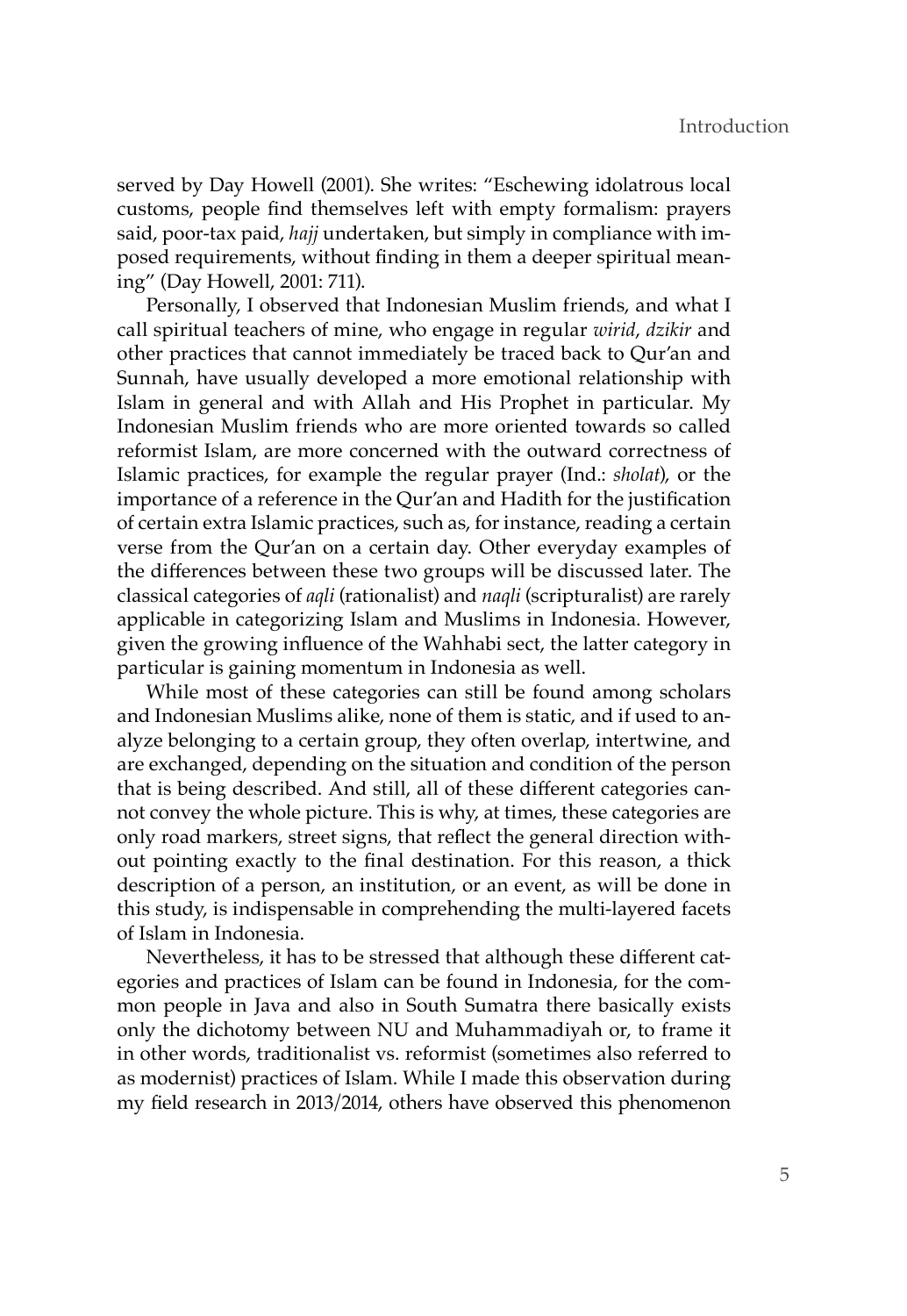as well (see for example Möller, 2005). Lukens-Bull (2005) describes these "two major variants of Sunni Islam in Indonesia" (Lukens-Bull, 2005: 14) as classicalist vs. reformist. Classicalist does not refer to the original Meccan and Medinan communities, argues Lukens-Bull, but roughly to the medieval period of Islam, between the 12th and the 17th century C.E., "in which being Muslim and being Sufi were nearly synonymous" (2005: 15). One major reference for the classicalists (traditionalists) is Imam Al-Ghazali, whose writings are still taught today, as I will show in one example from my case study. I like the term classicalist proposed by Lukens-Bull because it is not as burdened with the connotations of backwardness and non-Islamic practices that seem to be inherent to the term traditionalist. Rather, it stresses the importance of learning from great Islamic scholars of the past, and affirms the legacy and plurality of centuries of Islamic learning. On a non-associational but rather educational level, the above dichotomy is referred to as *Salaf* or *Salafiyah* vs. Modern.

Interestingly, the Indonesian government uses these terms to describe the two main types of pesantren found in Indonesia, the *Salafiyah* (also referred to as traditional) pesantren on the one hand, which mainly focus on teaching Islamic sciences, and the modern pesantren (also referred to as *Khalafiyah* pesantren) on the other hand, which also include what is often called secular subject matter in their curriculum (for a detailed account see chapter two).

For the sake of simplicity, I will however make use of the established categories of traditional and reformist Islam where necessary. When I write about 'traditional Islam', or traditional Islamic practices and the like, I have in mind what Lukens-Bull (2005) refers to as classicalists. And when I write 'reformist Islam', I refer to Islamic movements that are usually called reformist or modernist in the Indonesian context, and which are rather scripturalist, focusing mainly on the Qur'an and Sunnah, and which usually do not follow any of the four established legal school of thoughts (Arab.: *madhab*/ *madahib* (pl.)).

Questions regarding universal and local Islam and Islamic practices that have already emerged in the discussion above, are also reflected in different values and concepts connected to Islam. While some values and concepts are universally understood, others are more locally known, and influence the perception of Islam within the local context. These local concepts and values form a tool in understanding how local Islamic practices within a certain *religioscape* are connected to Islamic practices on various spatial scales.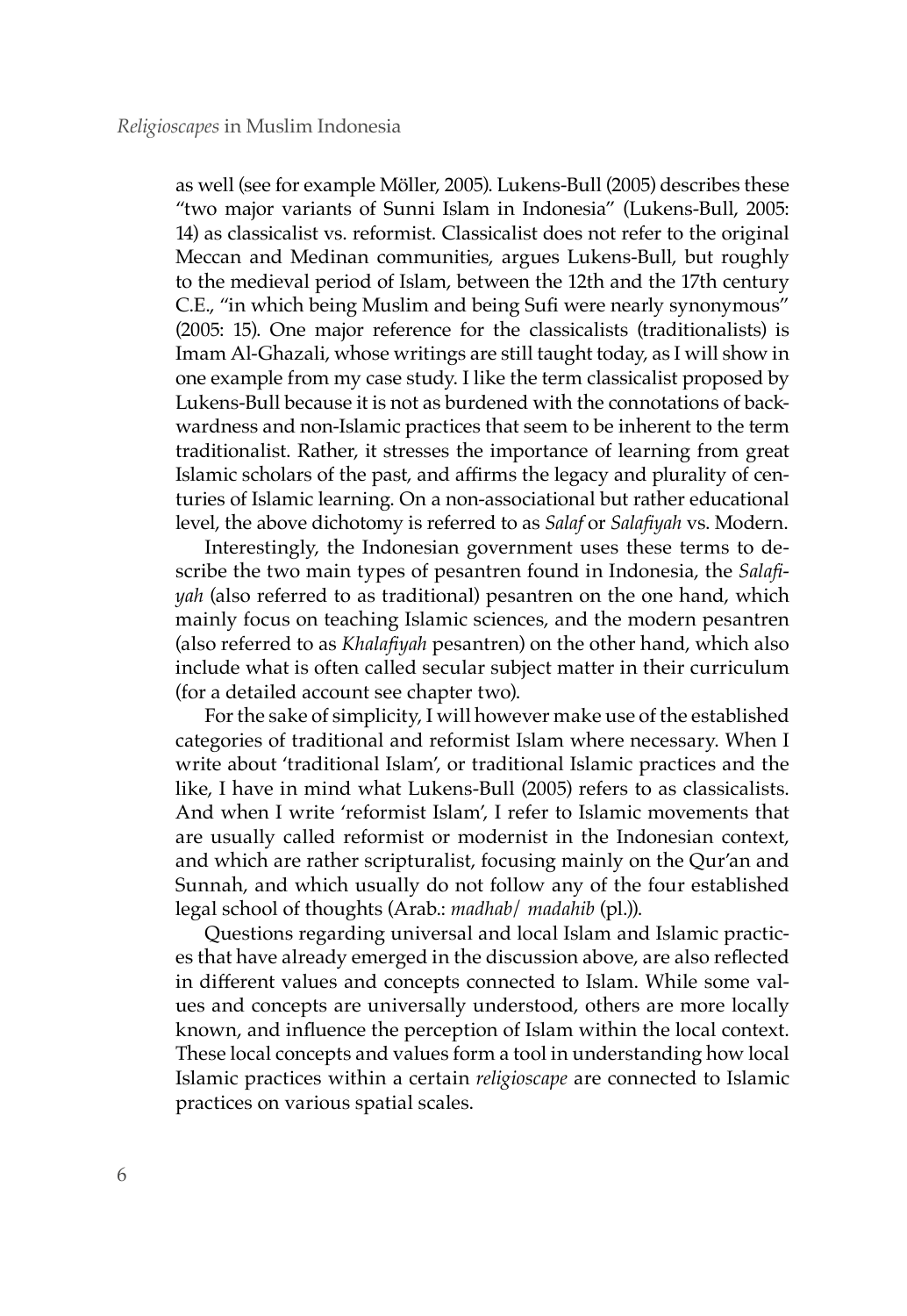# 1.1. Local Concepts and Values

Besides the normative Islamic values that are more or less universally understood and applied in a practicing Indonesian Muslim's daily life, like *taqwa* (piety), *tawakkul* (trusting in Allah's plans), *haya* (sense of shame; modesty), *ihsan* (excellence of behavior; doing good deeds), and a relational connectedness to fellow Muslims, also referred to as *Ukhuwah Islamiyah*, there exist local values, concepts and practices that influence how Islamic knowledge is transferred, understood and ultimately applied. It is these local or localized values, concepts and practices that lead us to assume that the Islam found in Indonesia is unique without being disconnected from the rest of the Muslim world. *Silaturahmi* constitutes a central value, concept and practice found both in Yogyakarta and Palembang, South Sumatra and generally all over Indonesia and the wider Nusantara area, including Malaysia. It is in its localized formation unique to Indonesia and Malaysia. However, as the word itself already reveals, *silaturahmi* is rooted in the Islamic tradition. Particularly important to Javanese culture and people's perception of society, the cosmos and spirituality in Yogyakarta, are the two concepts of *rasa* (roughly and superficially translated as 'feelings or emotions'), and harmony. Another important concept and value for understanding the local expression of Islamic piety and Islamic practices and interpretation, is the idea of *barokah* or *berkah,* often translated as 'divine blessing', but actually encompassing a whole set of interdependent components. I encountered the use of the concept of *barokah* both during my research in Yogyakarta and in Palembang, South Sumatra. In the following section, I will introduce the above mentioned concepts in order to provide a better understanding of these ideas when referring to them in my case studies and analysis, and how they operate in Indonesian Muslims' everyday Islamic practice and interaction.

# 1.1.1. *Silaturahmi*

The concept of *silaturahmi* is found everywhere among the Indonesian Muslim community. Visiting a friend, family members or a teacher is often referred to as *silaturahmi*, not as *berkunjung* (visit). *Silaturahmi* consists of two levels: it is both a practice and an intention (Ind.: *niat*). Without the intention of practicing *silaturahmi*, the act of visiting (this can also include talks on telephone, emails, etc.) is not considered *sila-*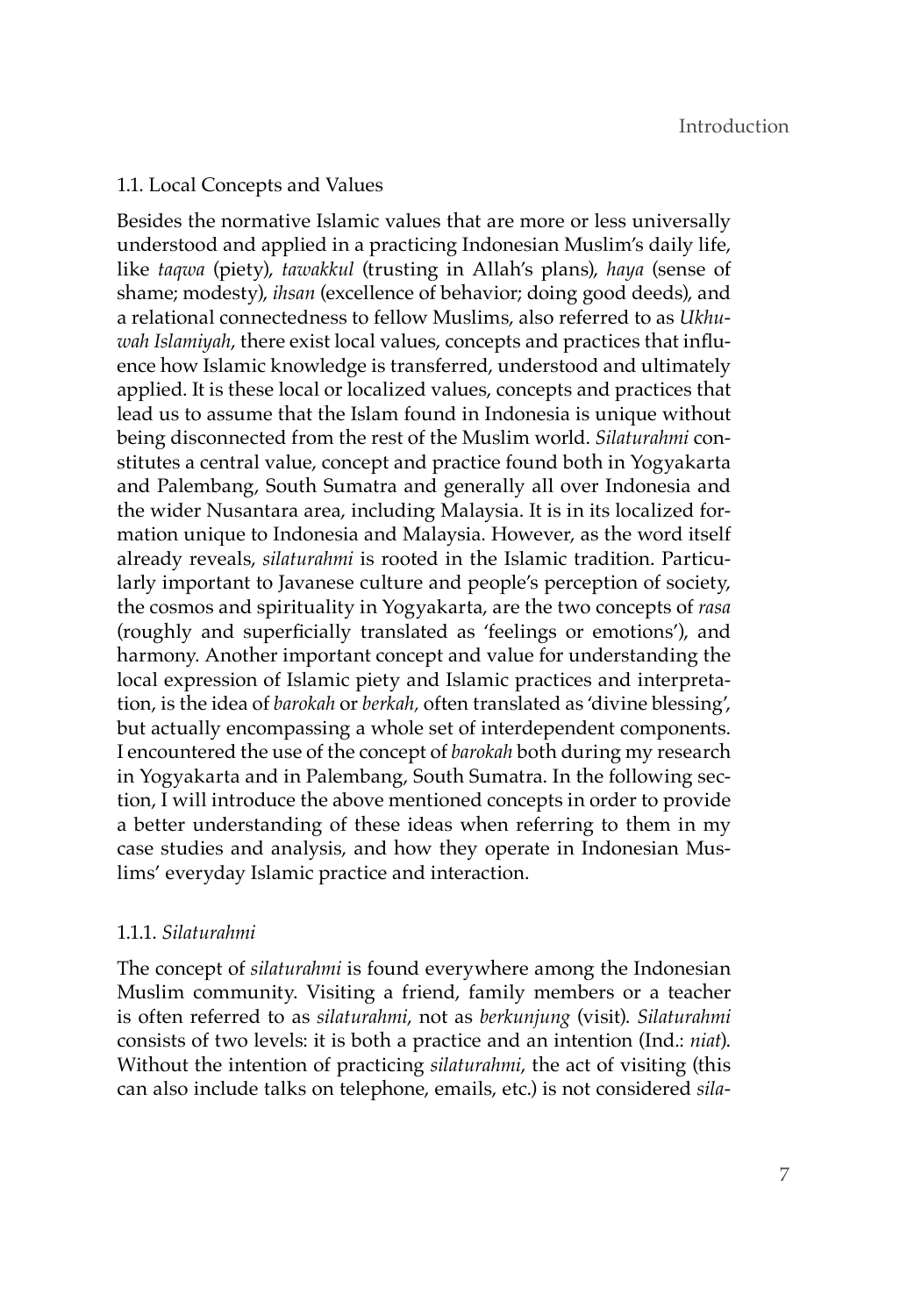*turahmi*. In addition, it always takes into account a person that visits as well a person that receives the visiting party.

During my field research, I was often received as a guest undertaking *silaturahmi*. I often heard the words "It would be nice to continue our *silaturahmi* relation", or "It is nice to do *silaturahmi* with you". I eventually adapted or extended my intention of doing research, gathering data and learning, to include practicing *silaturahmi*. This extension of my intention as researcher is also an interesting example of my impact as a researcher on my field site, as well as my dual role as a Muslim researcher and the connected responsibilities that came with it. I am not only a researcher that analyzes part of the Muslim world, I am also part of that world.

According to my observations, *silaturahmi* seems to be understood by the majority of Indonesia's Muslims because the word is used on a daily basis, during religious talks, and even during political campaigns for the 2014 elections. A huge political campaign poster next to a traffic light in Yogyakarta read *"Keutamaan Silaturahmi"* (the virtues of *silaturahmi*). The poster was put up by the Islamic party PKS (Partai Keadilan Sejaterah) and uses a famous Hadith that in Indonesia is usually translated as: "*Silaturahmi* strengthens brotherhood, extends [your] age and increases [your] *rizq* [provision]". The presidential candidate (and now president) Jokowi (Joko Widodo) repeatedly used the word *silaturahmi*  when referring to his many visits around Indonesia.

Kyai Muhaimin, from the Pesantren Nurul Ummahat, regularly refers to the importance of *silaturahmi* in his religious lectures. For him, *silaturahmi* means "connecting people", here relating to the Nokia slogan on purpose because according to him, the new electronic media and especially mobile phones have a discouraging influence on people's practice of *silaturahmi*. These media disconnect people, he argued in one of his talks (see chapter three). An important annual religious event that is often connected to *silaturahmi* and that will be discussed in chapter three, is *Halal Bi Halal* during the Islamic month of Shawwal (Ind.: *Syawal*) after the end of Ramadan. During *Halal Bi Halal*, also referred to as *Syawalan*, different communities meet, listen to a religious talk, and eat together. This can take place in a village, a neighborhood, or among members of the same political party, religious circle, university, school, etc. One important element of these *Halal Bi Halal* events is to ask each other's forgiveness (with the phrase *"Mohon Maaf Lahir dan Batin"*), and to greet the members of one's community by either shak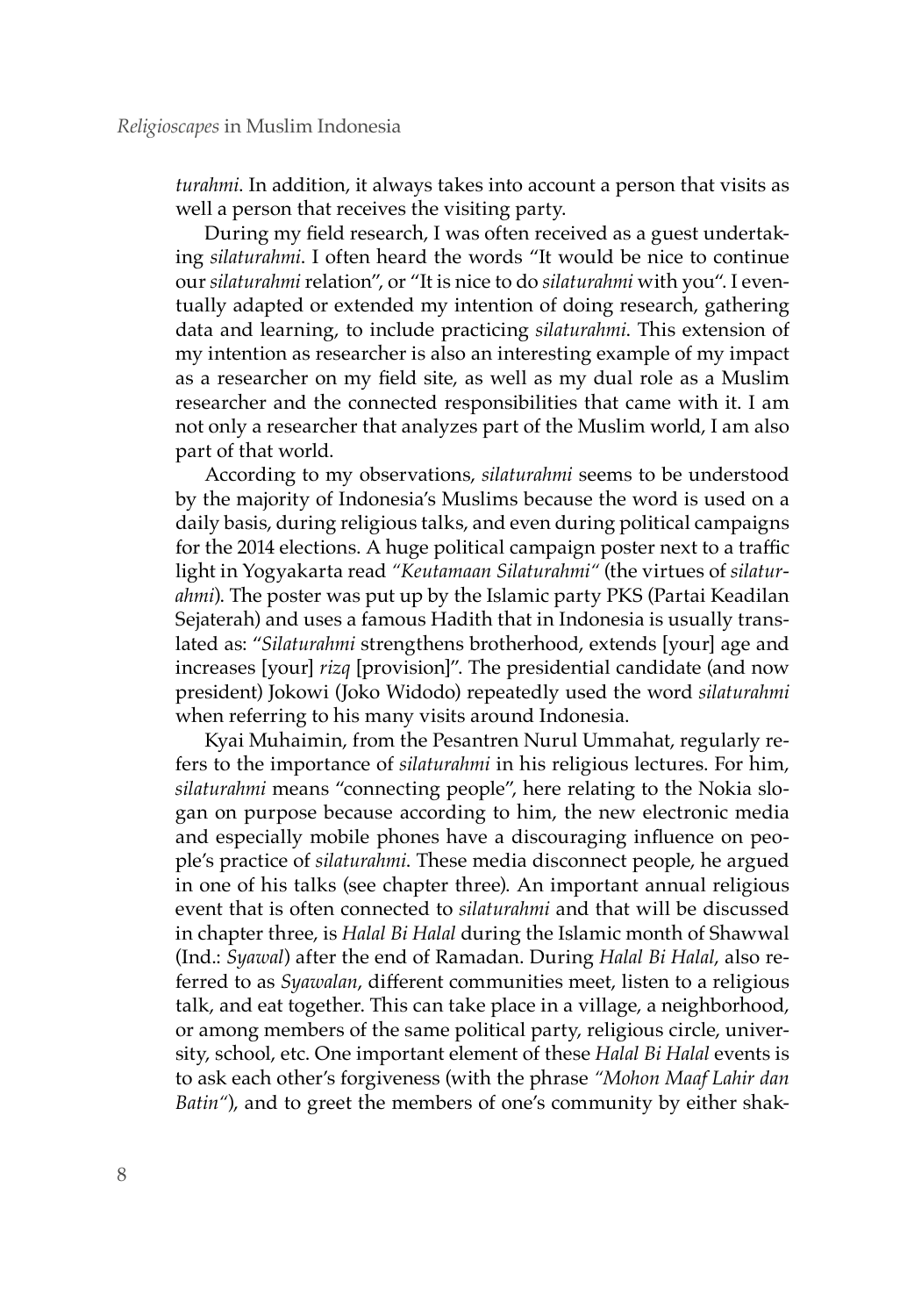ing or folding hands with/ in front of the other person. Younger people often kiss the hands of their elders (referred to as *'salim'* in Indonesian).

*Silaturahmi* is also used for official purposes. The alumni organization FORSILAM (Forum Silaturahmi As-Salam) of the Pesantren As-Salam Al Islami (in chapter five) uses *silaturahmi* in her name. The importance to connect former *santri* through this organization in different parts of Indonesia and in other parts of the world is expressed through the localized concept of *silaturahmi*. Another organization, FORPESS (Forum Pondok Pesantren Sumatera Selatan) has a strong focus on connecting different pesantren in South Sumatra through *silaturahmi* (see chapter five).

Even practices that seem to have a purpose other than *silaturahmi* are eventually transformed when the component of *silaturahmi* is introduced. One example are the nightly security shifts (Ind.: *ronda*) traditionally undertaken by male members of a village to ensure safety. The idea behind *ronda* is to walk through the village throughout the night, making sure that no crime is committed and/ or to scare away thieves. In the village where I stayed during my field research in the south of Yogyakarta, the nightly *ronda* practice was adapted slightly. Male members of the village would meet at one member's house, drink sweet tea, eat snacks and talk from around ten until two at night. Only a short tour by motorbike was taken to collect the nightly security fee of each household, and sometimes not at all. The true purpose of the nightly *ronda*, as explained by the village head, was *silaturahmi* – to meet other members of the village, exchange news and talk. This is interesting because it shows a shift in purpose of the nightly *ronda*, and one might ask why it is necessary to hold these *silaturahmi-ronda* meetings at night.

My definition of *silaturahmi* in the Indonesian context reads as follows:

*Silaturahmi* is a religiously motivated form of social interaction (practice) through which consciously or unconsciously translocal relations are maintained on various scales from the local to the global and on different societal levels, including kinship, educational, economic and religious connections. *Silaturahmi* is also an intention (*niat*) that can serve as a religious motivator, as well as a reminder, and is mostly, although not exclusively, used by and between Indonesian Muslims.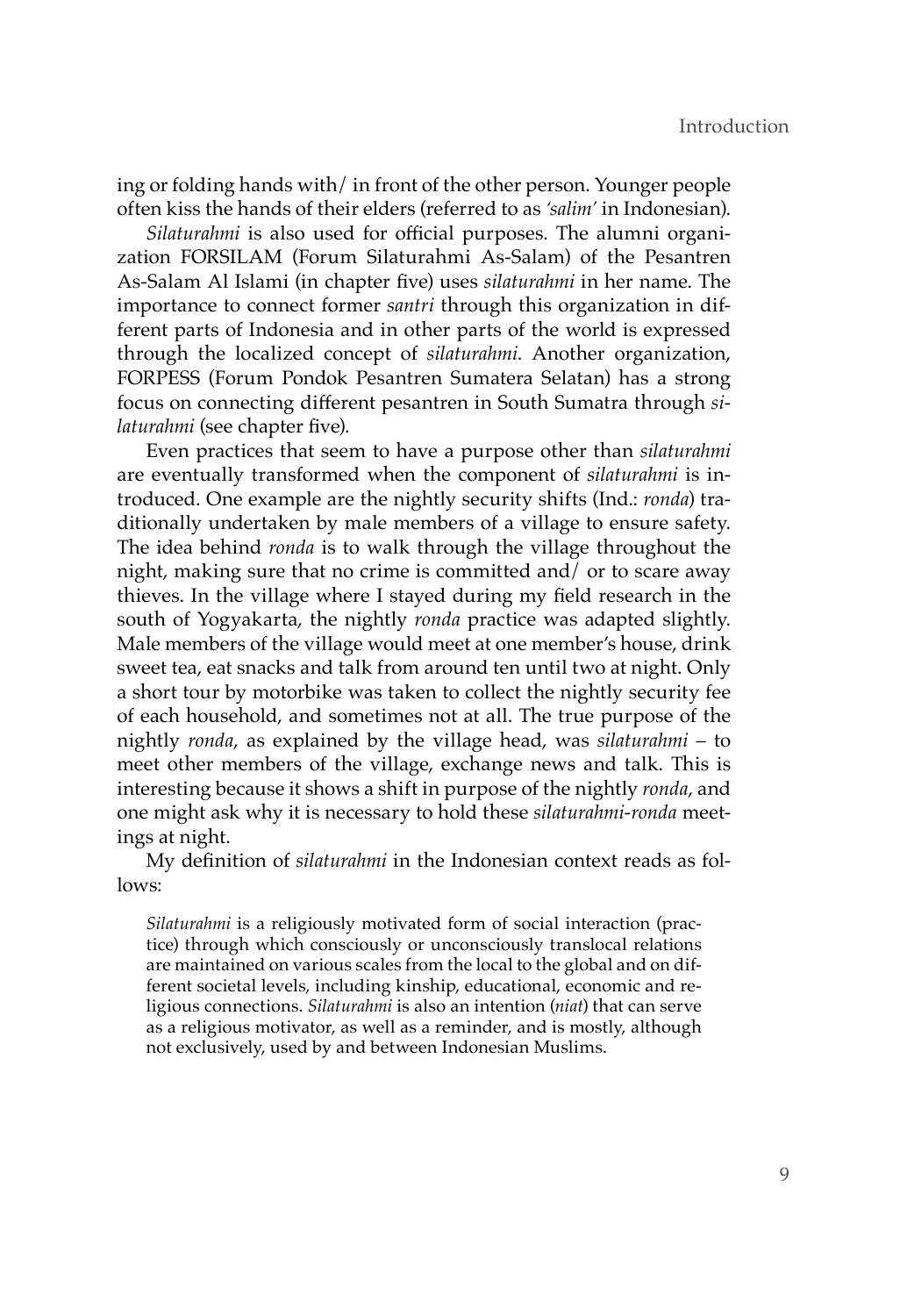In the following chapters and through my three case studies, the nature of *silaturahmi* and the different social and cultural practices related to it will become clearer. It can be said that *silaturahmi* forms an underlying and connecting theme in all three case studies.

# 1.1.2. *Rasa* and Harmony

Two central concepts and values in the Javanese culture of Yogyakarta are *rasa* and harmony. *Rasa* constitutes the base for achieving harmony, be it social, individual or religious and spiritual harmony. At the same time, *rasa* guides all social and religious or spiritual actions. The person that has a well developed sense of *rasa* is looked up to and held in high esteem and respect. A person who has an underdeveloped sense of *rasa*, on the other hand, is seen as not being a real Javanese. Usually people from within or near the Kraton, the Sultan's Palace, in Yogyakarta, are identified as having a high sense of *rasa*, while people from the countryside are often recognized as having a low sense of *rasa*. However, there are always exceptions to this rule, explained one of my informants, Pak Herjaka, an expert and practitioner of Javanese culture, and a pearl can also emerge from the countryside depending on the individual's talent<sup>3</sup>.

To translate *rasa* simply with 'feeling' or 'emotion' does not reflect the profound significance that this concept has within the Javanese society of Yogyakarta. On the social level, besides including the meanings of feeling and emotion, *rasa* also incorporates intuition, knowledge of the proper way to behave, knowledge of correct emotions, and also knowledge of how to suppress improper emotions. If one does not have this knowledge, *rasa* means being able to intuitively wait and observe the situation without acting spontaneously or impulsively, learning from this observation and deducing the proper manner in which to behave. It means to feel empathy and to understand symbols easily, explained Kyai Muhaimin. In Javanese, this level of *rasa* is referred to as *lantip.* It can be achieved through social learning and interaction. A traditional Javanese proverb reflects the meaning and realization of *rasa* in everyday life in a symbolic way: *"Ngono Ya Ngono Ning Aja Ngono."* Christopher Torchia (2007: 119) translates this phrase as "Do whatever you want, but don't overdo it  $=$  Don't let differences undermine

<sup>3</sup> Interview with Pak Herjaka, 29.08.2013.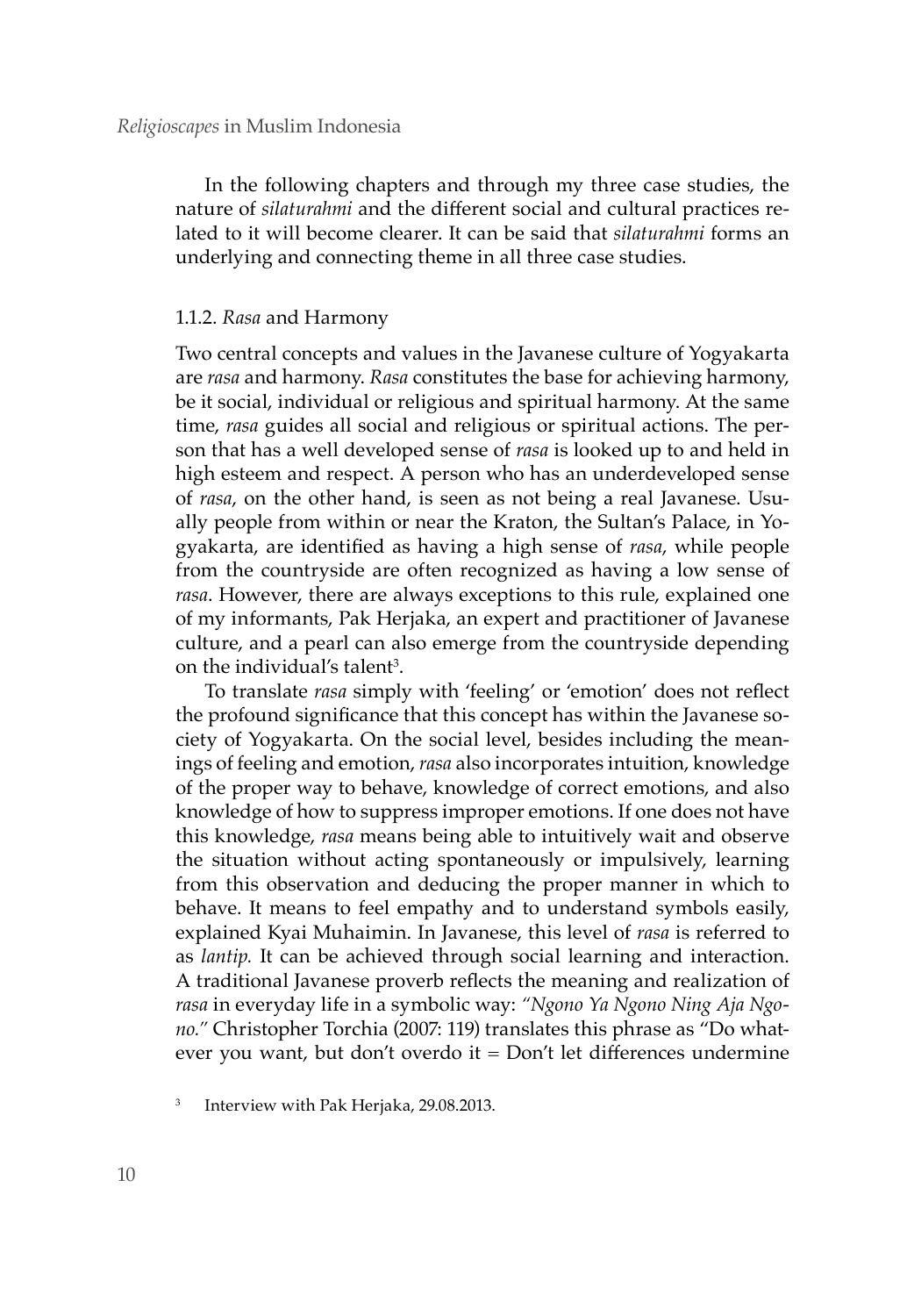group harmony." It is this stress on "group harmony" that a foreigner or stranger may feel when living in Yogyakarta. I felt that, more than in other places in Indonesia, it was expected of me to integrate into Javanese culture and behave in a Javanese way.

As I experienced myself and as explained to me by several informants, it is expected of non-Javanese or non-locals to Yogyakarta to try to perfectly integrate into the Javanese way of behaving and interacting. This expectation results, for example, in the strange phenomenon of Chinese descendants, having mastered *rasa*, being more Javanese in their behavior than the local population. Another Javanese expression praises non-Javanese for their ability to develop *rasa* and to integrate into the Javanese way of behaving by referring to them as *"wes Java"* or *"njawani"*. "*Njawani* means that a non-Javanese understands how he has to [behave], living on the Javanese land. In the old manuscripts, it is often repeated that Javanese people have to be polite, courteous and control their anger", explained Mas Herman, expert and practitioner of Javanese culture<sup>4</sup>. This integration, however, does not include the individual's religious beliefs. A Christian can be just as good a Javanese as a Muslim, Hindu or Buddhist. It is this stress on Javaneseness that might be one reason why religious pluralism has flourished in the Yogyakarta *religioscape* more so than in other parts of Indonesia.

On the religious and spiritual level, *rasa* refers to one's relationship with the divine, and is usually called *eling* (to remember). To be able to achieve this level of *rasa* called *eling*, one needs to master *lantip*, in addition to practicing *laku* – certain individual spiritual practices also referred to as *amaliyah* (see figure 1.1. below). *Laku* can include a wide range of practices, from walking long distances without talking, to abstaining from certain foods (for example sugar and salt over the course of a lifetime), fasting, *dzkir*, among other things. The ultimate goal is to improve one's relationship with the divine, to become closer to God and to control and overcome one's *nafs* (ego; lower desires). In the language of *tarekat* (Sufi brotherhoods)*, laku* is referred to as *amalan* in Indonesian. Kyai Muhaimin's daily *wirid* after the nightly prayer (see chapter three) represent an example of improving one's relationship with the divine called *eling*, through additional spiritual practices, here *wirid*.

<sup>4</sup> Interview with Mas Herman, 27.11.2013.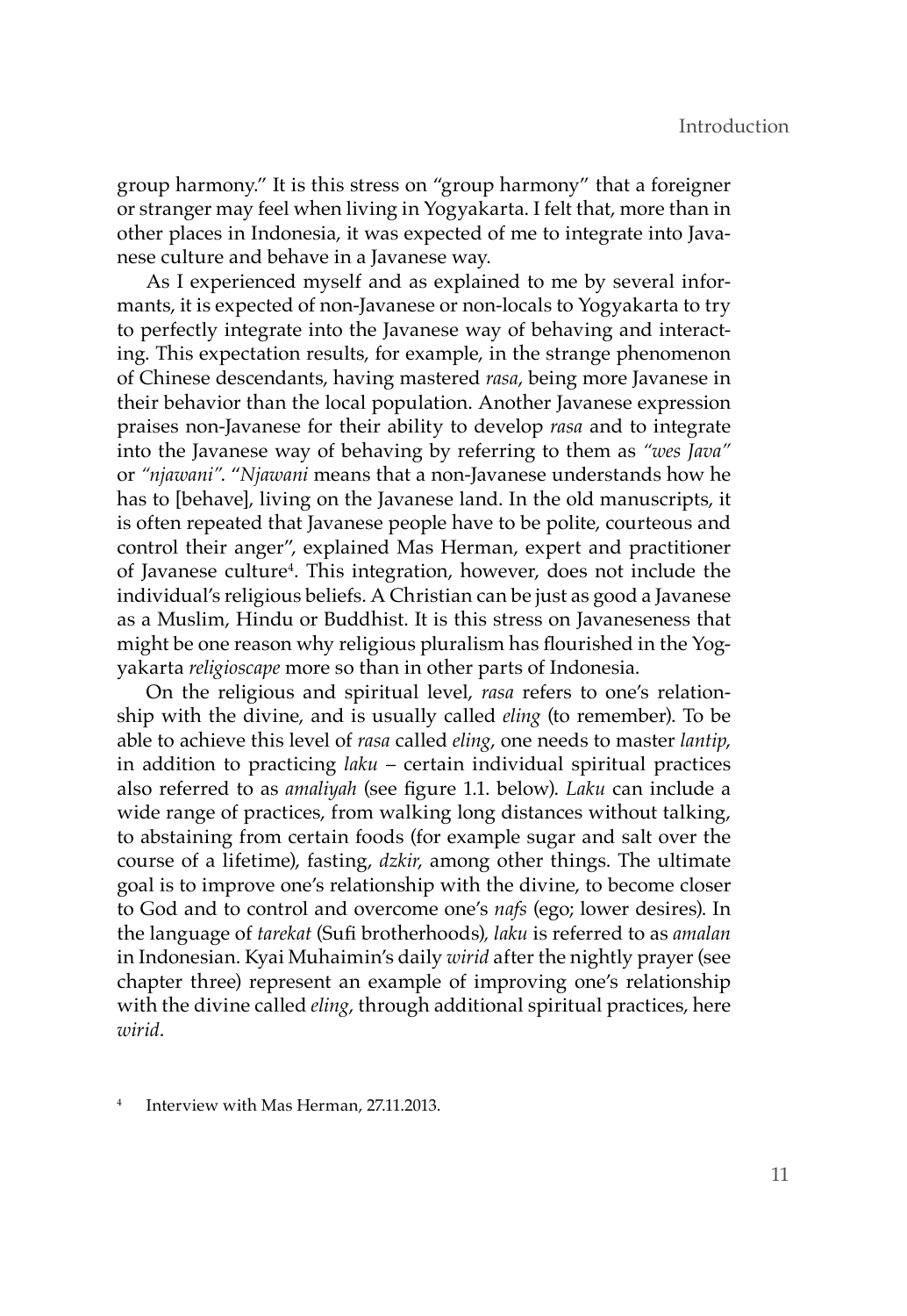

Figure 1.1.: The different levels of *rasa* in Javanese society

The next level is called *waskita*, and refers to the supra natural level of *rasa*. It includes being able to "read what is beyond the phenomena", and taking a holistic approach to life in general and certain religious issues in particular. *Waskita* can only be found among people with a high level of spirituality. Examples mentioned by Kyai Muhaimin are Joko Joyoboyo<sup>5</sup> or Ronggo Warsito<sup>6</sup>. They are known as clairvoyants among the Javanese people7 .

Only through the *rasa* level of *lantip* can social harmony be created and prevail. And only through *eling* can an individual feel harmony with himself and the creator or the divine in general, and improve his relations with his surroundings. In relation to *rasa*, Mohammad Damami, Professor at the Islamic State University in Yogyakarta and expert in Javanese mysticism, explained the expression *"roso-pangroso".* It describes the mutual relationship between *"aku-ku"* (my ego) and *"akumu"* (your ego), or the relationship between egoism and empathy, and it constitutes the source of harmony and respect within Javanese ethics

<sup>&</sup>lt;sup>5</sup> Joko Joyoboyo is known among the Javanese people as a mystical poet who was able to foretell the future, and some of his predictions are said to have become true.<br>Ronggo Warsito, died 1873, Javanese poet and mystic.<br>Interview with Kyai Muhaimin, 08.10.2013.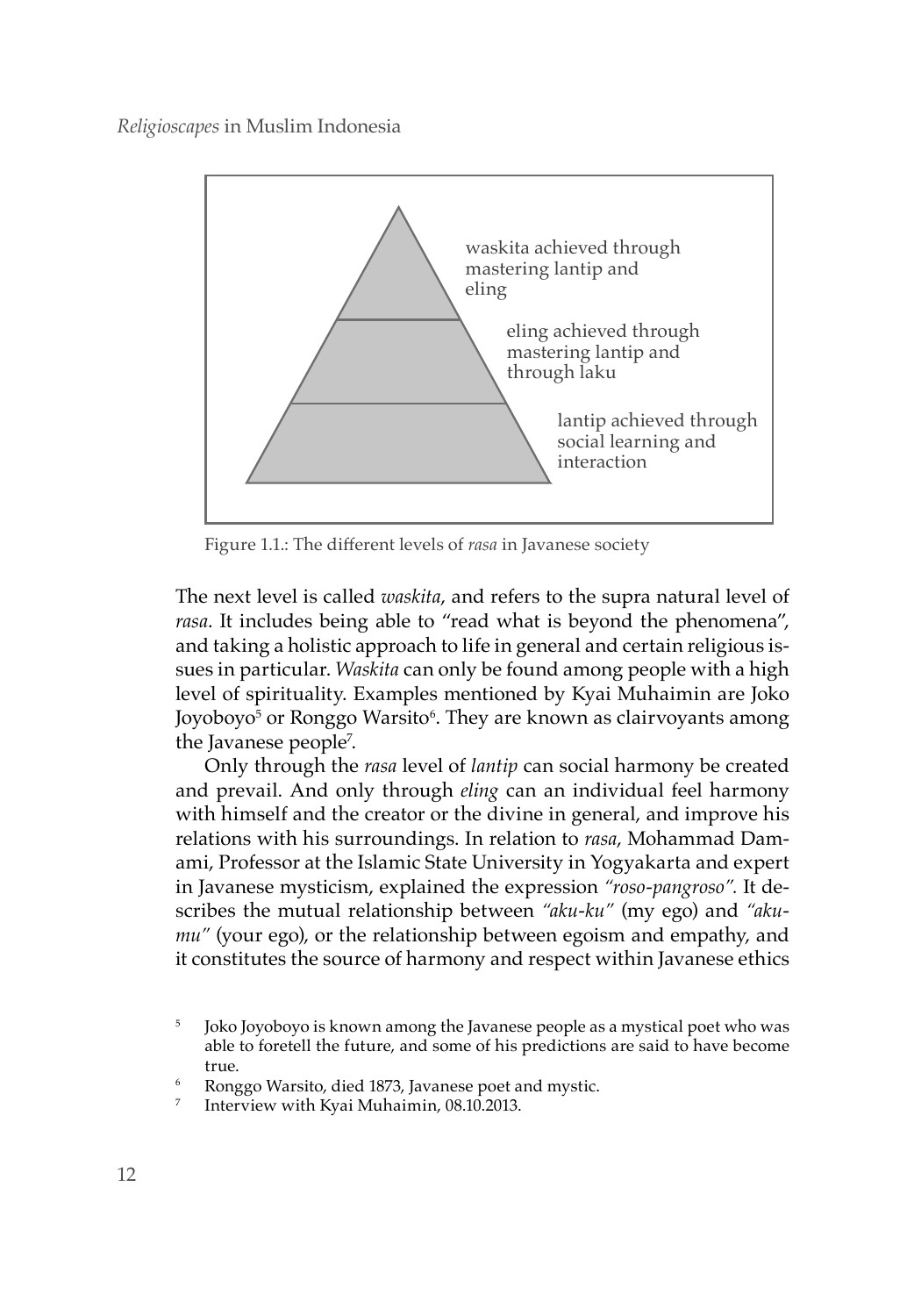or the mode of conduct. *Rasa* also serves as a very personal and subjective epistemological instrument when faced with the divine. This corresponds to the level of *rasa* that Kyai Muhaimin describes as *eling* and *waskita*. To *"olah rasa"* (to control/ manage/ sensitize *rasa*) is popular among Javanese mystics, also referred to as the *kaum kebatinan*, explained Mohammad Damami. This is usually done through *laku*, described above, or through a special form of *laku* that is *tapa*. He concludes that Javanese ethics or the moral code of conduct is based on *rasa*<sup>8</sup> .

It is this deep prevailing social concept of *rasa* and its different levels, the tendency to see and explain the world through symbols, and an aversion towards straightforward, direct and crude forms of social interaction and approaches towards life in general, as well as a deep love and need for harmony (Ind.: *kerukunan*) which, according to Kyai Muhaimin, were deployed by the walisongo in their *dakwah* approach. They eventually caused the development and emergence of a unique form of Islam in Java, especially in the area of Yogyakarta. The need to maintain and preserve social and religious/ spiritual harmony is especially reflected in traditional Javanese practices that are often referred to as syncretistic Islamic practices, and even condemned as being *syirik*  (Arab.: *shirk*) or *bid'ah* by certain Islamic groups like the Muhammadiyah, or other reformist orientated groups. These practices include preparing what is commonly referred to as ritual offerings (Ind.: *sesajen*), preparing *tumpeng* (a special rice dish for religious rituals) or commemorative gatherings held on the seventh, 100th and 1000th day after a person's death.

However, preserving social and religious harmony does not only include the sphere of human beings, but also the world of the *jin* – unseen good or evil spirits that, according to Islamic and Javanese belief, live side by side with human beings and that, just like human beings, were created by Allah<sup>9</sup>. To be in harmony with the world of the *jin* is essential to Javanese belief; this is the reason why the *jin* are tradition-

<sup>8</sup> Interview with Mohammad Damami, 30.09.2013.

According to the Islamic understanding, *jin* were created of fire, while humans were made of earth or clay. Like human beings, *jin* were created to worship Allah, and like humans, there are believers and disbelievers among them. The world of the *jin* and the human world are supposed to be separated. However, interactions may occur.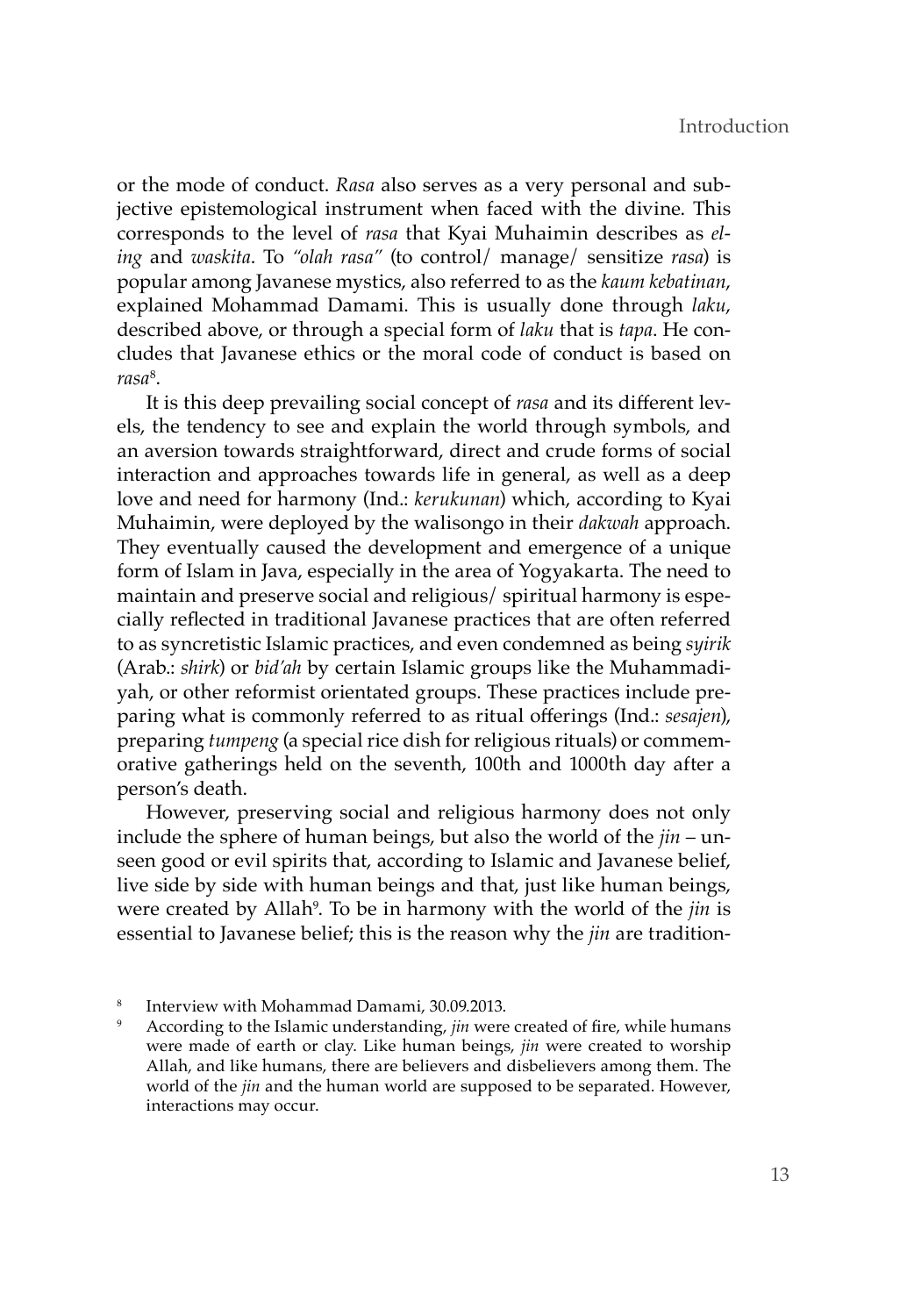ally viewed as a part of Javanese society, explained Mas Herman<sup>10</sup>. And this is also why, according to Mas Herman, the *sesajen* traditionally prepared by Javanese people even today serve the purpose of giving *sedekah* (alms), rather than asking the *jin* for something or for appeasing them, as is the case in Hindu belief. "We don't give sesajen because we are afraid. No. But it is a *sedekah*"11. Kyai Muhaimin, my main informant in my first case study in chapter three, as well, does not condemn the preparation of *sesajen*, so long as people do not undertake it with a theological intention, meaning that they expect that because of the medium of the *sesajen*, they will receive reward or answers to their *doa* (prayers).

The importance of harmony is reflected in yet another special feature of Yogyakarta: its religious and cultural pluralism and the tolerance that goes with it. As implied in the proverb *"Ngono Ya Ngono Ning Aja Ngono"* cited above, collective harmony as it emerges from a collectively agreed upon code of behavior, does not include the individual's religious conviction. This is the reason why, unlike everywhere else in Indonesia, there are few conflicts based on religion, and people with different beliefs live side by side, without problematizing each others' religion, so long as everyone remains faithful to the collectively agreed upon code of behavior. Interestingly, there have been attempts to give an additional name to the city of Yogyakarta because of its plural character: *Serambi Medina* (The Veranda of Medina), in contrast to Aceh being called *Serambi Mekkah* (The Veranda of Mekkah)<sup>12</sup>.

# 1.1.3. *Barokah*

*Barokah*, often translated as divine blessing, is a spiritual concept mostly found among non-reformist and non-modernist Indonesian Muslims. I found that mostly sympathizers of the NU (for example Kyai Muhaimin in chapter three), or followers of the Habaib (for example Ustad Taufiq in chapter four), have deeply instilled the idea of *barokah* 

<sup>&</sup>lt;sup>10</sup> Interview with Mas Herman, 27.11.2013.

<sup>&</sup>lt;sup>11</sup> ibid.<br><sup>12</sup> Diffe

Different to Mecca, the city of Medina was home to different religions and tribes during the time of the Prophet Muhammad. That is why people see this plural character in Medina reflected in Yogyakarta.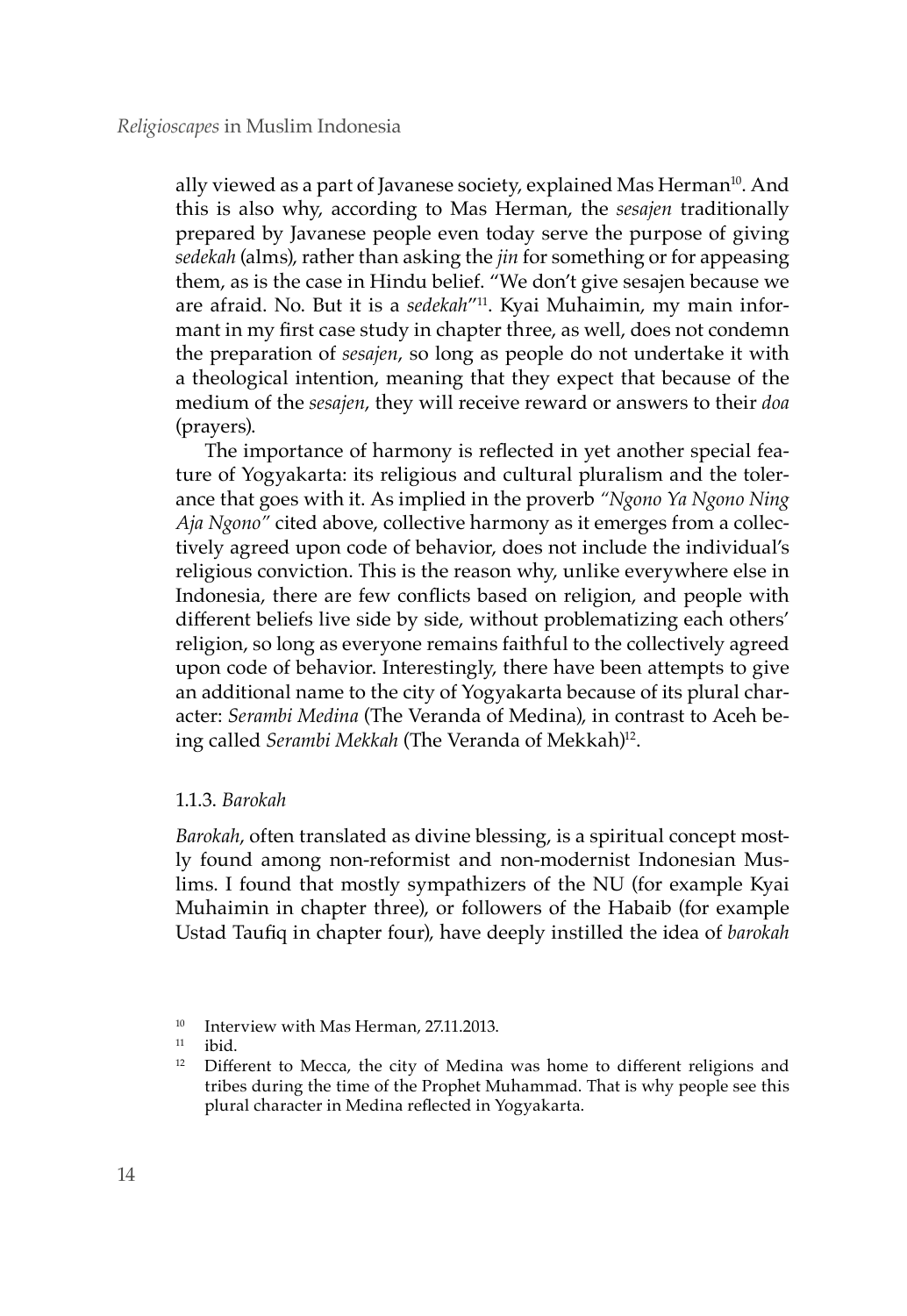in their lives. *Barokah* is part of their spiritual reality and something to look and strive for.

Helping Kyai Muhaimin and his wife with the daily chores, for example, will bring *barokah* to the *santri* who undertakes these activities. Cooking food for a religious gathering will bring *barokah* both to the cook and to those who eat the food. Memorizing the Qur'an in pesantren A will have more *barokah* than doing the same in pesantren B. These three examples show that *barokah* can be everywhere depending on the circumstances, the people involved and the place in which certain activities take place. *Barokah* can be obtained through activities, through people, through places, or through a mixture of all of these.

Lange (2012), in her study of mourning practices in Syria, translates *barokah* as blessing power. She describes how the reading over food by a shaykh confers *barokah* (*baraka*) on this food, which is then consumed by the guests and is supposed to protect them from evil. Paulo Pinto (2012), in his article on the sufi ritual of the Darb al-Shish in northern Syria, explains that his informants see that all *barokah* (*baraka*) ultimately flows from God, but that Sufi shaykhs assert that they are necessary intermediaries in this process, and that it is only through their consent that *barokah* can flow. The ritual of Darb al-Shish is understood by Sufis who perform it as a result of the action of *barokah* over the disciple's body. In Indonesia, I found that *barokah* is less hierarchical in that it is not necessarily solely tied to a specific religious authority figure (although this exists as well). *Barokah* can also be obtained through pious acts. Day Howell (2001), in her writing about Sufism and the Indonesian Islamic revival, describes the shaykh of a *tarekat* as a source of blessing (*berkah*), in addition to his role as spiritual guide and transmitter of spiritual knowledge.

In his monograph on the month of Ramadan in Java (2005), Möller writes that Ramadan is perceived by Indonesian Muslims as a month that is full of *berkah* (*berkah* means to contain *barokah*). This example shows that a certain period or time can also contain *barokah* for a Muslim who makes use of this time in a certain way. In the case of Ramadan, making use of this month in order to receive *barokah* means to do the obligatory fasting and extra (Sunnah) *ibadah* (worship), as much as possible. Taking the above examples into account, and in order to provide an easier understanding of the detailed examples in the following chapters where *barokah* or *berkah* illustrate the spiritual reality of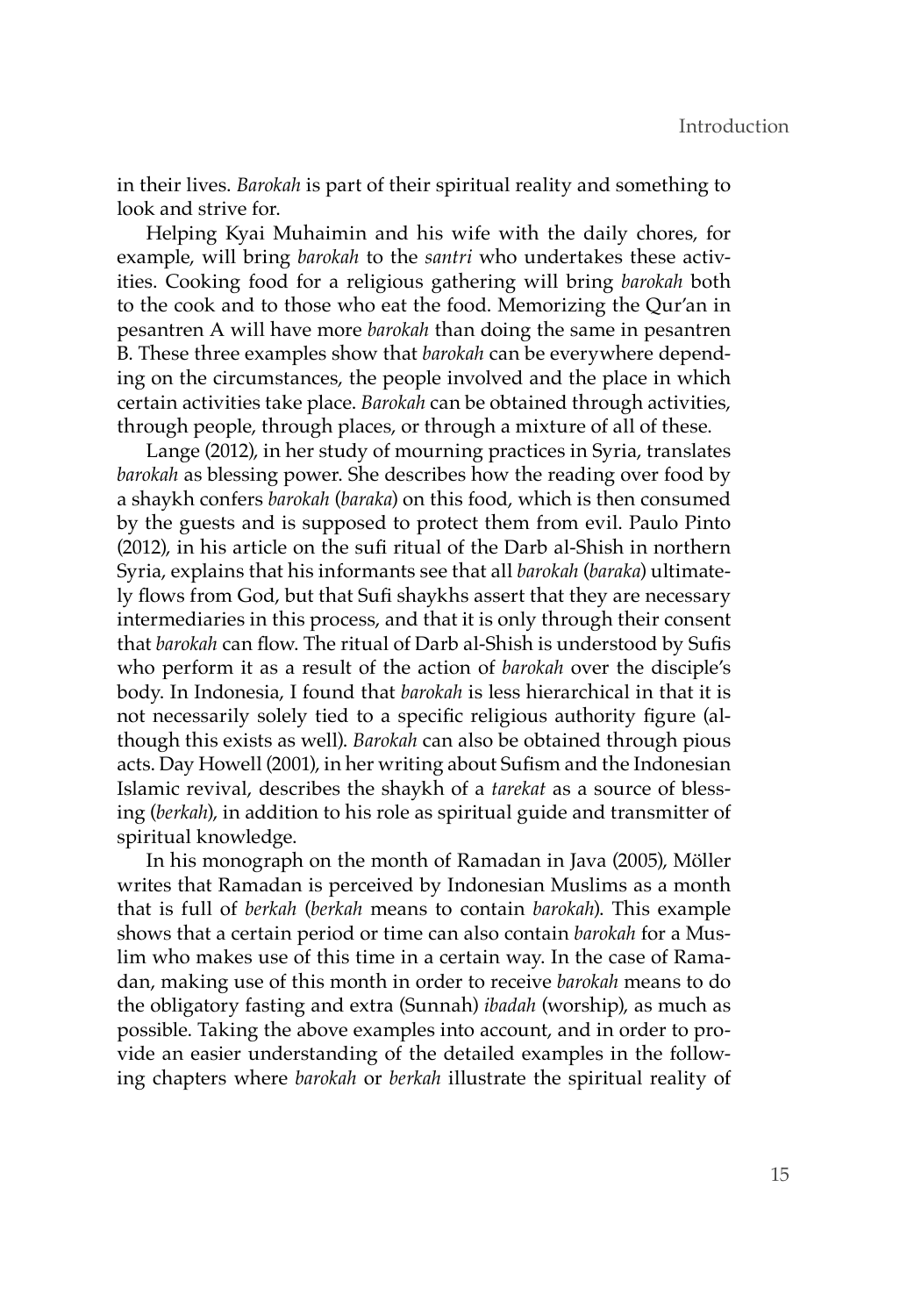#### *Religioscapes* in Muslim Indonesia

Indonesian Muslims, my definition of the process connected to *barokah* is as follows:

*Barokah* describes a spiritual reality that is usually felt by an individual or group in their daily activities through the interaction with or usage of certain media. These media can be people, places, things, food, drink, etc. For the person who believes in *barokah*, it is essential for his spiritual well-being and development. However, although *barokah* is transferred through a certain medium, it comes solely from Allah; otherwise it is seen as an unacceptable practice of shirk (associating partners with Allah). To acquire *barokah* requires spiritual belief in and spiritual knowledge of it. The process of acquiring *barokah* is interactive in character, but nevertheless the actual nature of *barokah* is *ghoib* (I.: supernatural).

1.2. Research Questions, Introduction of Case Studies and Structure of the Study

The discussion and examples of different Islamic practices, understandings of Islam in Indonesia, and local concepts and values above provide a glimpse into the heterogeneous nature of Islamic practices, understandings and interpretations in Indonesia. But how are these different Islamic practices, understandings and interpretations formed? Who transmits them, and where? Who and what influences the transmitter? What kinds of networks emerge in the spread of certain Islamic practices and ideas? How did these networks grow? And what is the individual's role in these transmission processes? Conversely, how does the cultural and religious environment influence the individual? What role does place play in the formation and maintenance of Islamic practices? All these questions emerge when attempting to understand differences in Islamic practices observed in the everyday life of Indonesian Muslims. These questions lead to the overarching research questions that I aim to answer in this study: What networks, translocal connections, and places influence the interpretations, teachings and practices of Islam in Indonesia? And how are these constituted in the framework of the *religioscape*?

Through the analysis of three case studies from three different geographical areas in Indonesia, I aim to show that Islamic practices in Indonesia do not constitute one universal form or interpretation. Rather, the analysis of the three case studies will show that Islam in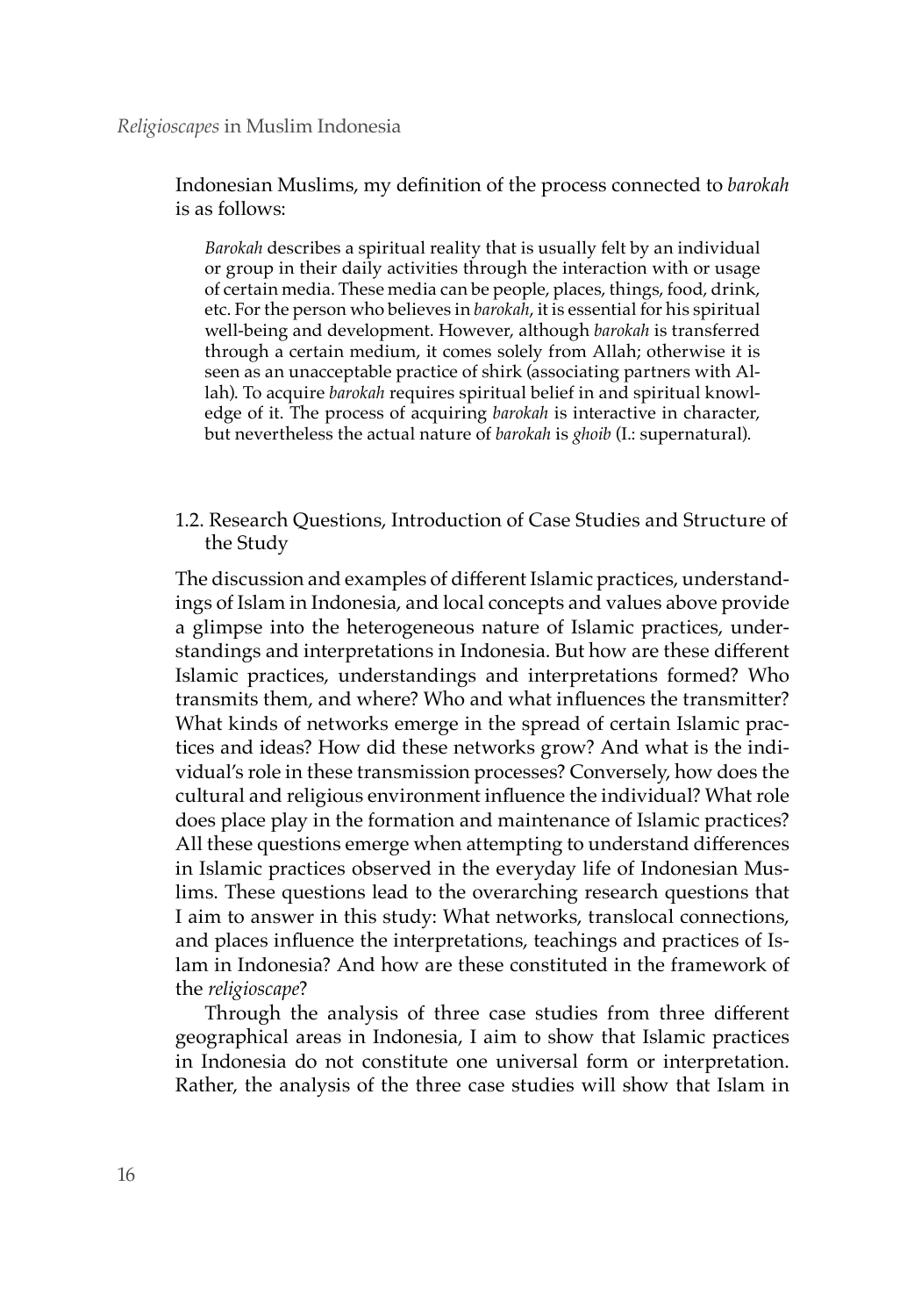Indonesia is pluriform, and that it is influenced by translocal transfers of ideas, practices, texts and embedment in local cultural contexts. I propose that this entanglement of Islam as global religion with local sets of practices can be opened up by the concept of the *religioscape*, which will be developed and described in the following sub-chapter two on "Networks, Places and *Religioscapes*". The three case studies in this study reflect different stages of grounding in a *religioscape*. My three case studies of Muslim personalities and their educational institutions are located in three different areas in Indonesia (see figure 1.2.), and describe three major types of Islamic interpretation and practice in Indonesia. The first case study in chapter three illustrates a deep historical grounding in the mystic Islam found in Yogyakarta. The second case study illustrates a mixture of local and Hadhrami influences in the Islamic practice in South Sumatra, while the third case study discussed in chapter five illustrates an 'imported' form of reform Islam in an area of recent settlement, which does not have local roots.



Figure 1.2.: Locations of my three case studies

Kyai Muhaimin and his Pesantren Nurul Ummahat in chapter three reflect the traditional form of Islamic practice in Yogyakarta which is still open to syncretistic rituals and includes what I describe as Javanese Islamic symbolism. Traditional religious tolerance and pluralism in Yogyakarta is one reason for the presence of inter-religious dialogue networks, in which Kyai Muhaimin participates. The case study of Kyai Muhaimin, his networks and interpretation and practice of Islam,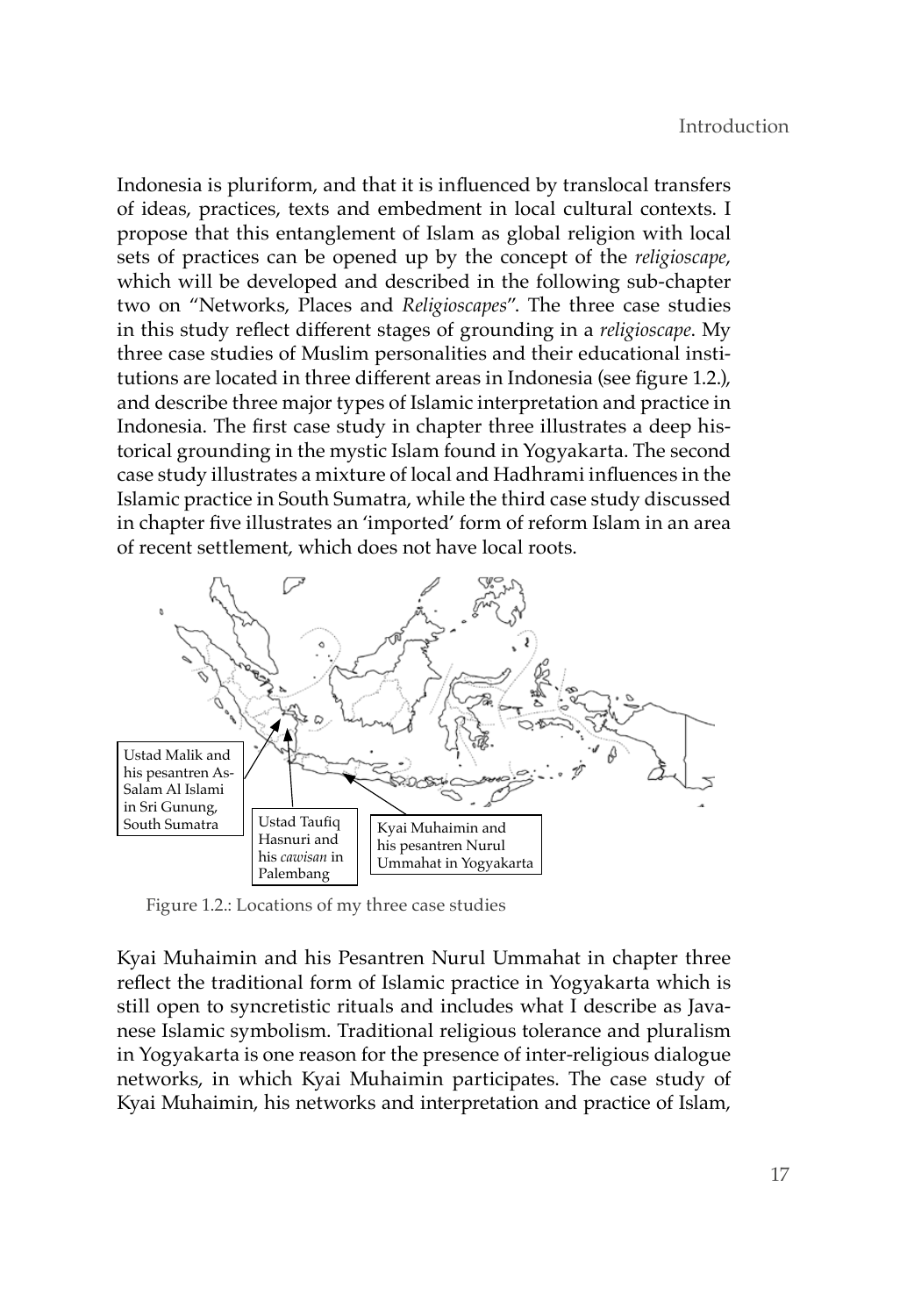reflect the *religioscape* of Yogyakarta, where the localization of Islamic practices includes pluralist and inter-religious harmony. I argue that the case study of Kyai Muhaimin represents a continuation of the "Mystic Synthesis" in Java (see Ricklefs, 2006), and Kyai Muhaimin can be seen to embody a historical phenomenon – the fusion of Javanese and Muslim identity – that was commenced under Sultan Agung. Kyai Muhaimin's outlook also reflects an embrace of openness towards new ideas and the urge to preserve harmony, which is found in Javanese culture. I will focus especially on the different Islamic and inter-religious networks that influence Kyai Muhaimin's understanding of Islam, which can be summed up in his own phrase, "Islam is Java and Java is Islam".

Ustad Taufiq Hasnuri and his *cawisan* activities in chapter four reflect two traditional, often similar and mutually related, forms of Islamic practices in the *religioscape* of Palembang, South Sumatra. The first of these practices is described by Azra (2004) as shari'a based neo-Sufism. The second is connected to the Islamic practices found amongst immigrants from Hadhramaut in contemporary Yemen. Ustad Taufiq Hasnuri's understanding and practice of Islam can be seen as a continuation of these two forms of Islamic practices, which are still found in Palembang today. Both of these Islamic interpretations and practices were once supported by the Sultans of Palembang, especially in the 18th and 19th centuries. In this chapter, I will focus on the different Islamic networks, especially in the form of books and teachers, that influence Ustad Taufiq's understanding of Islam. Due to the strong presence of these two shari'a and *Tasawwuf* based Islamic practices, syncretic practices that can still be found in Java are rarely found in Palembang. On the other hand, modern reformist movements (like the Muhammadiyah, the Muslim Brotherhood or the Wahhabi) that at times appear relatively influential in Java, represent a small minority in this part of Indonesia. The second case study illustrates how local Islamic practices are connected to and influenced by Islamic practices from other parts of the Muslim world; both today as well as historically.

Ustad Malik and his Pesantren As-Salam Al Islami in chapter five reflect a rather new phenomenon in the Indonesian Islamic landscape, which is the influence of an imported understanding of Islam from the Middle East and especially from Saudi Arabia. My third case study focuses on the *religioscape* of a *transmigrasi* area, and especially the influence of a huge reformist pesantren in this region. In contrast to the two other *religioscapes*, I experienced the *transmigrasi* region as an area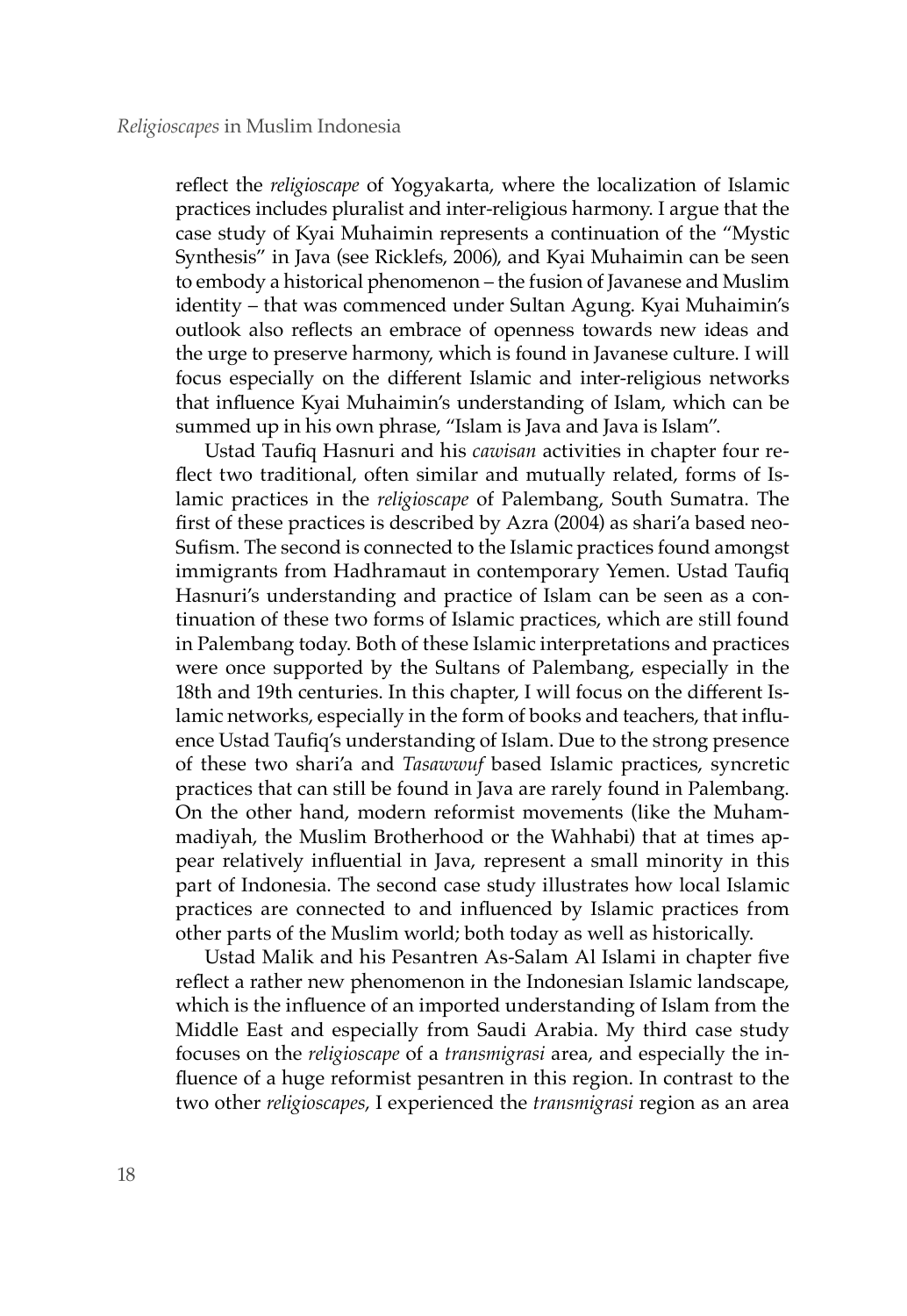where no 'naturally' cultivated and established forms of Islamic practices could be identified. In addition to the thorough analysis of Ustad Malik's understanding of "true" Islam, different Islamic networks maintained with the Middle East, or that influence his Islamic understanding, are analyzed in this chapter.

With these three case studies, I cover Java as well as Outer Java and especially South Sumatra. Furthermore, I include historically constituted *religioscapes* like Yogyakarta and Palembang, as well as a *religioscape* that has only been constituted rather recently, within the last thirty years, which is a *transmigrasi* area. In addition, I attempt to cover major forms of Islamic interpretation and practice found in Indonesia: two forms that can be described as reflecting 'traditional' Islamic practices (one of these integrates more syncretic and local elements than the other), and one form that can be described as reflecting 'reformist' Islamic practices. My case studies also present three main types of educational institutions found in the Indonesian archipelago, which are the traditional pesantren (in chapter three), the modern pesantren (in chapter five), and informal study circles (in all three case studies).

In chapter six, the pesantren's students, the *santri*, become the focus of analysis. Questions that are dealt with in this chapter include: What are the motivations behind sending young Indonesian Muslims to a pesantren? How important is the Islamic orientation of the pesantren and its teachers? What teachings are adopted by the *santri*, and are the teachers successful in shaping the *santri* according to their own Islamic orientation? My main argument in this chapter is that more important than the influence of the pesantren and its teachers, is the Islamic orientation and practice learned at home. The success of the pesantren and its teachers is mainly reflected in an increased piousness of the *santri*, but not explicitly in a different understanding of Islam. Furthermore, I have observed that *santri* develop a tolerant and inclusivist attitude when confronted with different Islamic teachings, and therefore actually perpetuate Indonesia's tolerant and moderate outlook on Islamic practices and interpretations, rather than becoming radicalized in one form of Islamic understanding.

In chapter seven, I will provide a conclusion and discussion of my data and observations. I argue that, rather than an Islamization of Indonesia (reflecting an Islamic understanding that cannot be adapted to the local context), a continuation of historically established Islamic practices and understanding can be mainly observed. My conceptual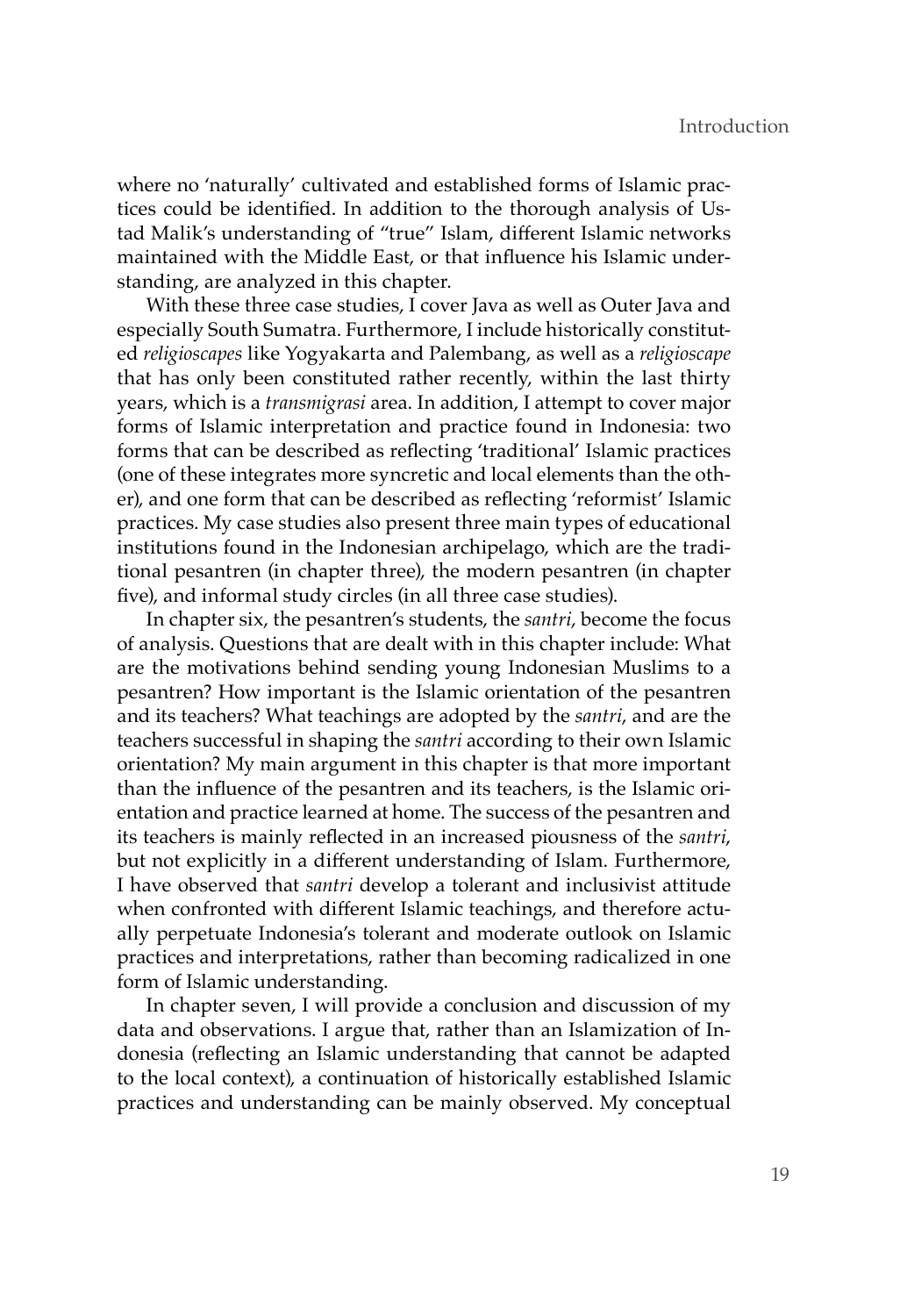framework of the *religioscape* allows for a better grasp of the plurality of Indonesia's Islamic understanding and practices. Rather than one uniform Islam, different localizations of Islam can be observed within the greater region of Indonesia. Furthermore, my conceptual framework of the *religioscape* allows for an understanding of interconnected and interrelated processes between the local and local Islamic practices on the one hand with different spatial scales and Islamic practices on a global or translocal level on the other hand.

## 1.3. Method

Trained as an area specialist on Southeast Asia and especially Indonesia, and as a student of Indonesian Islam, I worked mainly with anthropological research methods. My use of different methods that are described below is also reflected in the situational analysis developed by Clarke (2005). In addition, I made use of area studies' specific research methods (Houben 2017). Taking a view from the inside, emic concepts (what I have described with local concepts above) are an important part of Area Studies' findings. These emic concepts must be translated as I have attempted above. The translation and opening up of local or emic concepts for other spatio-temporal contexts also plays an essential part in my research approach.

I spent more than nineteen months doing field research. Fourteen months were spent at the field sites without interruption, and I also undertook a two months follow up research visit to clear up unresolved questions. Three months were spent undertaking research for this study in 2010. Fourteen months were spent in consecutive research together with my husband and little son in the three locations of my case studies in Yogyakarta, Palembang and Sri Gunung, South Sumatra. In Palembang, I lived with a local family who rented part of the upper floor to me and my family. In Yogyakarta, I rented a house near my research site in a traditional Javanese *kampung* in the south of Yogyakarta. In my third research site in Sri Gunung in South Sumatra, I lived within the pesantren compound. Along with my family I was allowed to live in the guest quarters of the pesantren for almost two months.

I adopted a multi-pronged research approach, including interviews with *kyais*, *ustads* and *ustadzahs*, their followers and students (Ind.: *santri*), as well as their former students (see list of informants/ interview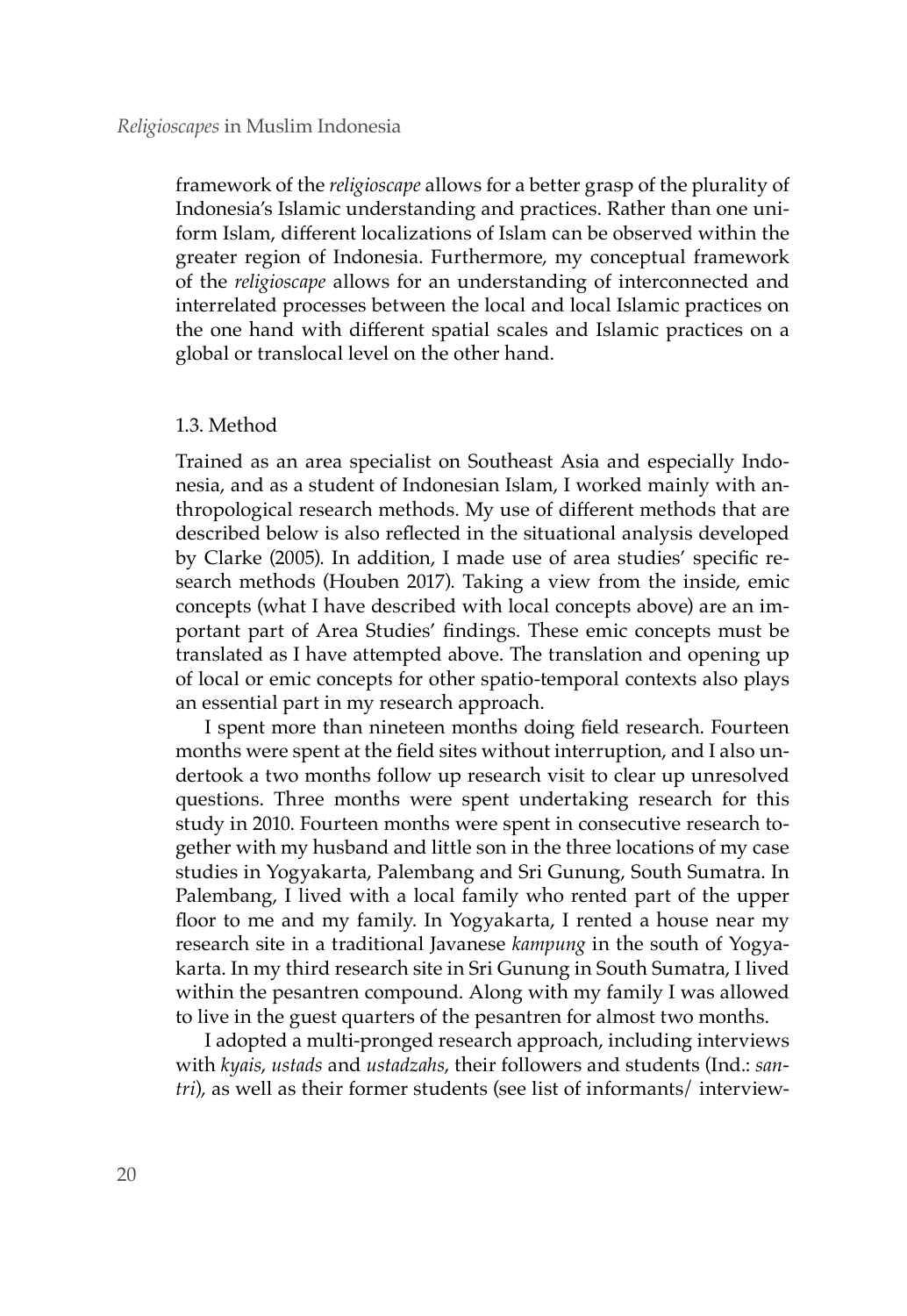ees in the attachment). In addition, I also interviewed experts in the field of Javanese culture, Islam in Yogyakarta, and Islam in Palembang. Furthermore, I engaged in informal conversations with residents of the respective areas where I undertook research. Interview methods included structured, semi-structured and open interviews. In addition, I used groups discussions with students at the pesantren.

Besides spending considerable time in the two pesantren Nurul Ummahat and As-Salam Al Islami, where I engaged in participatory observation and took part in daily life there, I also participated in different social and religious events in the communities around the pesantren, or in other communities that were connected to my three main informants. To attend these events, I had to be flexible and mobile, and at times followed the travels of my informants, as was the case with Ustad Malik, for example. In addition, I also attended regular lectures given by my three main informants and, in some cases, engaged in the reading of books taught by them. Therefore, in a way, I became a *santri* myself. Participatory observation in the places I undertook research also included taking part in everyday Islamic rituals like prayer (Ind.: *sholat*) in different mosques, in order to understand what practices were adhered to by the majority Muslim population in that place.

I spent extensive time doing semi-structured or open interviews with my three main informants, Kyai Muhaimin, Ustad Taufiq and Ustad Malik. Thanks to my advanced language skills in *Bahasa Indonesia*, interviews, informal conversations as well as participatory observation were very fruitful, and helped me to understand not only the main issues at hand, but also their nuances. All my interviews and conversations were conducted in *Bahasa Indonesia*. In Palembang, I also had to accustom myself to the local dialect *Bahasa Palembang*, because my main informant Ustad Taufiq Hasnuri preferred to hold his lectures in the local dialect, and often switched to the local dialect during our conversations.

I usually began my interviews with biographical questions and allowed my informants to talk (biographical interviews). At the beginning, I usually posed rather open questions, asking informants to tell me about their religious education, or about the Islamic institutions or personalities that influenced or inspired their understanding and practice of Islam. After these general questions, I asked more detailed questions regarding what they had shared with me. To understand clearly what Islamic understanding my informants adhered to, I also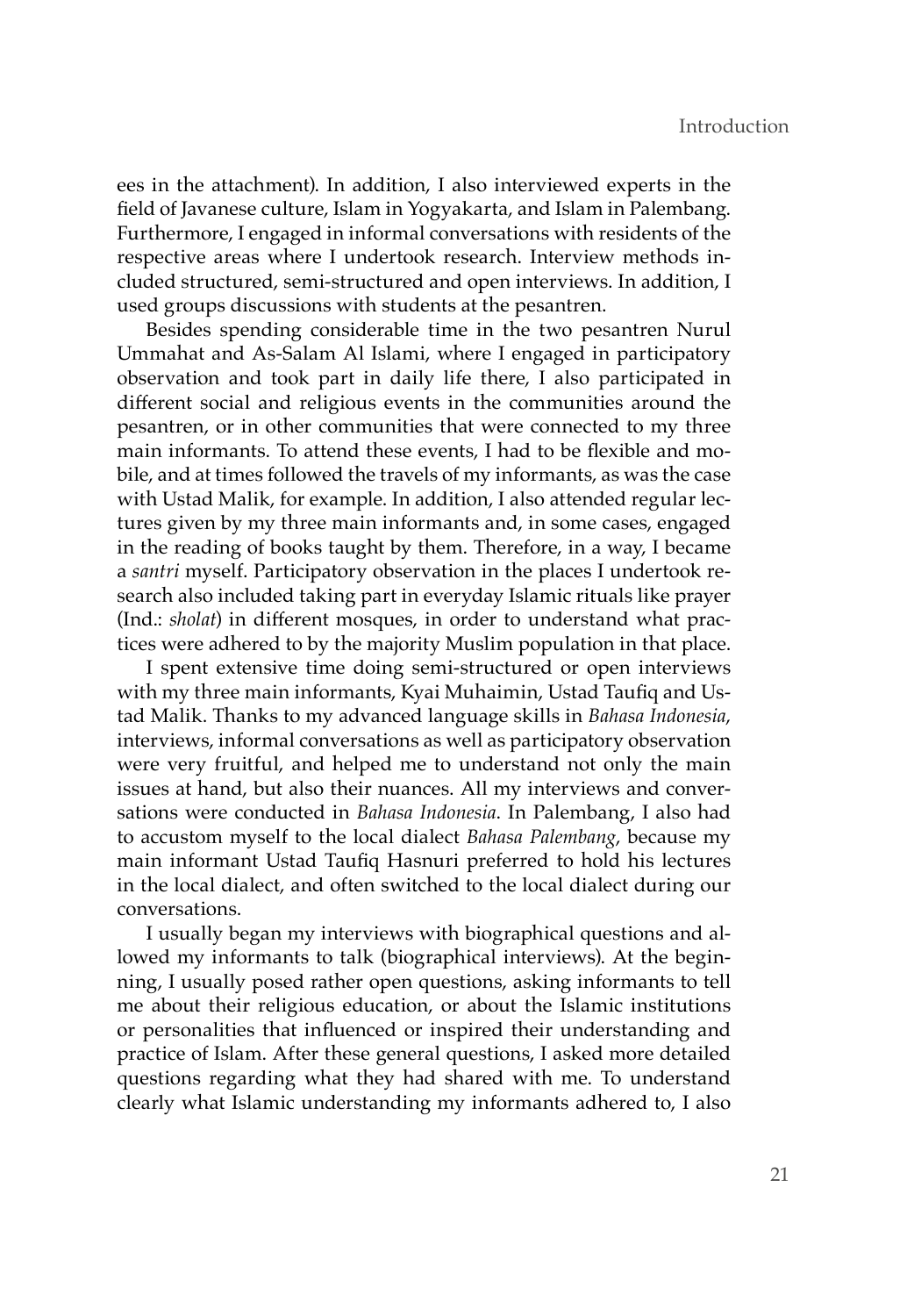asked, after several meetings, straightforward questions such as: According to you, what is the right Islam? or: Where do you see yourself within the Muslim world? To understand the different connections and networks of my informants, I asked questions such as: Where do you have connections? Where do you teach? What are your links to the local community? Sometimes I also asked whether there were links to concrete institutions or personalities. I usually made notes and picked up on different points mentioned by my informants in a follow up interview. However, I was always careful about what to ask and when, and tried to anticipate my informants' moods. Information and data was also obtained in unplanned conversations, especially during car rides. That was sometimes the time when the most interesting data emerged. Informal conversation with other guests, especially in the case of Kyai Muhaimin (in chapter three), provided interesting insights as well.

Listening to neighbors' informal conversations, or conversations at local *warung* (food stalls), helped me to understand the situation around my research sites. Small talk with shop owners, neighbors or taxi drivers augmented this understanding. Literature and publications in *Bahasa Indonesia* by local scholars also helped me to understand the places where I undertook research. The presentation of preliminary research results at the State Islamic University in Yogyakarta and the State Islamic Institute in Palembang, and exchange with local scholars helped me to understand certain issues that were unclear, or to view them from a different angle. In sub-chapter three of this chapter, "In the Field – Notes on Method, Positionality and Reflexivity", I will go into more detail about my personal experiences in the field, and I will especially reflect on my positionality as a German Muslim researcher who is both an insider and outsider to my field.

# **2. Theoretical Framework: Networks, Places and** *Religioscapes*

Islam, as a revealed religion, has its roots in the Hejaz, a region in the west of present-day Saudi Arabia. From there it spread to all parts of the Middle East, Central and South Asia, Southeast Asia and the rest of the world. From the very beginning, contact within the *umma* (the Muslim community) was maintained and strengthened through the main center, the common *qibla* – direction of prayer, Mecca, home of the Kaaba and destination of the hajj. This contact was also strength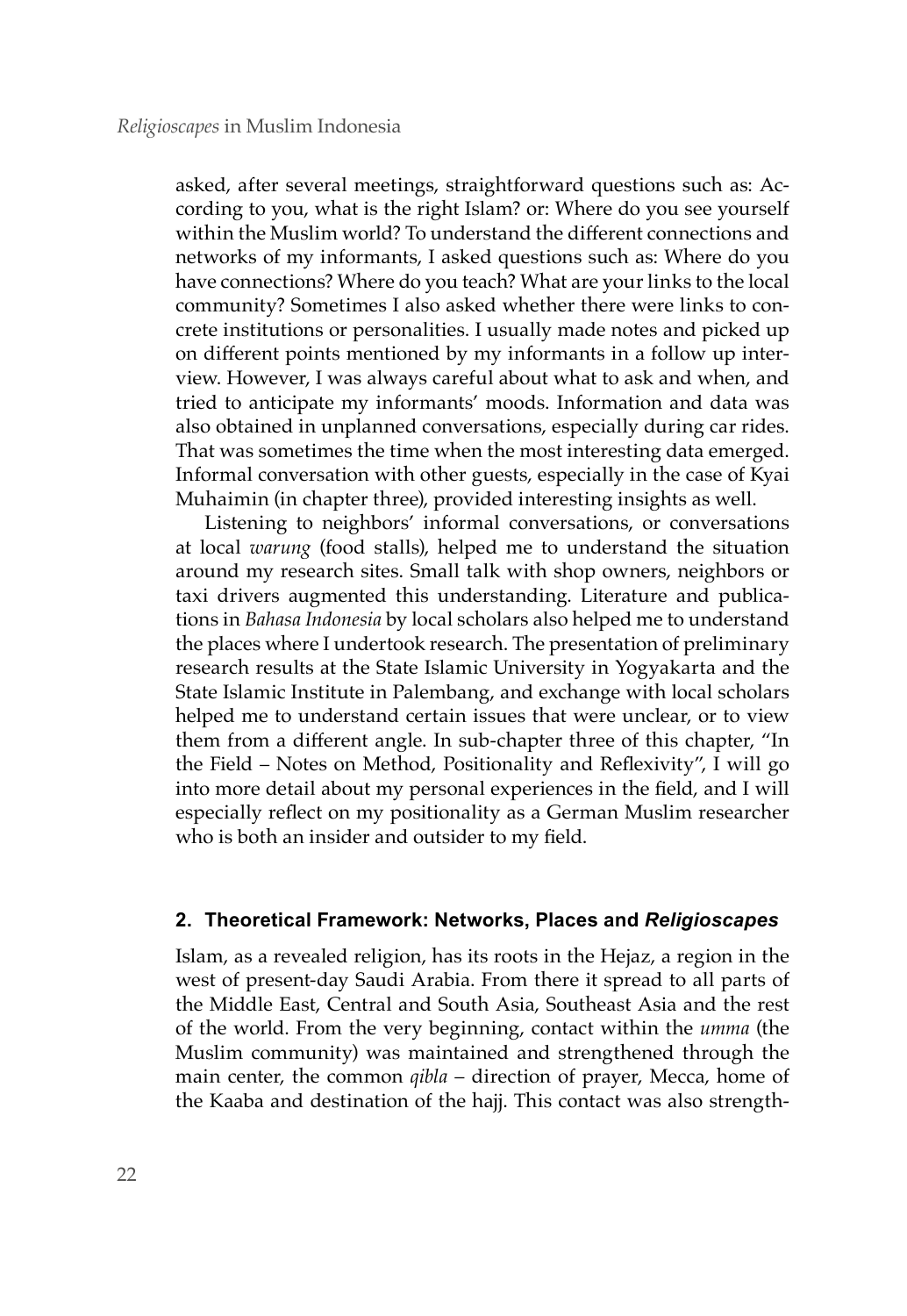ened and maintained through various intellectual centers that were established over time in various places in the Middle East and other regions. Despite being centered on the Hejaz, the Muslim world has been polycentric and highly interconnected. Although ritually the Hejaz and especially Mecca are the center of the Muslim world, different views on Islamic space exist, as exemplified by some of my informants. While some personalities prefer a centered view, others put forward a decentered, more localized view of the Muslim world, especially with regards to the knowledge qibla, as I call it. Like the qibla for prayer that is set in one particular direction – towards the Kaaba in Mecca – a certain knowledge qibla, I argue, is directed towards and adjusted to certain places and institutions of learning, as a means of safeguarding a certain understanding of Islam.

Religious scholars and traders, often one and the same, established networks across the Muslim world. Focal points in these networks were often religious educational institutions, whether informal *halaqas* (study circles), or formal schools. In the colonial and postcolonial era, these networks became denser. With the emergence of modern transport, these relations could be extended in terms of space as well as in terms of time, allowing for more frequent exchange. Overseas travel, including hajj to Mecca and "intellectual pilgrimages" (Bowen 2008: 33) to Mecca, Cairo and other places, was simplified with the extensive use of steam shipping, and made ties between the Arab peninsula and Southeast Asia much closer by the end of the 19<sup>th</sup> century (Houben, 2003). With air travel, this exchange was made even easier for those who could afford it, and with the extensive use of digital media, exchange and networking can occur without leaving one's physical place and with comparably very little financial cost. Through email conversation, Facebook and other digital media, connections between an Indonesian student at Al Azhar and his/ her parents near the Pesantren As-Salam in South Sumatra (chapter five), for example, can be easily maintained.

Traveling in search of knowledge, also referred to as *rihla*<sup>13</sup>, is only one form of travel that can be found within the Muslim religious tradition. Other forms include the aforementioned hajj, visits to shrines called *ziyara* (Ind.: *ziarah*) and *hijra*, the obligation to migrate from a place where the practice of Islam is constrained to a place where no

<sup>13</sup> In Indonesia, *rihla* is also referred to as leisure travel.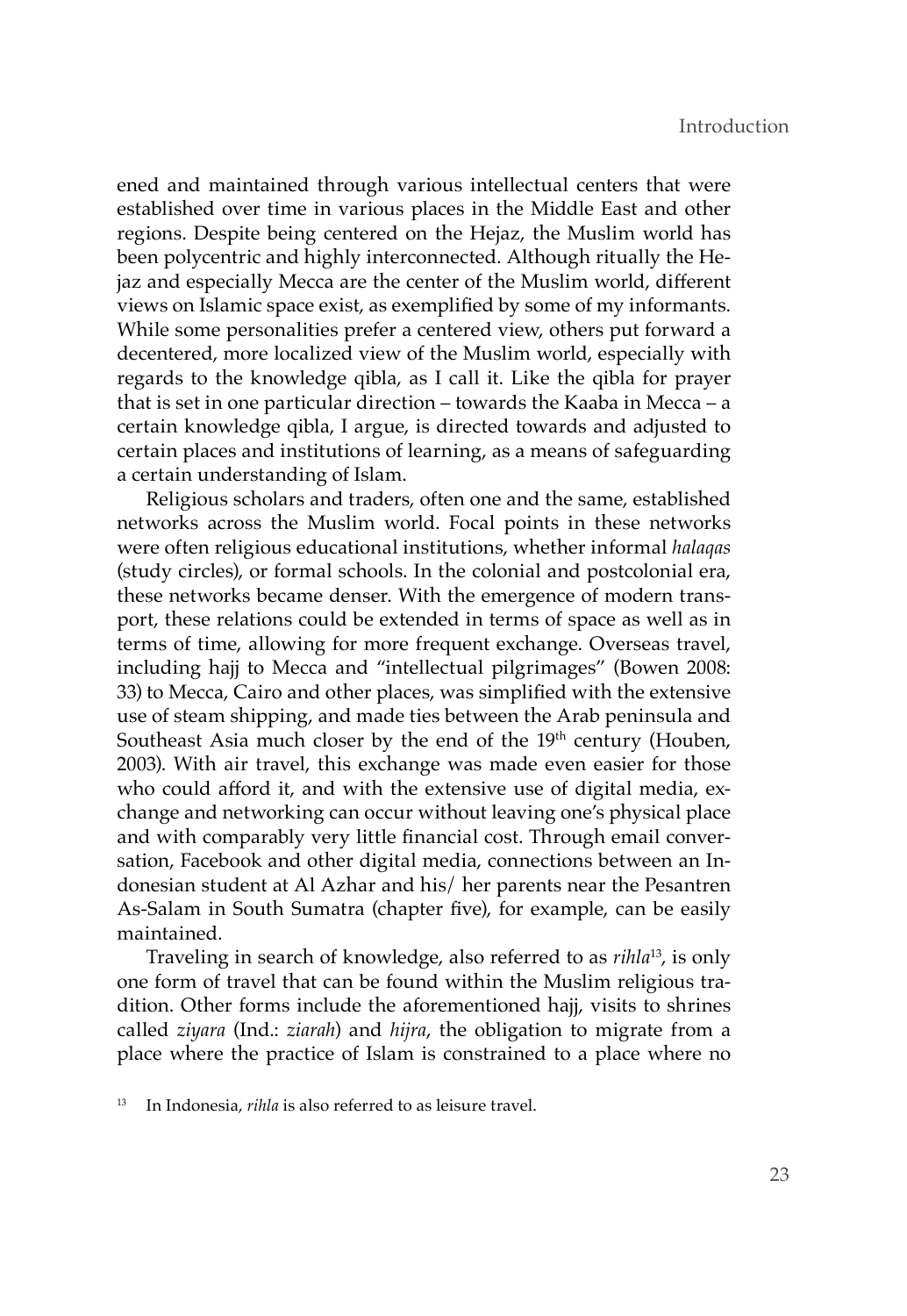such constraints exist (Eickelman & Piscatori, 1990). Often, and especially in the case of Indonesia, travel in search of knowledge takes place from the 'periphery' to the 'center' of the Muslim world. Here, Indonesia is commonly considered to be on the periphery of the Muslim world, while places of Islamic learning in the Middle East are thought to be in the center. This becomes apparent in chapter five, which focuses on the educational networks of Ustad Malik and his Pesantren As-Salam Al Islami. For Kyai Muhaimin in chapter three, on the other hand, Indonesia is itself a center of Islam and Islamic knowledge, and he opposes "the projection of hierarchical order upon the periphery" (Eickelman & Piscatori, 1990: 13). For Kyai Muhaimin, the center of Islam is Indonesia and especially Java, because his understanding connects Java and Islam. For Ustad Taufiq Hansuri (chapter four), there exist different centers, depending on where his teachers are from. According to Ustad Malik, there is no center of Islam outside the Arabic speaking world in the Middle East. Locally speaking, the three Muslim personalities and their respective Islamic learning institutions presented in this study have become centers of Islam themselves, to which others turn to receive knowledge and guidance.

Historically, Indonesian pesantren and individual actors connected to these institutions have forged and maintained relations with various institutions and individuals on a local but also on a translocal level. However, Azra (2004) argues that by the  $16<sup>th</sup>$  century, there were religious teachers of Malay origin in Mecca. They taught new students from the Indies through the decades (Bowen 2008). Besides movement from the Indies, movement toward the Malay world was favored not only by returnees from hajj and students in the Middle East, but also by people, mostly traders with a *dakwah* mission, from the area of Hadhramaut in Yemen (Freitag 1997; Riddell, 1997). These multi-directional and multi-level movements and exchanges between Islamic institutions and the individuals therein in Indonesia, and "intellectual centers for the study of Islam" (Bowen 2008: 34) have been maintained and expanded on all levels and in all directions. New centers for the study of Islam have emerged besides the historically renowned ones in contemporary Saudi Arabia, Yemen and Egypt. One of these "new centers" is North America. Since the 1970s, Indonesian post-graduate students have also been going for training in religious studies to McGill, and especially to Chicago (Bowen 2008: 38). Nevertheless, the dichotomy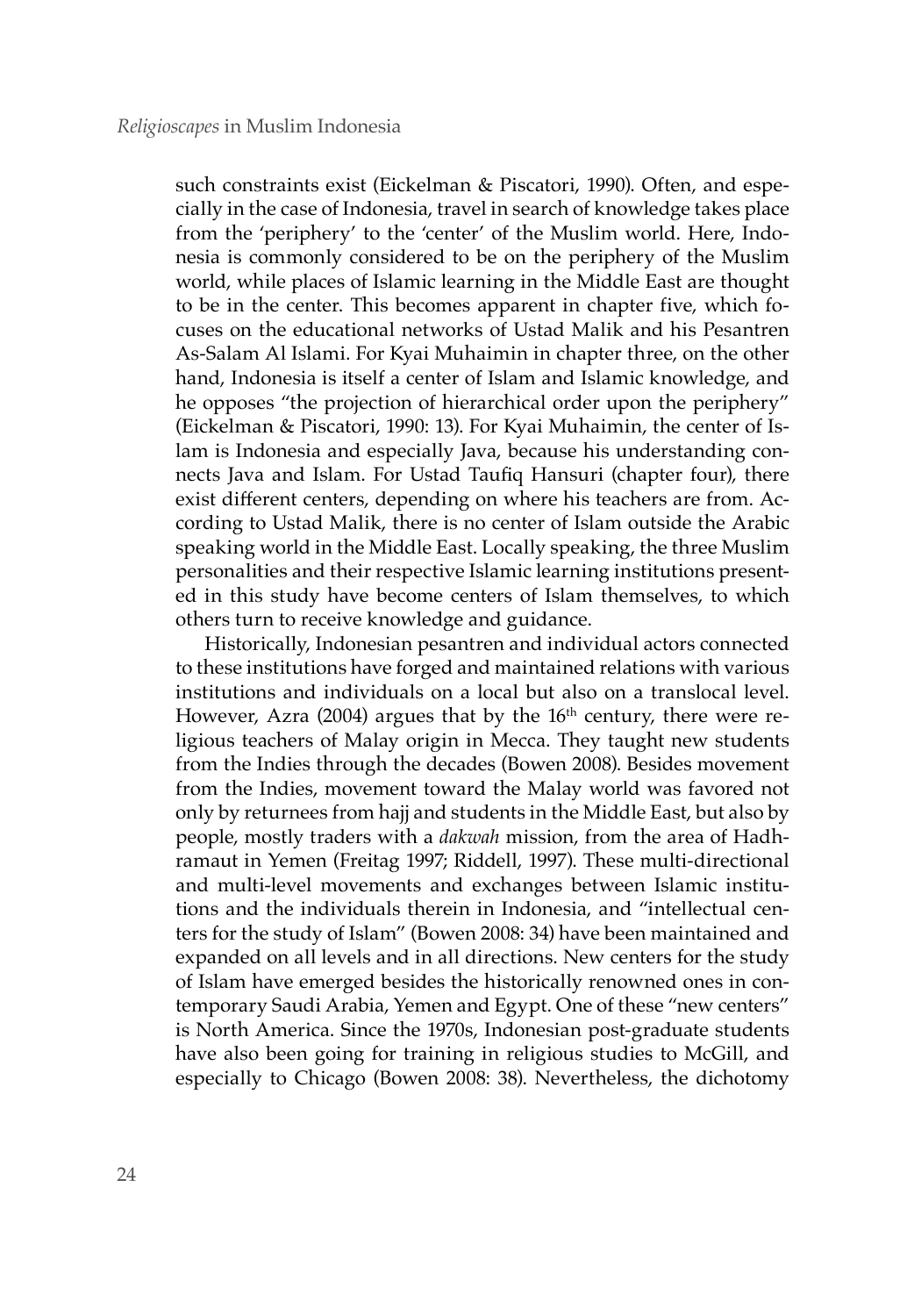between the Indonesian periphery and the center(s) of Islam being located in the Middle East is still upheld.

The three Muslim personalities and their respective learning institutions analyzed here maintain different connections on the local community level, national, and translocal levels, and are connected to various religious networks. They are receivers as well as transmitters of Islamic knowledge and practice. Translocality here describes "the sum of phenomena which result from a multitude of circulations and transfer", "the outcome of concrete movements of people, goods, ideas and symbols which span spatial distances and cross boundaries, be they geographical, cultural or political" (Freitag & von Oppen, 2010: 5). It is this process that can be observed at the two pesantren analyzed in this study. In contrast to the concept of transnationalism, translocality does not "presuppose the existence of nation-states [and does not] privilege the perspective of national elites" (ibid: 11). This is important when considering the development of Indonesian Islam, its scholars and especially its pesantren, because ties with different areas in the Middle East were forged prior to the founding of the Indonesian nation state in 1945. Secondly, the approach of transnationalism in the study of Indonesian Islam, its scholars and pesantren, would exclude the relations that are maintained with institutions and individuals or communities on the local and national levels. It is especially the connections on the local level that allow us to understand how common people come to their understanding of Islam and Islamic practices. And it is also the Islamic practices in other local contexts in different parts of the Muslim world that can be included in the notion of translocal.

For Mandaville as well (2001: 6), translocality is concerned with how people flow through space rather than with how they exist in space, stressing the movement of actors. However, besides the importance of movement, it is necessary to see what happens in the time-bound situatedness of people within a particular space such as a *religioscape*, or a certain place such as a pesantren and its environment, because it is there where interaction and exchange occurs. "Places are about relationships" (Sheller & Urry 2006: 209; In: Verne 2012: 19), they are not just containers filled with objects. Translocality is not only a phenomenon to be researched, but also a particular condition of people living in a particular place (Freitag & von Oppen, 2010: 8). It includes both mobility and emplacement, and analyzes what flows through places as well as what can be found in them (Verne 2012: 19).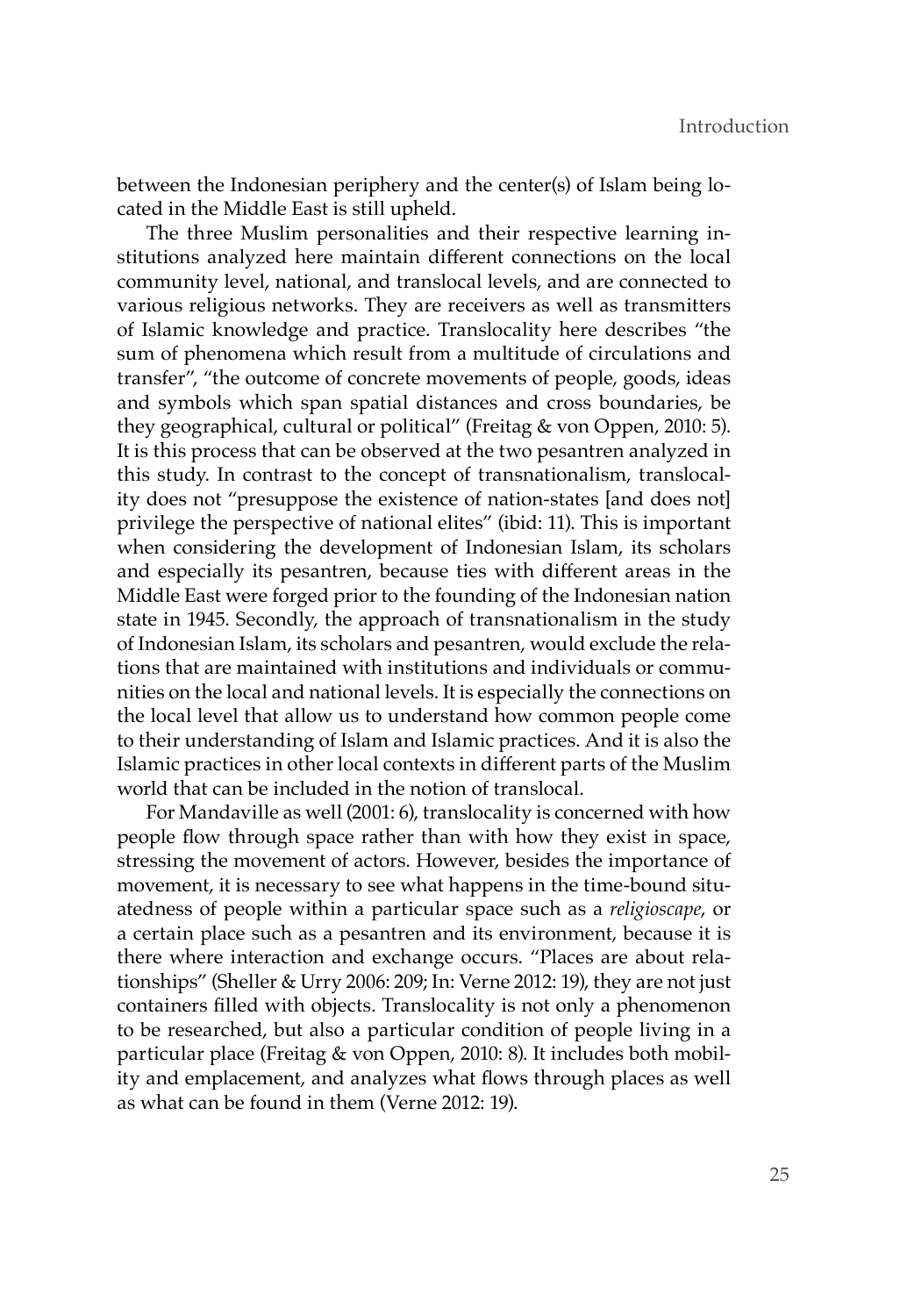Making use of this understanding of translocality allows us to see how Indonesian pesantren's and especially their actor's connections, lead to movements and vice versa, and in what ways these connections lead to exchange or often to acceptance of Islamic practices. When I use the terms 'translocal' or 'translocality' in my analysis, I have in mind these definitions of translocality as describing movement as well as a time-bound situatedness. These translocal connections exist on several different spatial scales that include local, national, transregional and global dimensions. In this sense, I understand that 'translocal' refers to connectedness, while the different spatial scales refer to space. Connectedness is space-bound, whether this be space in the real, tangible sense, or imaginary or inspirational space. What I describe as imaginary or inspirational space includes for example how ideas or interpretations of earlier Islamic scholars, their writings and teachings influence the informants in my case studies.

Different spatial connections are maintained in various ways and forms, which can be illustrated and visualized through different approaches and models. "To be Muslim is to be connected" (Cooke & Lawrence, 2005: 1), but not only to other Muslims who also turn towards Mecca five times a day, but to Muslims with the same understanding of Islam, to teachers and teachers' teachers, to ideologically similarly minded people, to educational institutions, to one's students, to the community in one's living place and others. "Muslim networks include trade, language, Sufism, and scholarship, but above all they include common moral ideals and social codes" (Cooke & Lawrence,  $2005:5$ <sup>14</sup>.

There exist different network theories that describe interactions and connections between several actors usually referred to as nodes. 'Classical' social network theory analyzes the structure of relationships between social entities, which can be individuals but also institutions, groups, etc. Simmel, in his thoughts on sociology and the construction of social forms (1908; 1890), developed the key idea of network concepts very early. Since then, research on networks has been present in various disciplines and different theories on networks and the processes within them have been developed. They are largely based on social network analysis established especially during the 1970s (In: Verne 2012:

Loimeier (2000) also discussed how to use network theory in the Islamic context.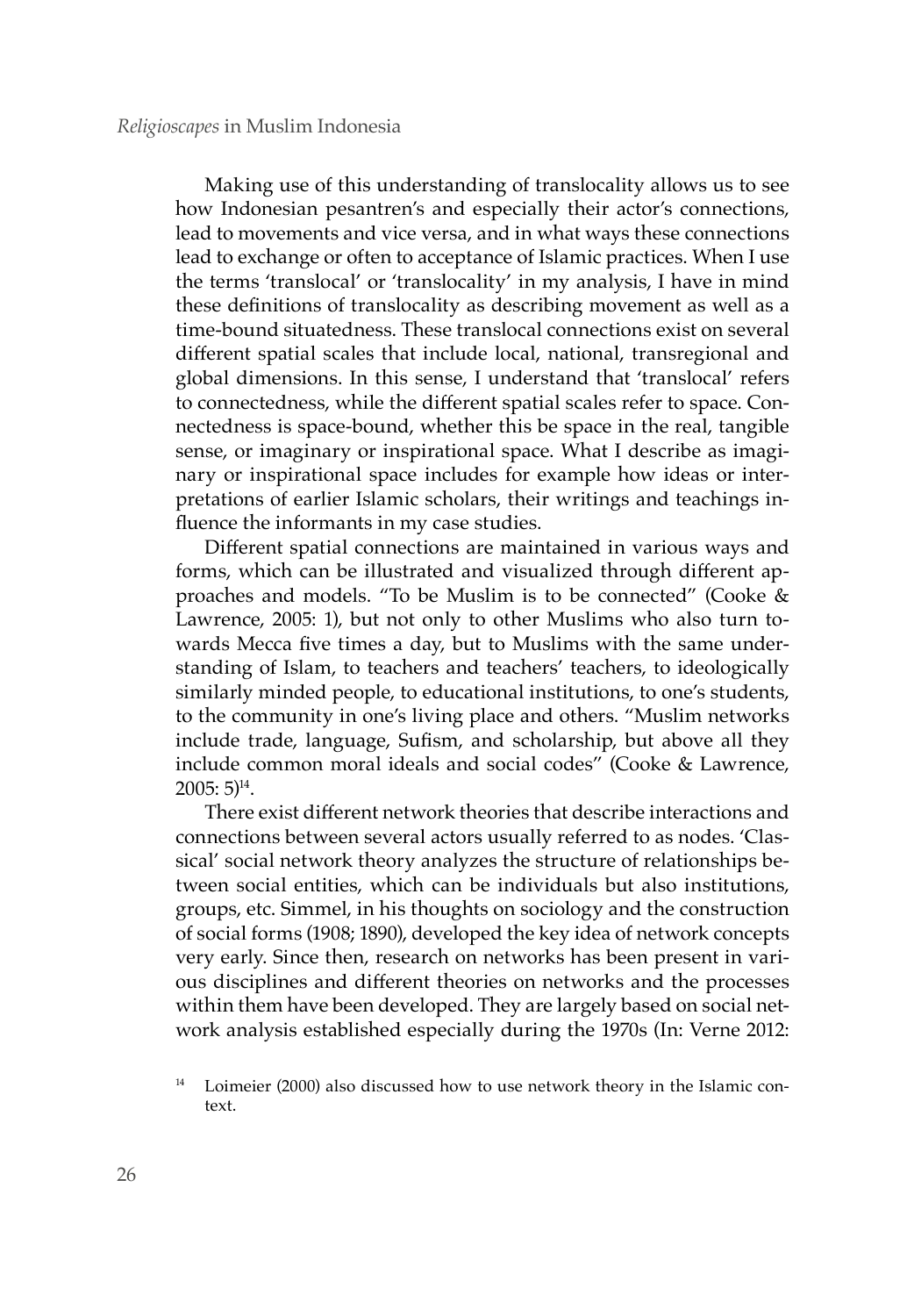20). Connections between two actors or nodes are usually described as linear, with both points confining and bordering the relation between the two nodes. Networks are often portrayed as a closed container with a limited number of actors or nodes and ties between them. This is a rather static imagery of often flexible, fluid and hard to predict connections between humans or institutions made up of human beings. Although Norbert Elias and Edward Sapir did not write about networks in particular, their understanding of individuals in society, who cannot be seen in isolation, depicts what have become known as networks.

There exist various approaches to and analysis of the network. The 'ego network' characterizes the network of an actor who is at the center of many other actors, and provides them with valuable connections and is therefore beneficial for society (see Borgatti & Halgin, 2011: 4). Granovetter analyzed in his "The strength of weak ties" (1973) the different ties that exist between actors and how they influence a possible outcome, for example for obtaining a new job position. He argues that weak ties, connections between acquaintances, as opposed to strong ties, relations between close family members or friends, tend to be of greater importance with regard to obtaining necessary information, for instance. Burt's structural holes theory (1992) follows a similar approach. Jackson's 'Connection Model' (2007) describes an important actor within a social network as the center of a star that serves society by linking up individuals that have indirect connections through him/ her. In his influential work *The Rise of the Network Society* (2010), Castells contributed to the analysis of networks with the assumption that globalization will lead to an extension, deepening, speeding up and increased impact of global networks, and through this hypothesis he evokes the view of the world as a network. Digital media, Castells argues, play a significant role in this process.

Much attention on network analysis is paid to the classification, functionality and causality of networks, and only little attention is paid to how networks and relations are formed and how these affect the different actors therein. A different approach to network theory was developed by Deleuze and Guattari (1976) with the metaphor of the rhizome. They posit the rhizome as a toolkit that helps us visualize processes of networked, relational, and transversal thought (In: Verne 2012: 23). In contrast to the classical tie and node image of networks, the metaphor of the rhizome is based on a "genuine relational understanding of the world" (ibid: 25). A second advantage of the rhizome as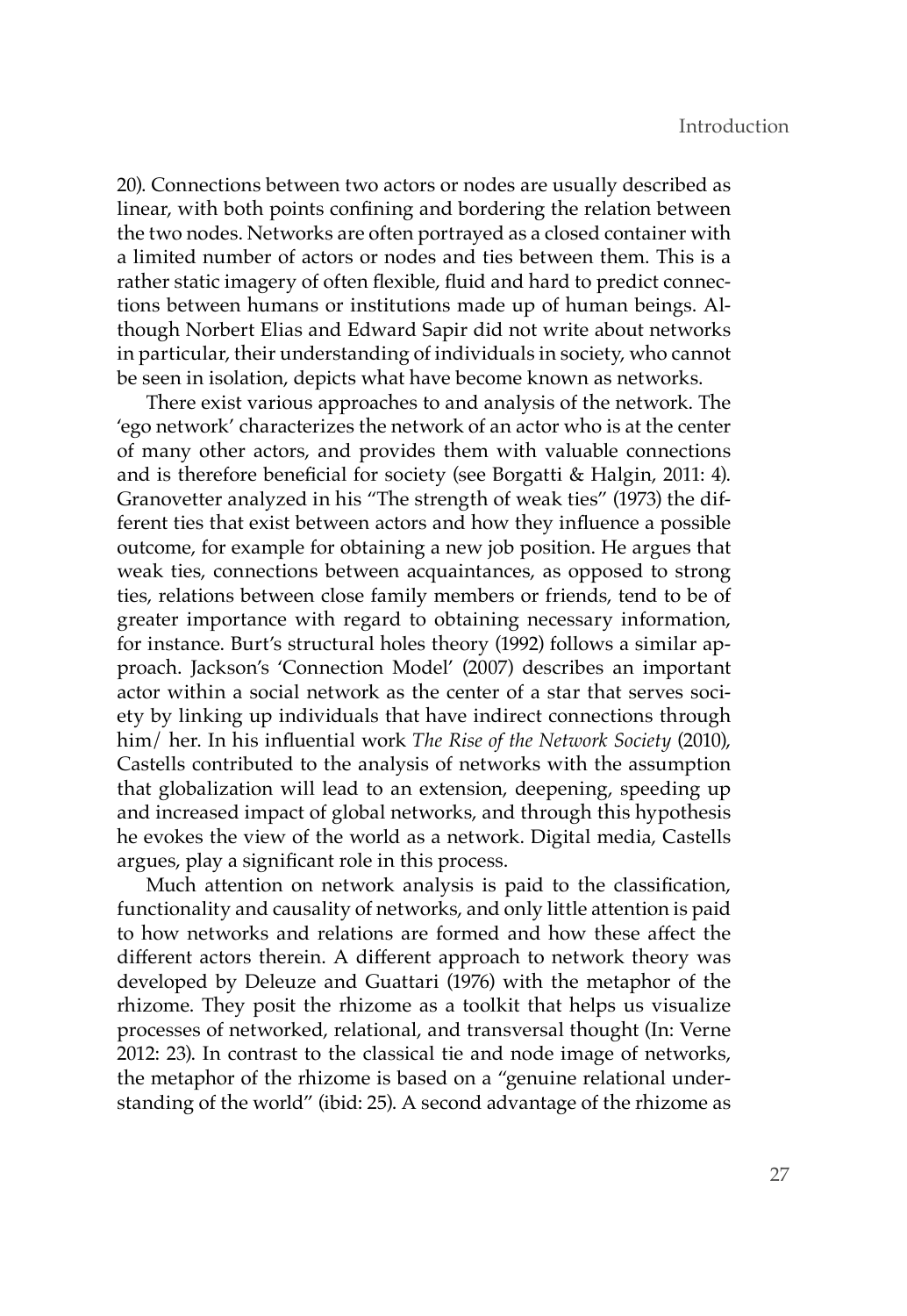described by Verne is its non-dualistic way that aims at overcoming established dichotomies of structure and agency, global and local, economy and culture and so on (Verne 2012: 27), thus enabling the researcher to focus on heterogeneity and "a more sophisticated "inbetweenness" (ibid: 28).

However, what is missing in the network models and approaches introduced here is the inclusion of place and interdependencies between various actors within the network, as well as a way to account for the influence of, in my case, the Muslim personalities and their Islamic learning institutions on their surrounding communities and beyond. The influence of the surrounding area and community on the individual is also of importance in my study. Furthermore, the historical component of relations, places and influences on the individual is not included. In my study this historical component emerges especially in terms of the influence of earlier scholars or their writings on my informants.

It seems that neither classical network theory nor the rhizome described above satisfactorily illustrate the multidimensional phenomenon of different spatial connections and interdependencies of the networks of Muslim personalities, their learning institutions, and their interactions with the community that will be analyzed in this study. Furthermore, place as an important factor in understanding individuals, their connections and decisions concerning religious practices is missing. Therefore, I propose a different conceptual framework for understanding these individuals, their surroundings, networks and the places they inhabit, a framework I term the *religioscape*. As will be described shortly, my idea of *religioscape* includes movement, change, and transformation, which is usually triggered by relations and connections, that is networks. Furthermore, a *religioscape* can extend and shrink depending on the individual's preference, influence and connections. This also points to and includes networks. Therefore, I propose that the analysis of a specific *religioscape* and its actor(s) can be seen as an extended form of network analysis. However, it is more than that. In addition, the *religioscape* connects the local perspective of place with levels of different spatial scales, including the global perspective. *Religioscape* is the connecting element between local and global and it is able to illustrate the relations that exist between local and global and other spatial scales. The framework of the *religioscape* introduces place, space and scale in the analysis of networks.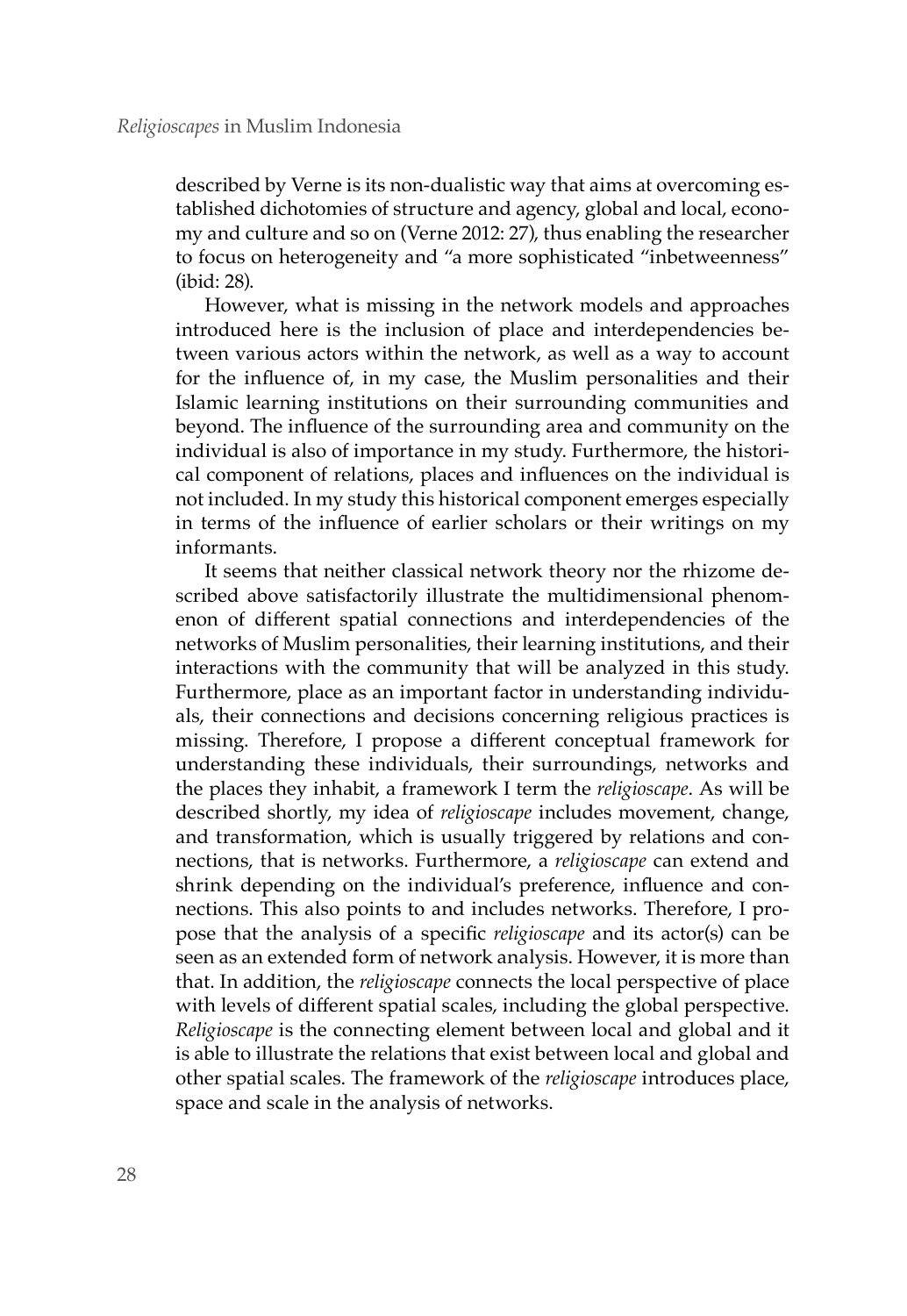All three Muslim personalities and their respective learning institutions analyzed in this study are located in distinct geographical, social and cultural places that influence the individual and the learning institution, and are in turn influenced by the latter. This mutual process of influence between individual and society has already been described by the sociologist Norbert Elias in his *Society of Individuals* (1939), and by Edward Sapir in his lectures between 1933 and 1936, which were later compiled by his students in *The Psychology of Culture*. Sapir as well as Elias argue that the individual is part of society or culture, and that he has his special share in influencing and impacting the processes of society or culture, despite the fact that the individual cannot be viewed in isolation from society.

With regard to religious practices, and with a strong focus on the geographical location, Le Bras in his analysis of religious practices in Catholic villages in France argues that the geographic location influences the religious perceptions and practices of its population. Le Bras argues "that there was in various regions historical continuity in the stability of religious manifestations and opinions" (In: Dobbin 1998: 299). Dobbin applies his idea to Indonesia, and argues that the Kamang region of West Sumatra provides an excellent example of the stability and continuity of religious fervor in a particular locality (ibid: 300). However, historical and cultural processes and exchanges between different geographic areas, as well as the role of individuals, are insufficiently addressed by Dobbin in her analysis of the Kamang region.

Appadurai's (1996) category of scapes<sup>15</sup> and their dynamic and fluid character without clear borders seems to grasp the mutually influential processes between individual, culture and society, and place that I aim to describe in my analysis of the three Muslim personalities and their respective networks. However, Appadurai does not include religion among his different scapes<sup>16</sup>. Several authors have modified or, to be more precise, added to his categories of cultural flows. Thomas Tweed in his *Crossing and Dwelling* (2006) introduces a parallel image to Appadurai's categories that is *sacroscapes*. Tweed's sacroscapes, however, do not include metaphysical claims, and his category does not distinguish religion from other cultural forms. For Tweed, *sacroscapes*, as well as his

<sup>15</sup> Appadurai's scapes include: ethnocapes, technoscapes, financescapes, mediascapes and ideoscapes.<br>However, it might be argued that religion is included in ideoscapes.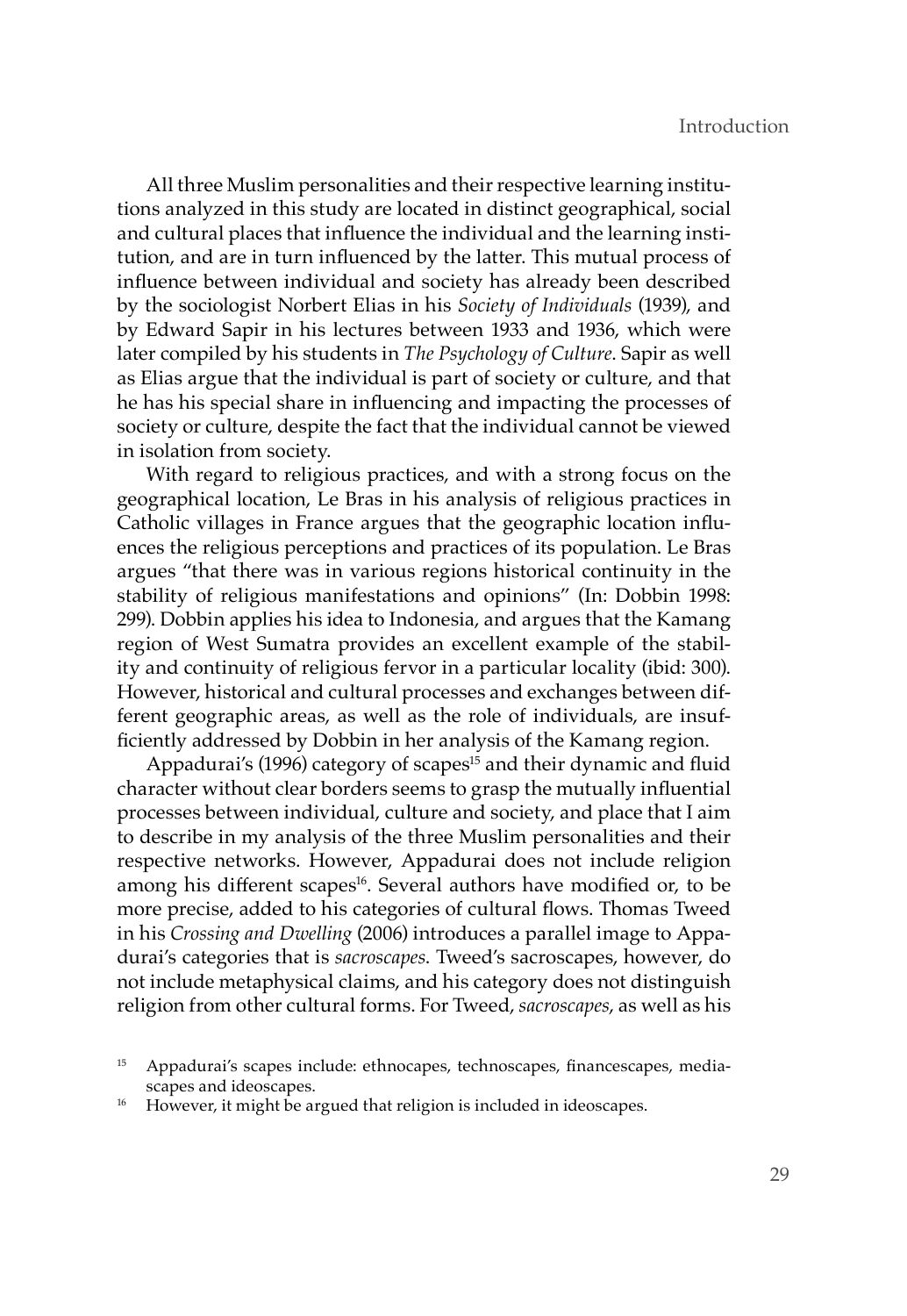definition of religions in general, have to be imagined using an aquatic, not a terrestrial analogy. He adds that *sacroscapes* are historical as well as geographical. Elizabeth McAlister adds *religioscapes* to Appadurai's set of categories "as the subjective maps – and attendant theologies – of immigrant, or diasporic, or transnational communities who are also in global flow and flux" (2005: 251). For my purposes, McAlister's definition is too narrowly confined to the diasporic context. More focused on physical places is Hayden and Walker's (2013) usage of *religioscape*. They refer to "the distribution in spaces through time of the physical manifestations of specific religious traditions and of the populations that build them" (Hayden & Walker: 2013: 407). Both population as well as physical manifestations of the religion form components of a *religioscape*. Hayden and Walker further argue that *religioscape* is a social space marked by physical icons.

Although I prefer the aquatic image of *sacroscapes* posited by Tweed and the way it reflects my understanding of the position of my three religious figures and their Islamic learning institutions within a certain area, I cannot overcome the sense of *sacroscapes* as sacred, somewhat holy places or areas with certain restrictions, rules and rituals attached to them, even though Tweed explicitly denies this analogy. In my opinion, the term *religioscape* on the other hand does not "involv[e] hierophanies that mark some spaces as distinct" (Tweed 2006: 61). The physical manifestations mentioned by Hayden and Walker are of importance as well. Although change and transformation of religious practices are ever present in certain geographical areas, continuity exists as well and is, among other things, reflected in physical manifestations of religious practices. However, what is missing in Tweed's as well as Hayden and Walker's definition is what Dobbin describes as the "historical continuity in the stability of religious manifestations and opinions" (Dobbin 1998: 299). In order to describe the places that feature heavily in my analysis and that cannot be separated from the religious personalities living in them, I propose the following definition of *religioscape*:

*Religioscapes* are dynamic social spaces where one religious practice and/ or religious interpretation is predominant. *Religioscapes* are neither purely static nor entirely fluid. Cultivated historically, they include movement, change, and transformation, as well as continuity and stability of religious practices and interpretations. *Religioscapes* are influenced by individuals and influence individuals. This constitutes a mutual process. *Religioscapes* can extend and shrink depending on the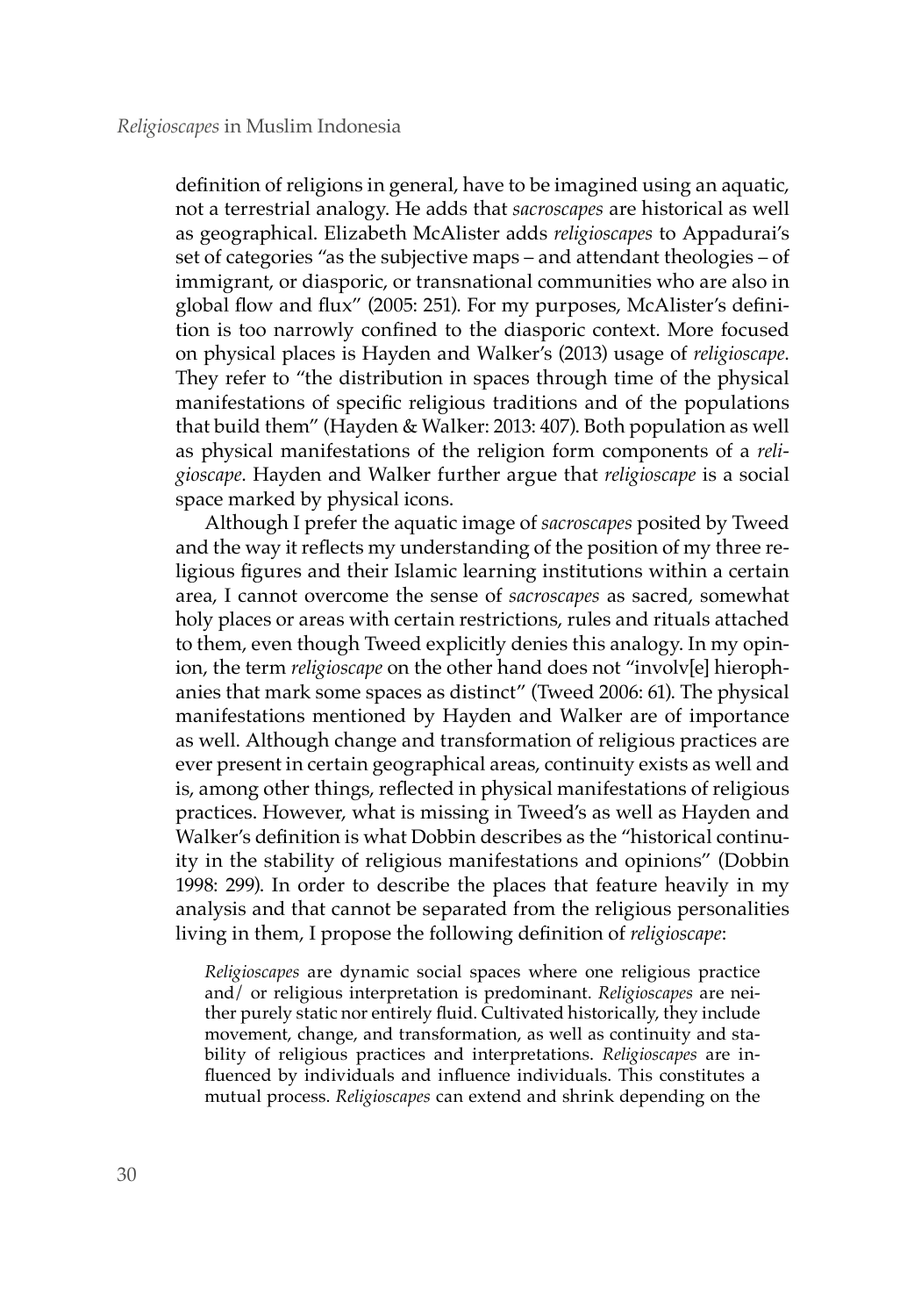individuals' preference, influence and connections within it. Different *religioscapes* can exist within one geographical region and several *religioscapes* can overlap. *Religioscapes* allow for an analysis and understanding about relations and dynamics between different spatial scales ranging from the local to the global.

In this sense, *religioscapes* describe the cultural and social surroundings of an individual in which culture and social interaction are mainly based on religious values. Kyai Muhaimin, Ustad Malik as well as Ustad Taufiq Hasnuri, are influenced by and impact on a unique *religioscape* that will be described in the respective ethnographical account in order to illustrate the mutual processes between the individual and his learning institution and his surroundings (the *religioscape*). The mutual processes involving the individual and his immediate surroundings is part of the individual's networks and the different connections within these networks. Figure 1.3. illustrates in a simple way how the *religioscapes* connected to the three case studies discussed here can be imagined. The center of a *religioscape* is visualized in the light grey, grey or dark grey dot in the middle of a circle. The circles around the dot represent the influence of the respective *religioscape* that extends to other geographical regions, across official borders or islands. As described in the definition of *religioscape*, different *religioscapes* can overlap, which is visualized by the circles of different shades of grey that exist within other circles or cross into other circles.



Figure 1.3.: Illustration of the *religioscapes* of the three case studies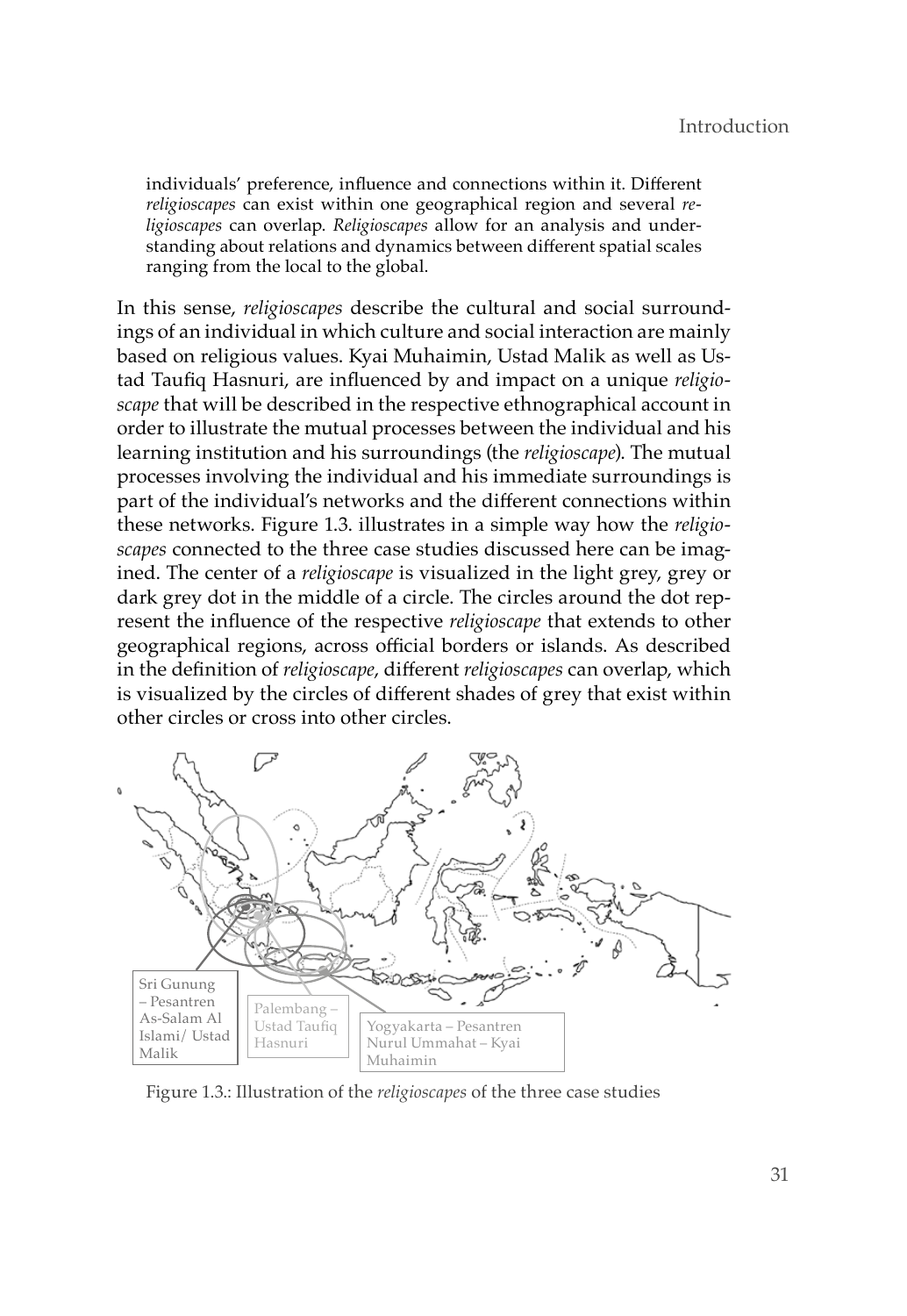I argue that the concept of *religioscapes* and their unique character within the area of Indonesia reflect the historically cultivated plural character of Islamic practices in Indonesia, and points to an ongoing pluriformity of Islamic interpretations, teachings and practices in the present day. The three *religioscapes* that emerge through my case studies represent part of this pluriformity without claiming to represent all of Indonesia's different *religioscapes*. Furthermore, I see *religioscapes* as a framework that allows for an analysis and understanding of how the local and the global and other spatial scales are connected and which relations exist between them. The local practices of Islam in Indonesia cannot be analyzed on its own without taking into consideration the dynamics and interactions found in the universally understood global Islam and the discourses connected to it or in local Islamic practices in other parts of the Muslim world. Local Islamic practices as described in this study cannot be essentialized because they are always connected, through different networks, to discourses and negotiations within the greater Muslim world. The framework of the *religioscape* introduces place, space and scale into the analysis of networks. In the case of Islam in Indonesia, this means that the framework of the *religioscape* forms an analytical tool as well as a spatial structure without clear borders (in the sense of Appadurai's use of scape). Through the framework of the *religioscape*, I will be able to show the connection between local practices of Islam that I encountered in the respective places where I undertook field research, with Islamic practices on different spatial scales. Through the lens of the *religioscape*, I will be able to contextualize local Islamic practices and understandings described in my three case studies within the broader discourse of Islam in and outside of Indonesia.

# **3. In the Field – Notes on Method, Positionality and Reflexivity**

When I embarked on this research project on different Islamic practices and interpretations in Indonesia, one of the first questions and concerns that arose from my academic surroundings was the issue of my own Muslim identity. As a German Muslim who only recently discovered Islam for herself in early 2008, I was both an insider and outsider (see Hamdan, 2009) to my field. I have been living and traveling in Indonesia since 2004, including research for my bachelor's thesis on women's micro businesses, and research for my master's thesis about the implementa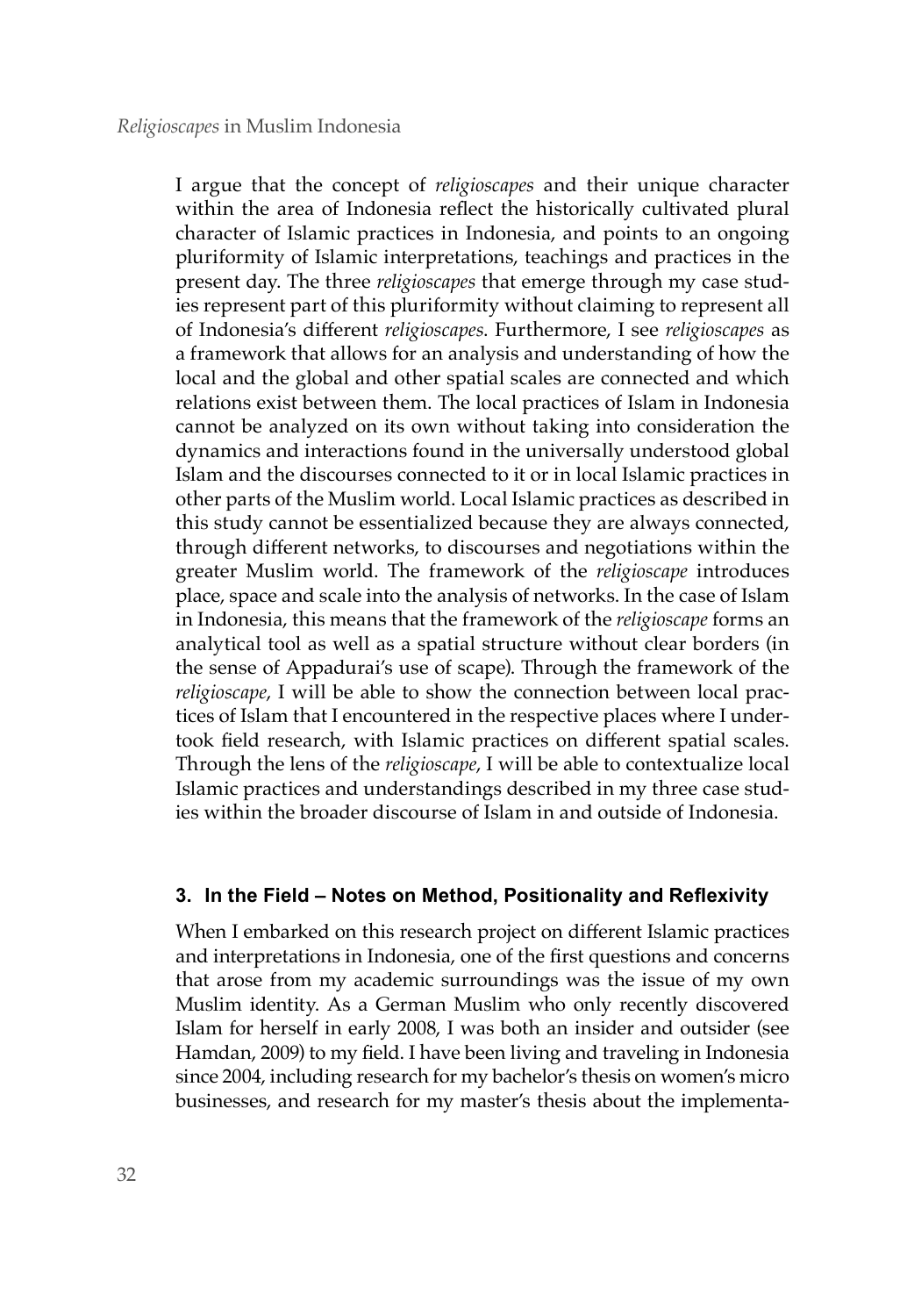tion of normative Islamic values in everyday pesantren life. Over time Indonesia, its people and culture became a part of me. The melodious call to prayer (Ind.: *adzan*), the white prayer gown (Ind.: *mukena*), riding the motorbike everywhere, the traffic jams, *nasi goreng* (fried rice), *nasi bungkus* (wrapped rice), batik, and the different smiles for different situations, the proper behavior, the heart-aching longing for *kampung halaman* (home), the smell of clove cigarettes, the melancholic pop songs sung on long bus journeys, the sweet black coffee, tea with sugar became part of my own identity. At times I was so immersed in Indonesia that I was surprised to see my white European face in the mirror. Friends used to say that I was an Indonesian born to German parents.

It was in 2008 when I decided to become Muslim, and to follow the teachings and wisdom of Allah as revealed in the Qur'an and through His Prophet Muhammad. It was the outcome of a long search for my own spiritual identity that had already commenced in childhood. As it was, religion or spirituality had no place in my family, which lived under the socialist-communist regime of the former German Democratic Republic, and which had internalized its anti-religious doctrines. The first two years of my Muslim life were spent in Yogyakarta, Indonesia. A place that is home to a great variety of different Islamic groups, interpretations and practices.

It was in this religious plurality where I received my basic Islamic education. My Qur'an teacher was a medical student from the special province of Aceh where a very 'traditional' form of Islam is predominant. One of my close friends was a local from Kauman, Yogyakarta, the cradle of the 'reformist' Muhammadiyah. Another good friend often invited me to support the struggle for a *Khalifat.* I lived in a traditional Javanese *kampung* (village) where the reading of Surah Yasin on Thursday night was a common practice and different offerings (Ind.: *sesajen*) could be found in different places around the village. The man I came to marry is originally from the province of South Sumatra, where traditional Islamic practices are strongly influenced by the traditions of descendants of immigrants from the area of Hadhramaut in contemporary Yemen (see chapter four). It was this plurality of different Islamic practices and thoughts that always fascinated me, and that eventually led me to write my research proposal.

The deep knowledge of the local, the familiarity with different Islamic practices, and my own immersion in Islam in the process of acquiring Islamic knowledge seemed to be a promising precondition for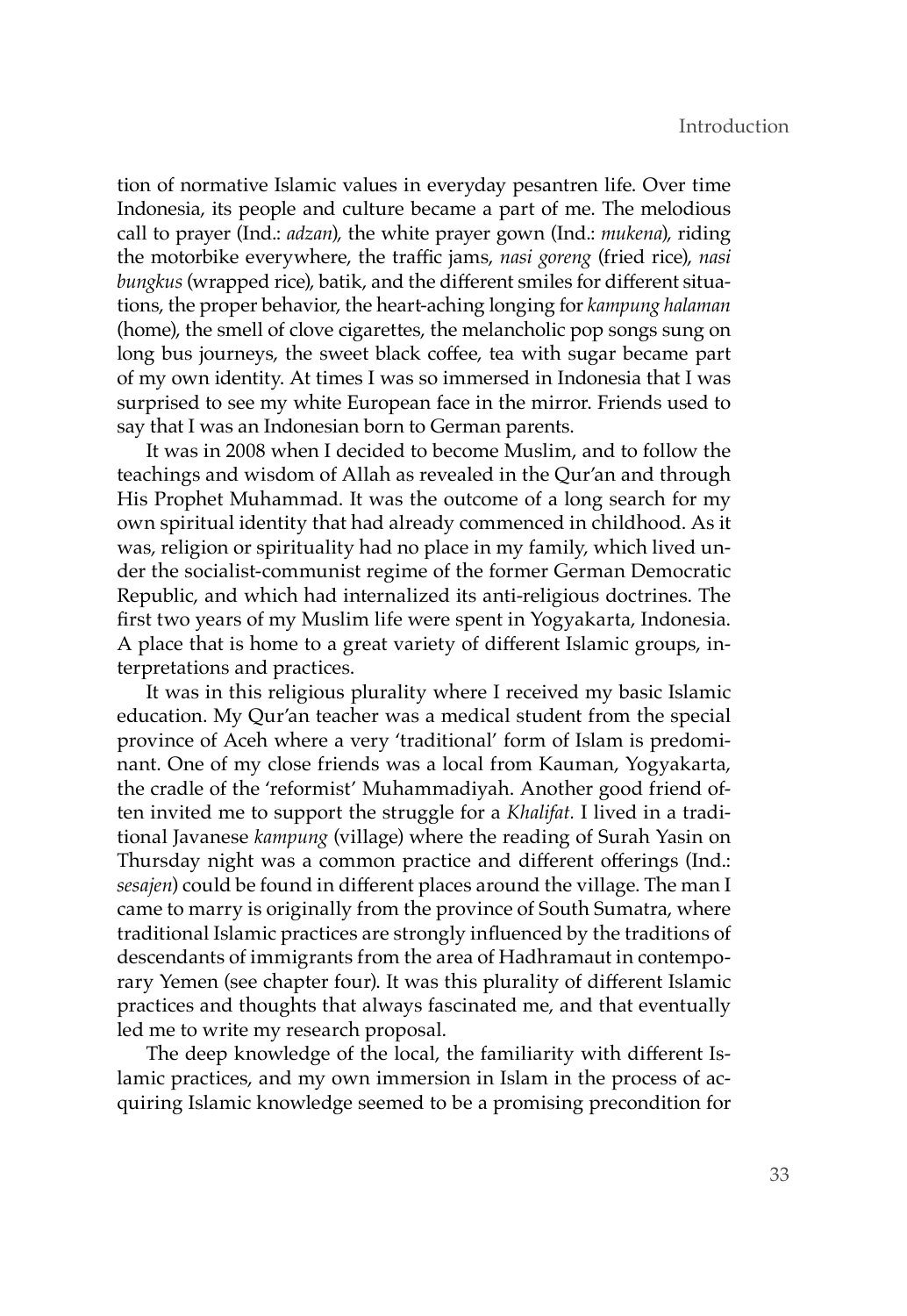successfully conducting research and obtaining deep insights into the practice of Islam in Indonesia. Although I reflected on my own Muslim identity and how this might impact on my research, I could not anticipate the different challenges I actually encountered during my time in the field. But it seems that this is a general phenomenon experienced and felt by researchers doing qualitative research. We can never properly prepare for what we will actually encounter, and what the field will do to us and with us, as well as how we as researchers with all our private experiences, emotions and perceptions influence our field and our informants. Fieldwork changes you (the researcher) was what has been told to many of us (Turner, 2011). But it is not only us that change during the course of research, but also our informants and our field. Yes, at times we actively change our field and engage in mutual processes of exchange, become active agents, even activists in our own research field. We adapt our identity, we slip into a different identity, we change our identity. At times it seems we become a different person altogether, all for the sake of acquiring interesting, insider information. The identity as researcher fades into the background.

"[B]eing able to acknowledge and embrace contradictory and emergent selves (and contradictory experiences) is a significant accomplishment of modern personhood" (Anthias 2002: 497). Similar to what Anthias writes about narratives of our informants that are "mediated by intentionality and intersubjectivity in terms of 'for what' and 'for whom' the narrative is intended" (ibid: 499), we as researchers as well adapt our identity in terms of 'who we face' and 'what information we seek'. It can happen that our research selves emerge all of a sudden, change during the period of an interview several times, and even contradict other research selves or our own pre-research self.

I became the student who seeks Islamic knowledge, the 'adopted' daughter who needed advise, the new Muslim, the *dakwah* (proselytizing)-subject who did not know about the 'true' Islam, the fellow Muslim who sympathizes with the 'correct' form of Islam, the fellow Muslim that needs help, and sometimes I was the researcher who just wanted facts. Alone with my material, alone at home, I was the ordinary Muslim who just wants to please Allah and who was now confused by all the different teachings, interpretations and practices, and who needed to reposition her own Muslim identity. I was both an insider and an outsider to my field. I was an insider because I was a fellow Muslim. I was an outsider that tried or was pushed to be an insider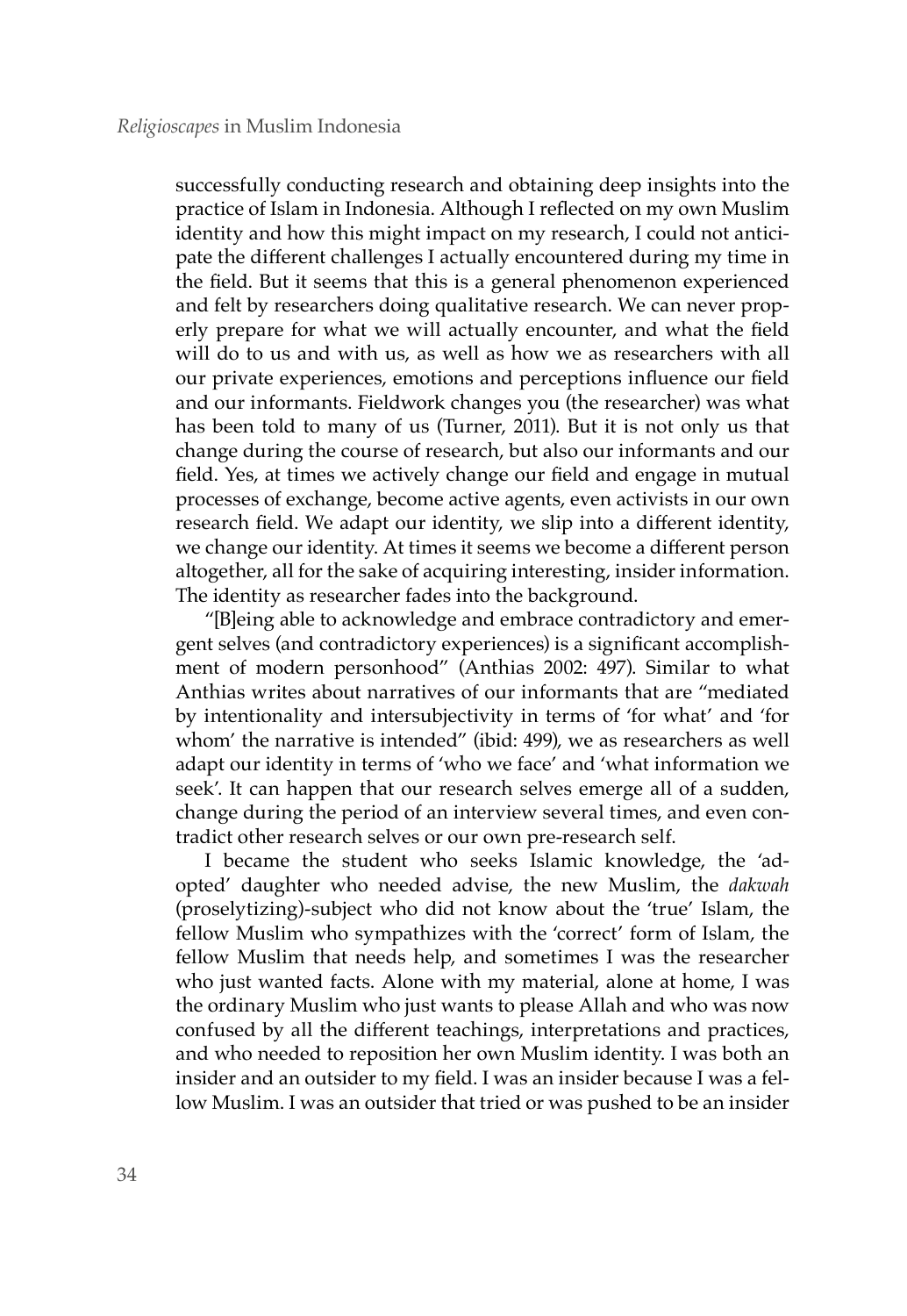when faced with different Islamic practices and interpretations that I was expected to incorporate into my own Muslim identity. I was an outsider because of my white skin and my status as a 'beginner', convert, revert (Ind.: *mualaf*), a new Muslim compared to my informants who were born Muslims. This status automatically included the perception that I needed to be informed, that I did not know the 'correct' way of living my Muslim identity. From my side, it required constant humility with regards to my own knowledge and conviction concerning Islamic practices.

In the following section, I will give a brief description of three exemplary situations that illustrate how my different research identities were at play and how reflexivity<sup>17</sup> of my own positionality was a constant aspect of my research experience, and how I had to adapt my method of conducting interviews and participatory observation and my identity as researcher to the situations I encountered (see also Cerwonka & Malkki, 2007). The first example illuminates the dilemma of research and *ibadah* (act of devotion/ worship). The second example analyzes my double identity as researcher and/ or Muslim, and the third example illustrates how becoming a student helped me to gain my informant's trust. While analyzing these situations I will try and provide a short insight into how my different research identities influenced my material, and especially the analysis and selection after field research.

Ustad Malik is one of the co-founders of the Pesantren As-Salam Al Islami (see chapter five) and today serves as the head of the foundation and one of the main decision makers and authorities in the pesantren. It was Ustad Malik who decided that I could do research in the pesantren, and welcomed me so long as I worked "within the framework of *ibadah* and (with) the intention to spread the revival of the values of the Sunnah of the Prophet [Muhammad]". After I assured him that I did not intend anything negative, he replied that the true Islamic teachings have been left behind and shunned, and are even viewed with hostility by the Muslim *umma*. He added that he felt fortunate and happy that someone was trying to re-implement and re-purify the following of the Prophet Muhammad.

This message shows that from the very beginning, it was assumed that I shared Ustad Malik's conviction and interpretation, as well as the

Hamdan (2009) provides a good general overview on reflexivity, its development and its importance during research.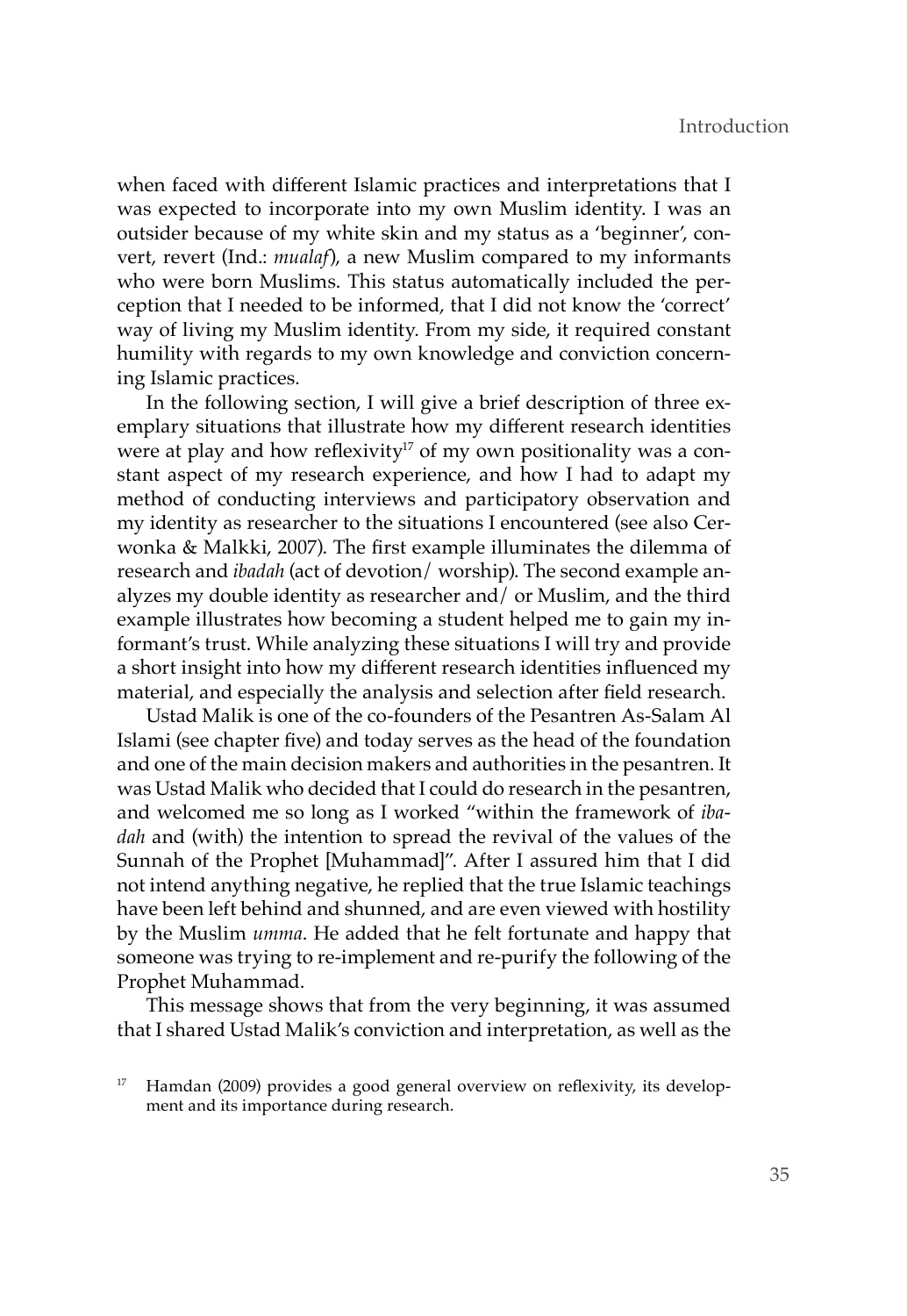way he implements it in the Pesantren As-Salam Al Islami as a whole. Why else would I choose this pesantren? Of course, my short field research in 2011 for my master's thesis, and my sending a hard copy of it to the pesantren, helped in building this relationship of trust. But what kind of understanding or interpretation of Islam was expected of me was not made clear, and only through my extensive conversations with Ustad Malik and the other teachers at the pesantren was I able to grasp what was meant by the 'true Islamic teachings' mentioned in Ustad Malik's short text message (see chapter five). However, Ustad Malik's message made me feel slightly uncomfortable, because I felt that throughout my research I had to show and pretend that I was of the same opinion as he was. I had to pretend that I shared the same understanding of the "true" Islam and Islamic practices, or at least I had to pretend that I was eager to learn and share them.

Agreeing to Ustad Malik's precondition to conduct research at the Pesantren As-Salam Al Islami as part of my *ibadah* placed me internally in a precarious situation. I felt that I was not being true to my own self, my own convictions. At times I felt like an outright liar. At other times I was worried that I might have become a hypocrite (Ind.: *munafiq*). The pre-condition of conducting research as part of my *ibadah* was emotionally challenging, because it strained my own Muslim identity; my Islamic commitment to be true to my words and actions, to safeguard my fellow Muslims from my own (bad) actions, and not to engage in the spread of defamation (Ind.: *fitnah*) about fellow Muslims who were also my informants. From the beginning, it has never been my intention to look for errors or discord among my informants or in my field of research. My intention was to provide a deep insight into various Islamic practices found in Indonesia without focusing too much on single negative examples, as has been done before in some research on contemporary Islam in Indonesia. However, the connection to my own Muslim identity made me more cautious during research, while analyzing my data and during the process of writing. Sometimes, I have to admit, overcautious. I started to notice that this overcautiousness did not reflect the richness of my material, and I felt that this was a real pity. I decided to change my analysis and writing strategy. Placing my informants at the center of my narrative and letting them speak for themselves at length, helped me to overcome this dilemma. Instead of summarizing their points of view, I use translated interview quotations, which I then contextualize within the local and Indonesian *reli-*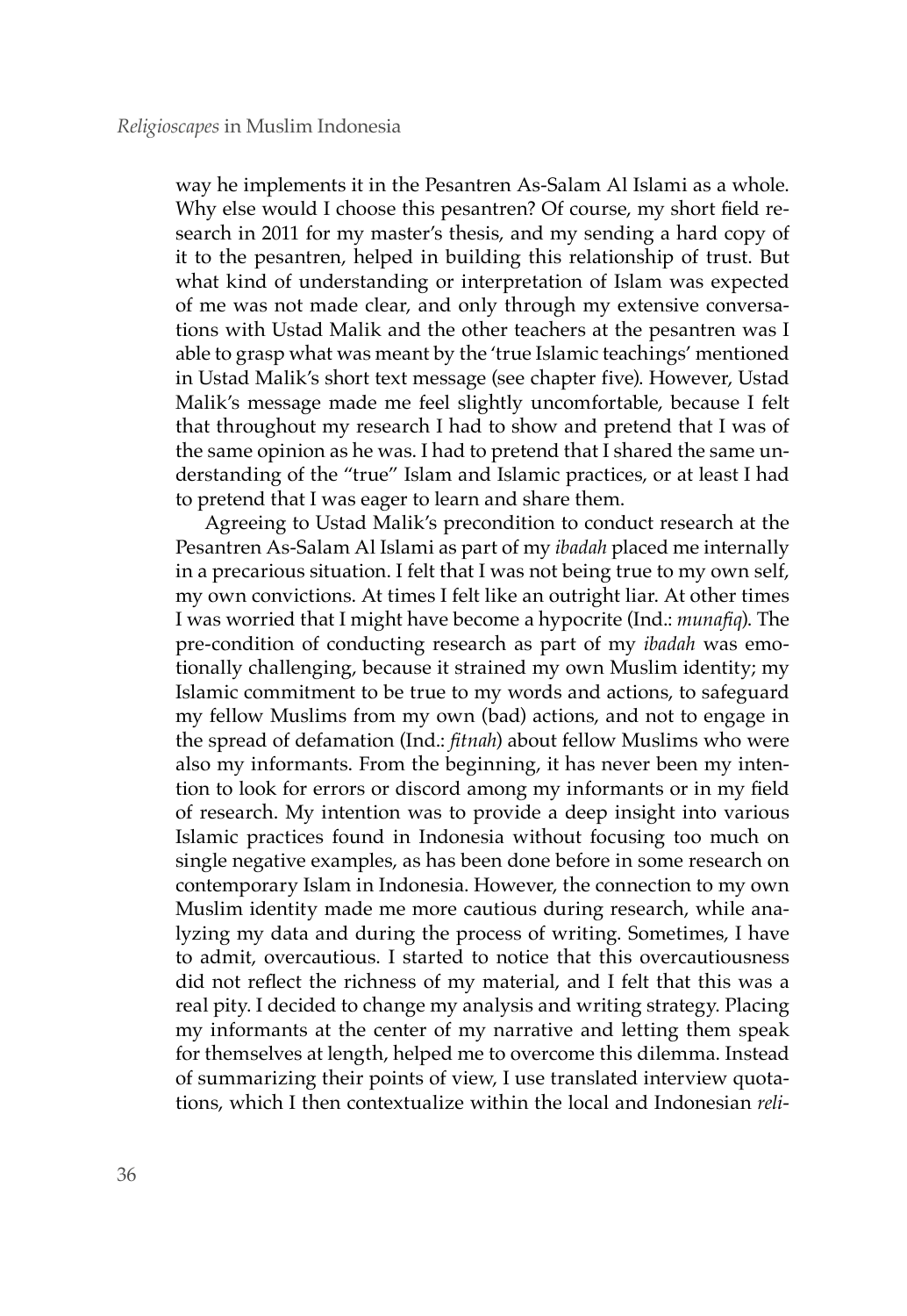*gioscape*, and where necessary within the wider Islamic world as well as in existing Islamic discourses within Indonesia and beyond.

An issue closely related to the challenge mentioned above is my double identity as a Muslim researcher. Similar to non-Muslim researchers whose non-Muslim identity influences their researcher identity, my Muslim identity impacts on my identity as researcher. It influenced the way I approached my informants, the way I interacted with them, the questions I asked or did not ask, and the way they explained things to me. One major difference is what my informants assumed I knew already about basic Islamic knowledge and tenets, because of the simple fact that I am a practicing Muslim. We share a common base, a common belief system, have the same hopes of entering paradise, the same fears of being punished in hell. We face Allah in our five daily prayers, we fast in Ramadan, we struggle to make our lives pleasing to Allah. This is a common emotional base, an emotionally felt connection. We are brothers and sisters in Islam. We are one Muslim family. Many of my informants were ready to help me to enrich my research simply because I was a fellow Muslim, and they felt obliged to help me as their sister in Islam. They took time out from their very busy schedules to meet me, opened their homes for me and my family, and often extended their hospitality beyond what I expected.

One major factor that may have supported the perception that I was a fellow Muslim who could be trusted, was the fact that I came to the field with my husband and my little one year old son. Many times, especially during my research in South Sumatra, I met my male informants together with my husband and son, because I felt it more appropriate in terms of Islamic etiquette. I myself felt safer and more comfortable, and my informants certainly felt more at ease as well when my husband was present during our interview. I believe bringing my family with me to interviews was a major advantage for obtaining valuable, and insightful, information. However, it also contributed to blurring my identity as a researcher and Muslimah even more. Because my informants were not faced with a formal interview situation, but rather with a private encounter with a Muslim family, certain information was communicated that would have otherwise not been revealed. Now it was up to me to weigh which information was appropriate to include in my analysis, and which information was secretive or private. Again, I feel that this was a dilemma caused by my double identity as a Muslim researcher who feels an ethical responsibility towards my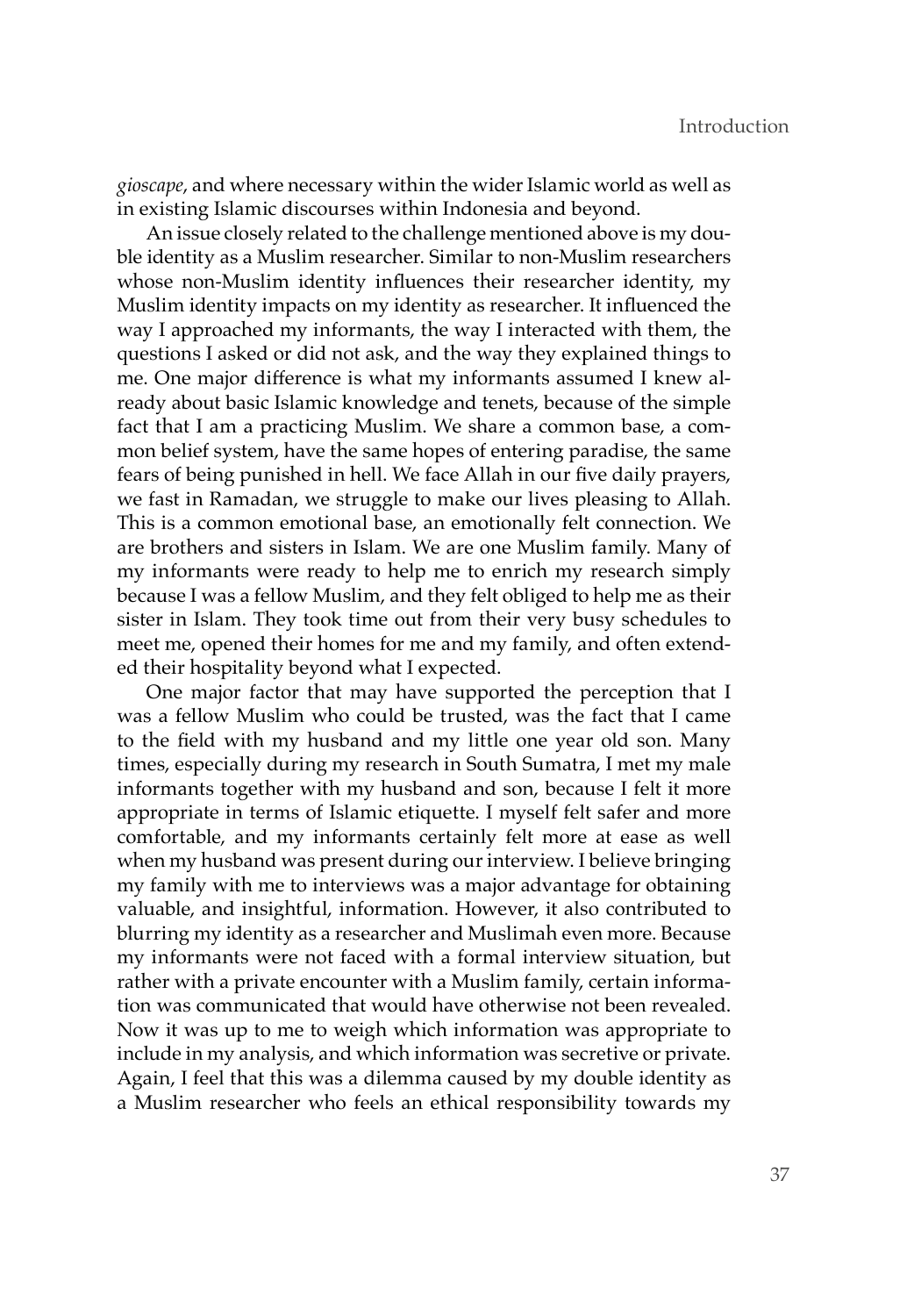informants that is grounded in a religiously motivated emotional attachment to them.

Another interesting aspect of my identity as a Muslim researcher was the curiosity of my informants about my own person. The story of finding my way to Islam, my experiences as a Muslim woman in Germany, the reaction of my family and friends, often became the topic of our interactive interviews. For many of my informants, I was the first white woman they met in person who had become one of them, a Muslim. Although stories of new Muslims are widely shared on the internet and in popular Islamic magazines and journals, to get first hand information was a chance very few of my informants wanted to miss. Many times these "conversion" stories serve as motivating tools used by religious personalities, and are shared with their respective congregation (Ind.: *jama'ah*). It also happened several times that I was asked to tell my story in front of a congregation, for example at the Pesantren As-Salam Al Islami, or at the women's gathering held by Kyai Muhaimin. Therefore I always had to be ready to adapt my story to the respective congregation, to the time frame and to the expectations of the person who had asked me to share my story. It was during these 'private sessions' that my researcher identity vanished almost entirely. Then, I was the German Muslimah who felt that her presence touched people's hearts, moved people's souls, and reminded people of what a gift it was to be born a Muslim. I sensed the joyful looks, I felt the solid handshakes and the deep eye contact, the warm embrace of some of the Muslim women. All of these gestures expressed the same thing: You are one of us and we love you for that.

However, it was these emotional highs that sometimes triggered a sense of guilt when I was alone after a long day of research. Was I taking advantage of my special status as a white Muslimah who touched people's hearts? Was that the reason why it was easy for me to open doors, to get information, to obtain my data? These kinds of thoughts probably originate from the deeply internalized perception many of us still carry, that researchers per se should be detached individuals who engage as little as possible with their research subjects or informants outside the actual research process. However, as insiders to a group we are accepted and treated differently to outsiders. We trigger different emotions in our informants, as well as in ourselves. As an outsider, there will always be a gap between us and our research subjects that will enforce the research relation, while in the case of an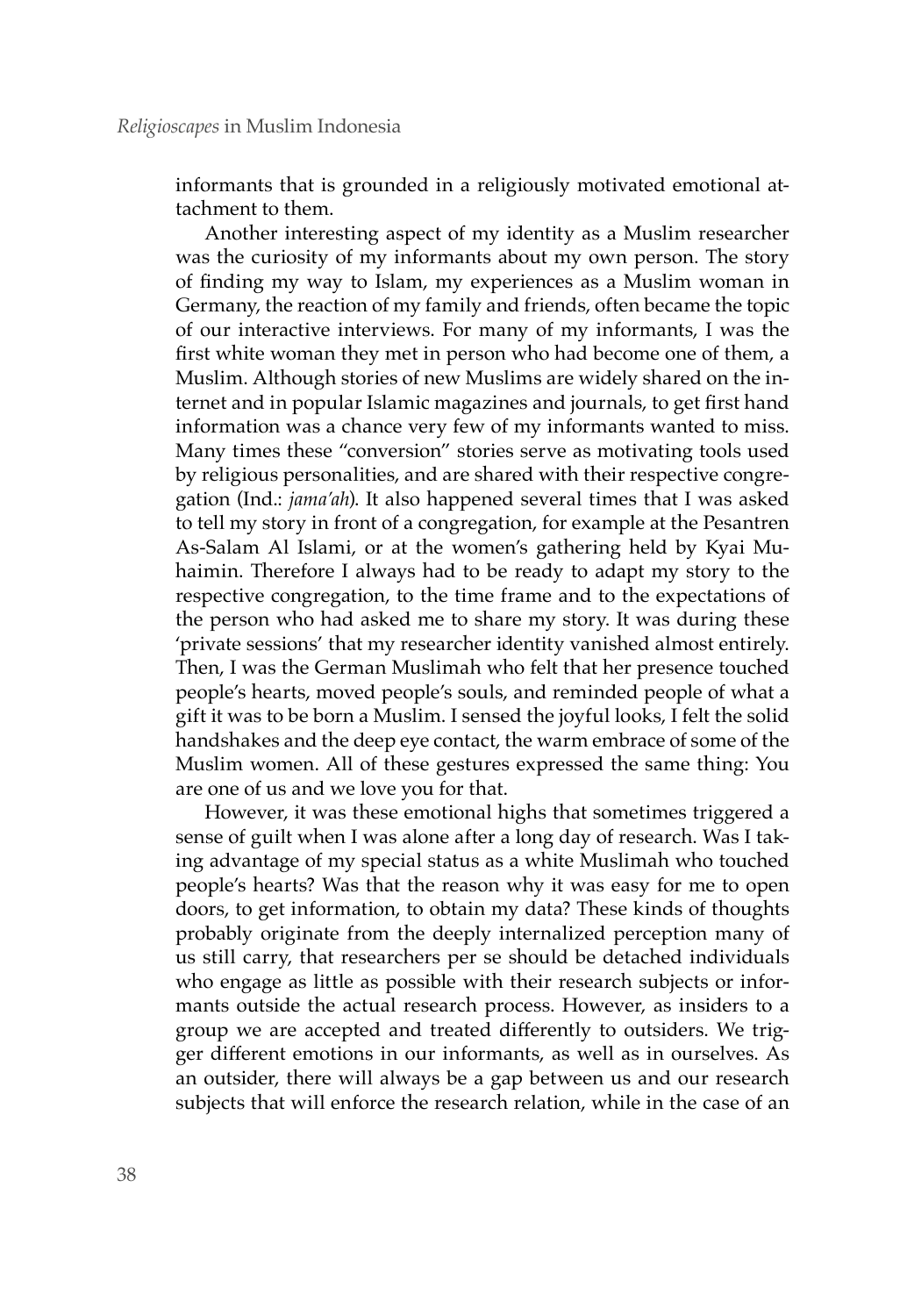insider researcher, the research relationship might at times merge with the private relations we have established. And this is exactly the ethical dilemma at hand which every researcher has to face for herself: Where do I draw the line between my research and my private relations? To what extent do I make use of the emotional ties formed between myself and my informants because of my insider status?

The third aspect connected to my positionality as a Muslim researcher that emerged during a multi-layered (in terms of time as well as place and situation) process of reflexivity, is my identity as a student (Ind.: *murid*) of Islam. As already briefly mentioned above, besides being a (Muslim) researcher, I was often viewed as a student of religion. Sometimes this identity could not be separated from my identity as a *dakwah*-subject who needed to be educated about the 'true' Islam and the 'right' form of practicing Islam. However, when I noticed that my informants viewed me as their student, I gratefully went along with it because it enabled me to understand firsthand how they actually engaged in the process of knowledge transfer. I usually joined the religious gatherings involving lectures (Ind.: *pengajian*) in my role as a student. This role included embodying several essential emotional components like humility and humbleness. It also required adhering to the culturally and religiously sanctioned acceptance of my informants' religious authority, and respect for their older age. In my role as student, I usually did not ask any uncomfortable or displeasing questions, particularly if I was part of a larger audience. If I happened to slip or was pushed into my student identity during an interview with my informants, I usually did not switch my identity within the interview situation, but kept my questions for a follow up meeting. This consistency in keeping one identity at a given time seemed to work well with my informants.

In one case, my research identity as *murid* became crucial in gaining access to a pesantren in Yogyakarta. Only through becoming a student of religious knowledge was I able to do research in this school. Nyai Wahyu (name changed) did not want to engage in formal or informal interview situations. However, because I felt it important to talk to her and to obtain data from this pesantren due to its historically cultivated influence in the Yogyakarta region and beyond, and due to its connection with Kyai Muhaimin's Pesantren Nurul Ummahat, I changed my strategy in approaching Nyai Wahyu. I asked her whether I might join her religious classes. She wholeheartedly agreed and I became one of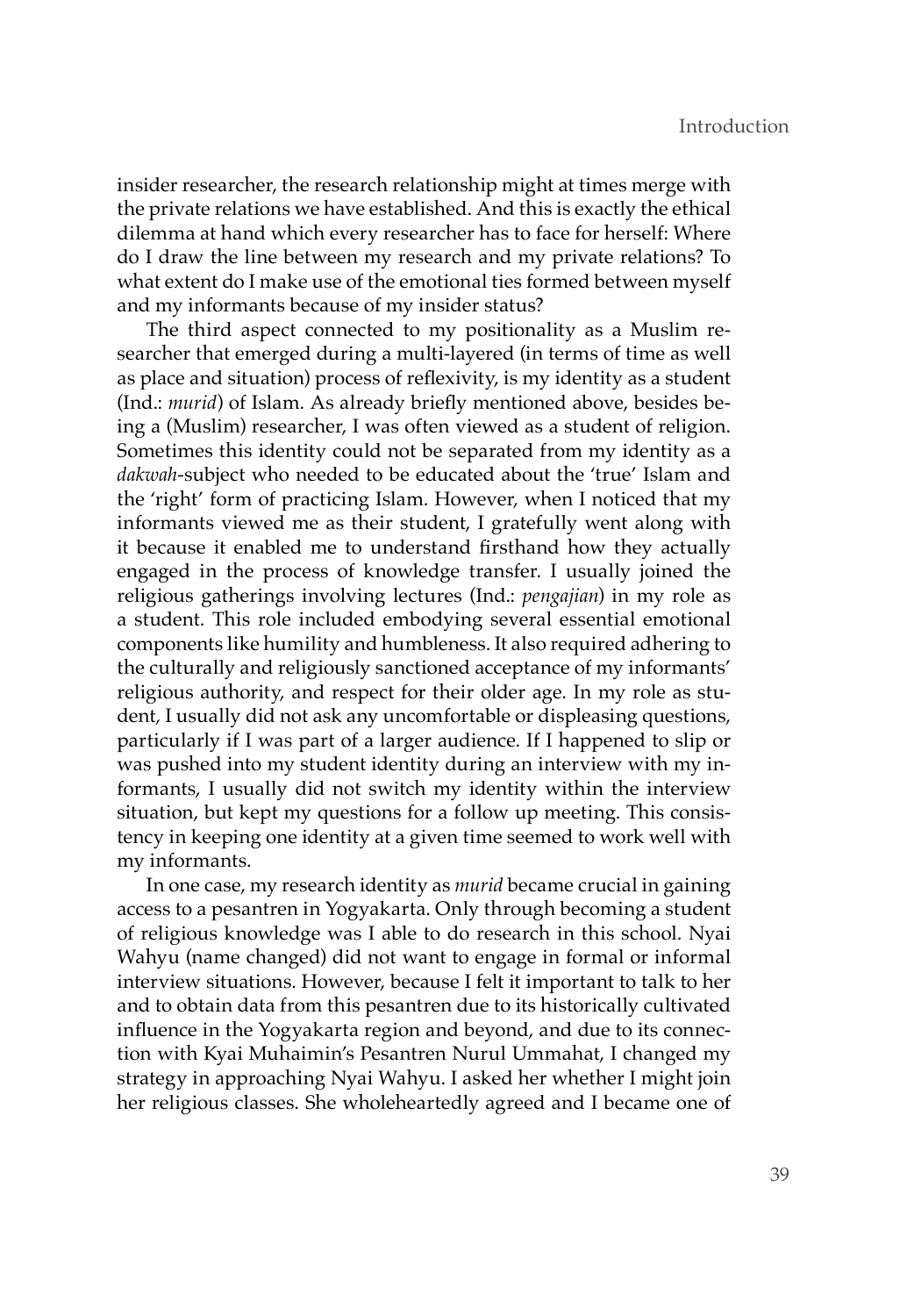her *santri*. Every Wednesday, I joined her class and studied a classical religious text about good behavior (Ind.: *akhlaq*), which she read, translated and then explained. Although I was not exactly like the majority of her students, my role as her *santri* helped me to gain her trust and goodwill. After class, we would usually sit for around ten minutes and talk over tea. It was during this time that I was able to slowly put forward some of my questions, depending on her willingness. Sometimes it was she who wanted to know more about me, and I had to wait until the next class to speak to her again. All in all, becoming Nyai Wahyu's *santri* was an enriching experience, but it cost a lot of time given the data I was able to obtain.

# **4. Conclusion and Outlook**

In this first chapter, I introduced the framework of my study and described the goals of my research. I attempted to provide an impression of and feel for the different Islamic practices, interpretations, and thoughts found in Indonesia, and especially in the three main areas where I undertook extensive field research. In addition, I provided an overview of the academic discussion on Islam in Indonesia, and focused in particular on the various labels applied to Islam in Indonesia. This overview forms the background to the second chapter, in which I situate my three case studies, and especially my three main informants, within this discussion. In the discussion around Islam in Indonesia, it was also important to look at several specific concepts and values that are unique to Islam in Indonesia. I described the concepts and values of *silaturahmi*, *rasa* and harmony, and *barokah*, because these concepts and values also emerged during my research. With the help of a definition for each concept, and concrete examples for illustration, the local character of Islam in Indonesia is made clearer. The introduction of my three case studies followed a description of my method. Using a multipronged research approach, I attempted to grasp as many aspects as possible of my case studies, especially of my main informants and the *religioscapes* they inhabit. My theoretical framework revolves around the concept of *religioscape*, which I see as an extension of network theory, and which enables us to understand how place and individual mutually influence each other. It further allows for an understanding of the inter-relational processes between local Islamic practices in one